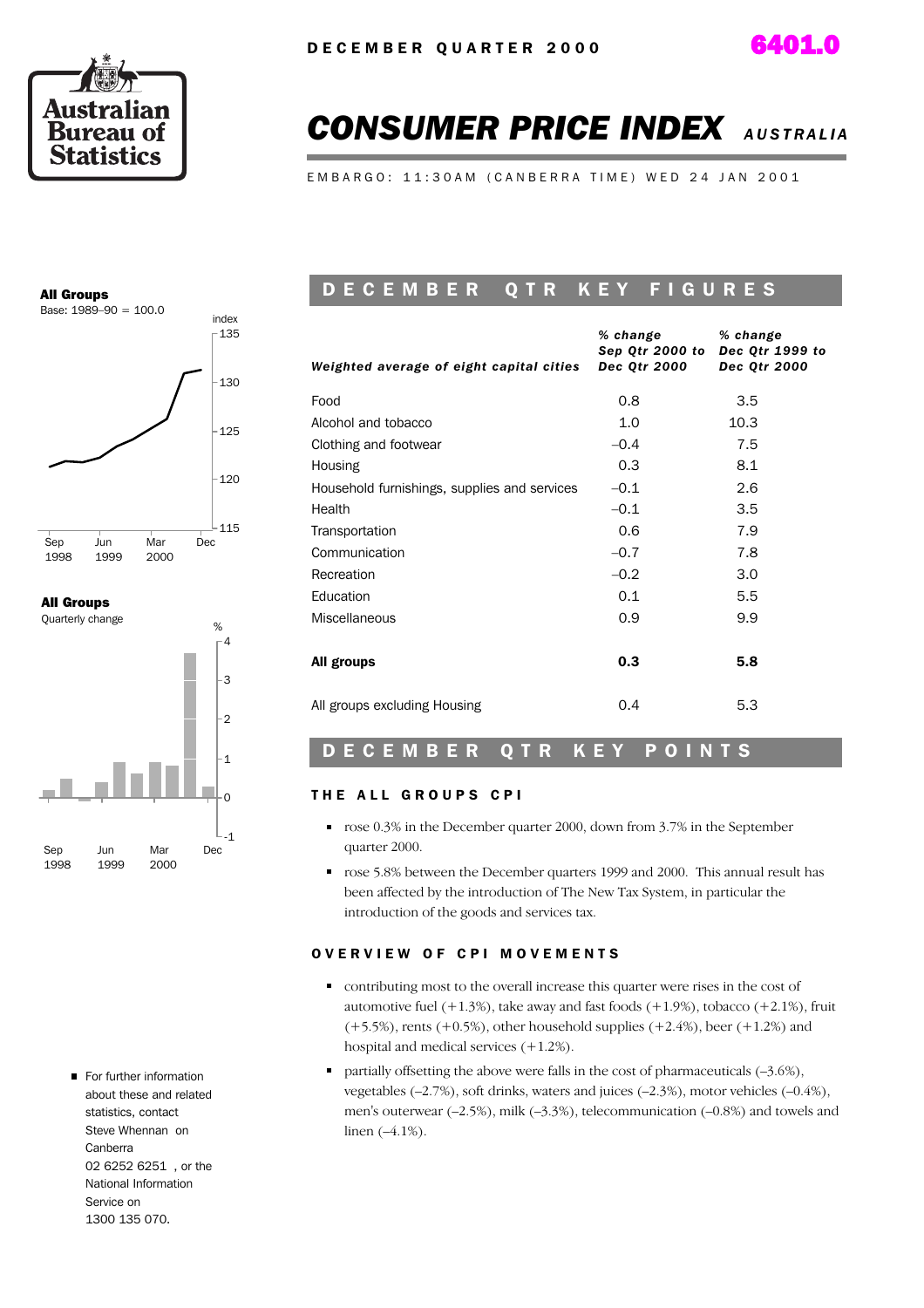# N O T E S

| FORTHCOMING ISSUES    | <b>ISSUE</b>                                                                                                                                                                                                                                                                                | <b>RELEASE DATE</b> |  |  |
|-----------------------|---------------------------------------------------------------------------------------------------------------------------------------------------------------------------------------------------------------------------------------------------------------------------------------------|---------------------|--|--|
|                       | March 2001                                                                                                                                                                                                                                                                                  | 24 April 2001       |  |  |
|                       | <b>June 2001</b>                                                                                                                                                                                                                                                                            | 25 July 2001        |  |  |
|                       |                                                                                                                                                                                                                                                                                             |                     |  |  |
| CHANGES IN THIS ISSUE | There are no changes in this issue.                                                                                                                                                                                                                                                         |                     |  |  |
| ROUNDING              | Any discrepencies between totals and sums of components in this publication are due<br>to rounding. For similar reasons quarterly movements shown by sub-group or group<br>index numbers in Table 7 do not necessarily correspond exactly with those shown by<br>the relevant index points. |                     |  |  |

Dennis Trewin Australian Statistician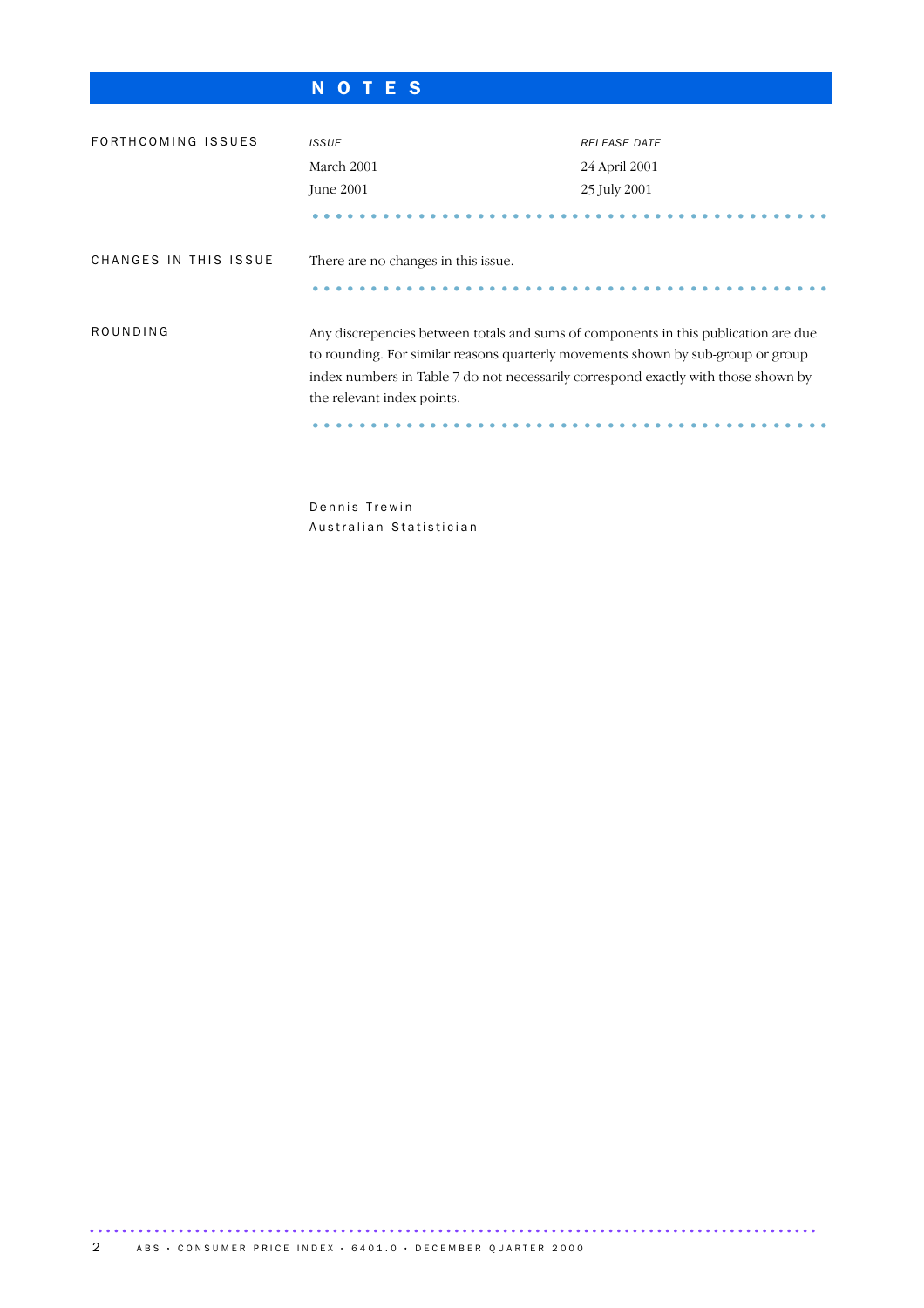

The discussion of the CPI groups below is ordered in terms of their significance to the

CPI GROUPS, WEIGHTED AVERAGE OF EIGHT CAPITAL CITIES: PERCENTAGE CHANGE FROM PREVIOUS QUARTER

### MAIN CONTRIBUTIONS TO CHANGE

|                             | change in All groups index points (see Table 6).                                                                                                                                                                                                                                                                                                                                                                                                                                                                       |
|-----------------------------|------------------------------------------------------------------------------------------------------------------------------------------------------------------------------------------------------------------------------------------------------------------------------------------------------------------------------------------------------------------------------------------------------------------------------------------------------------------------------------------------------------------------|
| $FOOD (+0.8%)$              | The rise in food costs this quarter was mainly attributable to an increase in the price of<br>take away and fast foods $(+1.9\%)$ , fruit $(+5.5\%)$ , snacks and confectionery $(+1.5\%)$ ,<br>food n.e.c. $(+2.9\%)$ , restaurant meals $(+0.7\%)$ , and fish and other seafood $(+3.1\%)$ .<br>Partially offsetting these increases were falls in the price of vegetables $(-2.7\%)$ , soft<br>drinks, waters and juices $(-2.3\%)$ , and milk $(-3.3\%)$ .                                                         |
|                             | Annually, food costs rose 3.5%.                                                                                                                                                                                                                                                                                                                                                                                                                                                                                        |
| TRANSPORTATION (+0.6%)      | The rise in transportation costs this quarter was mainly due to increases in automotive<br>fuel prices $(+1.3\%)$ . Petrol prices rose in July $(+3.6\%)$ , August $(+5.0\%)$ and September<br>$(+1.8%)$ , fell in October $(-0.2%)$ and November $(-2.4%)$ and rose in December<br>$(+1.0\%)$ . Adding to the increase in automotive fuel prices, was an increase in motor<br>vehicle repair and servicing $(+1.3%)$ . These increases were partially offset by a fall in<br>the price of motor vehicles $(-0.4\%)$ . |
|                             | Annually, transportation costs rose 7.9%.                                                                                                                                                                                                                                                                                                                                                                                                                                                                              |
| ALCOHOL AND TOBACCO (+1.0%) | The rise in alcohol and tobacco costs was mainly due to increases in the price of<br>tobacco $(+2.1\%)$ and beer $(+1.2\%)$ . These increases were partially offset by a small fall<br>in the price of wine $(-0.2\%)$ .                                                                                                                                                                                                                                                                                               |
|                             | Annually, the cost of alcohol and tobacco rose 10.3%.                                                                                                                                                                                                                                                                                                                                                                                                                                                                  |
| HOUSING $(+0.3%)$           | The rise in housing costs this quarter was mainly due to increases in rents $(+0.5%)$ and<br>house purchase $(+0.2%)$ . These increases were partially offset by a fall in the price of<br>gas and other household fuels $(-1.9\%)$ .<br>Annually, housing costs rose 8.1%.                                                                                                                                                                                                                                            |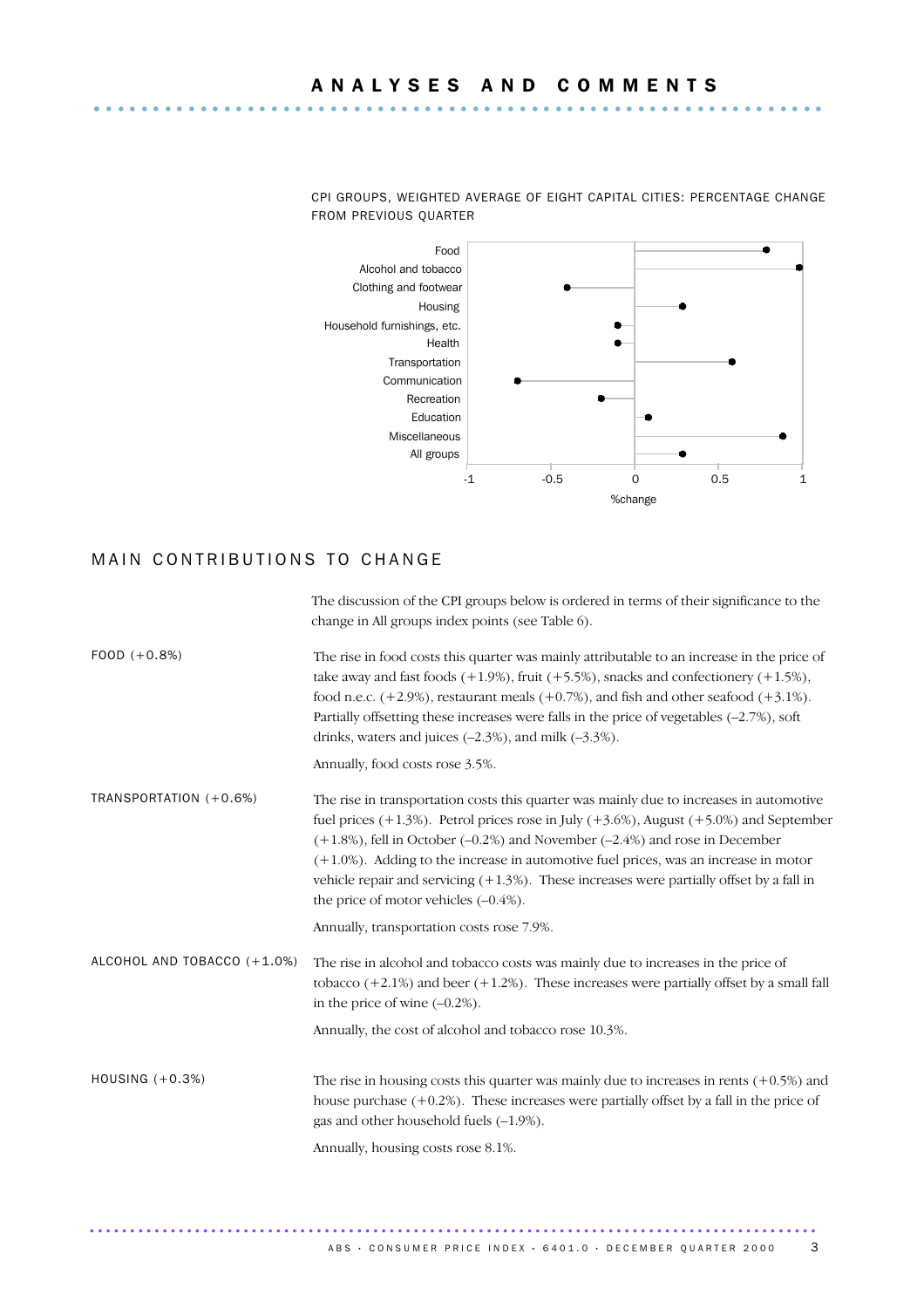## MAIN CONTRIBUTIONS TO CHANGE *continued*

| MISCELLANEOUS $(+0.9\%)$            | The rise in miscellaneous costs this quarter was due to increases in insurance services<br>$(+0.8\%)$ , toiletries and personal products $(+0.8\%)$ , child care $(+2.3\%)$ and hairdressing<br>and personal care services $(+0.5\%)$ . (For an explanation of the treatment of insurance<br>services in the Australian CPI, refer to the relevant feature article in the October 2000<br>issue of <i>Australian Economic Indicators</i> (Cat. no. 1350.0)). There were no falls.<br>Annually, miscellaneous costs rose 9.9%. |
|-------------------------------------|-------------------------------------------------------------------------------------------------------------------------------------------------------------------------------------------------------------------------------------------------------------------------------------------------------------------------------------------------------------------------------------------------------------------------------------------------------------------------------------------------------------------------------|
| COMMUNICATION (-0.7%)               | The fall in communication costs this quarter was due to a decrease in<br>telecommunication $(-0.8\%)$ . Postal costs were unchanged.<br>Annually, communication costs rose 7.8%.                                                                                                                                                                                                                                                                                                                                              |
| CLOTHING AND FOOTWEAR<br>$(-0.4\%)$ | The fall in clothing and footwear costs this quarter was due to decreases in most<br>categories, in particular men's outerwear $(-2.5\%)$ , women's underwear, nightwear and<br>hosiery $(-2.1\%)$ , men's underwear, nightwear and socks $(-2.9\%)$ and children's and<br>infants' clothing $(-1.0\%)$ . These falls were partially offset by increases in women's<br>outerwear $(+0.6%)$ , clothing services and shoe repair $(+2.0%)$ and clothing accessories<br>and jewellery $(+2.0\%)$ .                               |
|                                     | Annually, clothing and footwear costs rose 7.5%.                                                                                                                                                                                                                                                                                                                                                                                                                                                                              |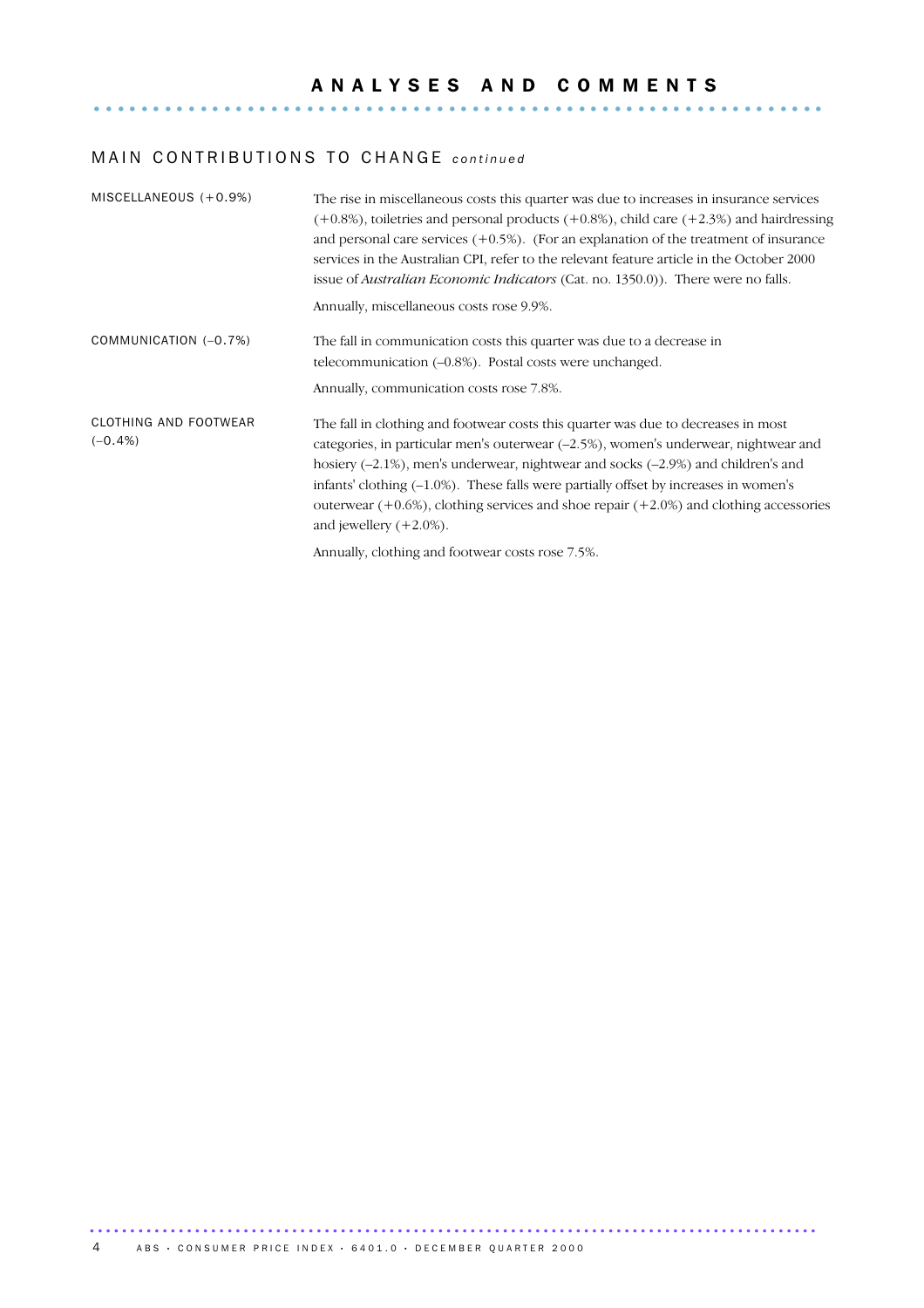### CAPITAL CITIES COMPARISON



#### ALL GROUPS: PERCENTAGE CHANGE FROM PREVIOUS QUARTER

At the All groups level, the December quarter 2000 CPI rose in each of the eight capital cities except Hobart, where the CPI fell 0.1%. Both Sydney and Darwin recorded the highest increase (+0.5%).

The low result in Hobart was mainly due to that capital city recording a 2.2% decrease in transportation costs compared with an increase of 0.6% for the weighted average of eight capital cities. Sydney recorded the highest increases for clothing and footwear (+0.7%) and transportation (+1.0%). Darwin recorded the highest increases for household furnishings, supplies and services  $(+0.8\%)$ , health  $(+0.7\%)$  and recreation  $(+1.1\%).$ 

Over the 12 months to December quarter 2000, the All groups CPI rose in each of the eight capital cities. The increases ranged from 5.0% in Perth to 6.0% in Sydney, Brisbane and Canberra.

# CPI, All groups index numbers(a) and percentage changes ...........................................

|                                             | <b>INDEX</b> | NUMBER(a) PERCENTAGE CHANGE BETWEEN               |              |
|---------------------------------------------|--------------|---------------------------------------------------|--------------|
|                                             | Dec 0tr 2000 | Sep Qtr 2000 and Dec Qtr 1999 and<br>Dec 0tr 2000 | Dec 0tr 2000 |
|                                             |              |                                                   |              |
| Sydney                                      | 132.2        | 0.5                                               | 6.0          |
| Melbourne                                   | 130.8        | 0.3                                               | 5.9          |
| <b>Brisbane</b>                             | 131.6        | 0.2                                               | 6.0          |
| Adelaide                                    | 132.5        | 0.2                                               | 5.4          |
| Perth                                       | 128.8        | 0.2                                               | 5.0          |
| Hobart                                      | 131.2        | $-0.1$                                            | 5.8          |
| Darwin                                      | 130.6        | 0.5                                               | 5.7          |
| Canberra                                    | 131.1        | 0.3                                               | 6.0          |
| Weighted average of eight                   |              |                                                   |              |
| capital cities                              | 131.3        | 0.3                                               | 5.8          |
| (a) Base of each index: $1989 - 90 = 100.0$ |              |                                                   |              |

........................................................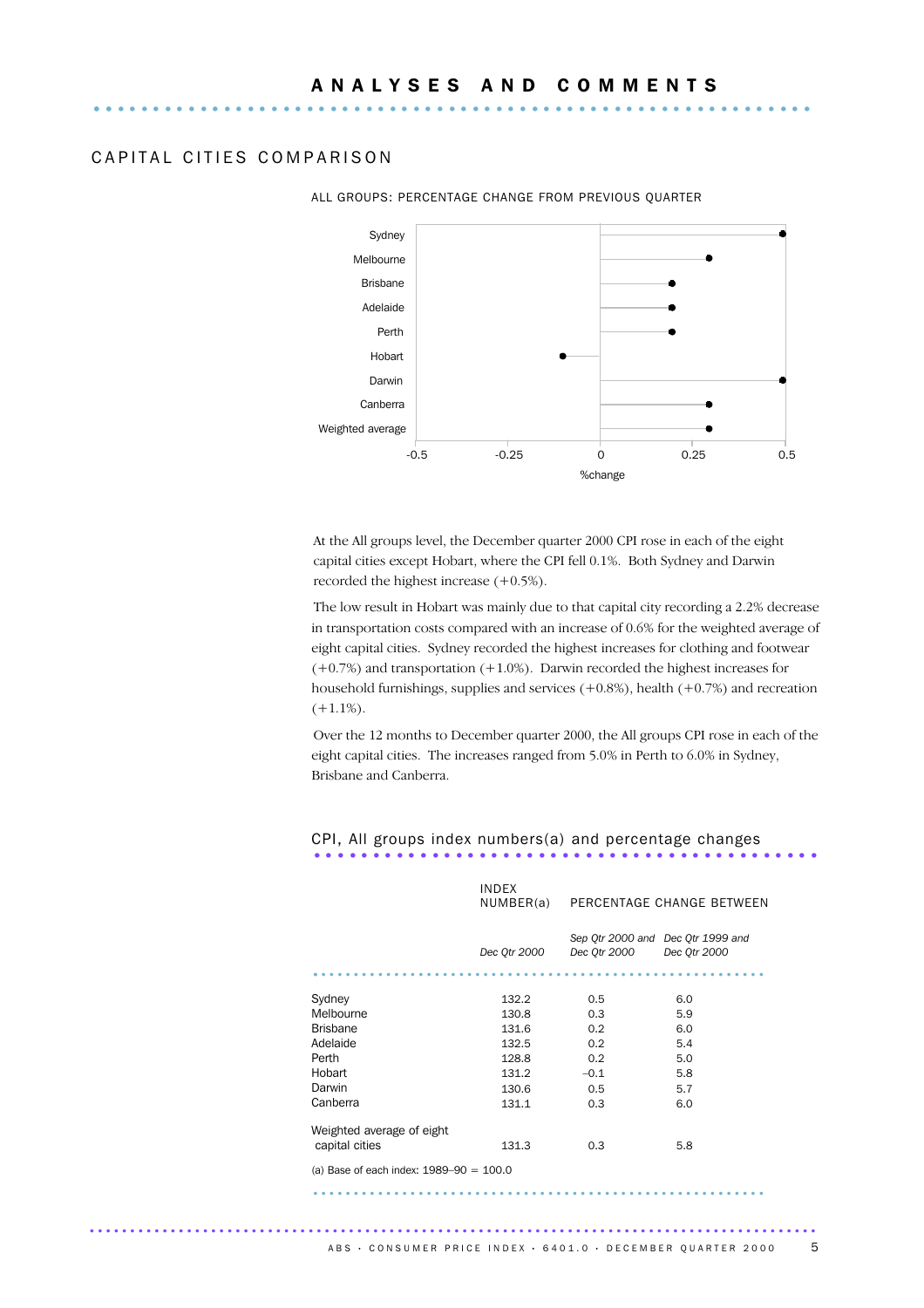

| Period    |        | Melbourne                                 | <b>Brisbane</b> | Adelaide | Perth | Hobart | Darwin | Canberra | Weighted<br>average of<br>eight capital<br>cities |
|-----------|--------|-------------------------------------------|-----------------|----------|-------|--------|--------|----------|---------------------------------------------------|
|           | Sydney |                                           |                 |          |       |        |        |          |                                                   |
|           |        |                                           |                 |          |       |        |        |          |                                                   |
| 1996-1997 | 120.4  | 119.9                                     | 121.0           | 122.3    | 118.3 | 121.4  | 121.6  | 121.2    | 120.3                                             |
| 1997-1998 | 120.5  | 119.8                                     | 121.6           | 121.6    | 118.0 | 121.3  | 121.3  | 120.4    | 120.3                                             |
| 1998-1999 | 122.5  | 120.9                                     | 122.9           | 123.2    | 120.1 | 122.5  | 122.4  | 121.5    | 121.8                                             |
| 1999-2000 | 125.4  | 124.1                                     | 125.0           | 126.3    | 122.9 | 124.8  | 124.2  | 124.2    | 124.7                                             |
| 1996      |        |                                           |                 |          |       |        |        |          |                                                   |
| December  | 120.4  | 119.9                                     | 120.8           | 122.6    | 118.4 | 121.3  | 121.7  | 121.4    | 120.3                                             |
| 1997      |        |                                           |                 |          |       |        |        |          |                                                   |
| March     | 120.6  | 120.1                                     | 121.5           | 122.6    | 118.2 | 121.9  | 121.6  | 121.4    | 120.5                                             |
| June      | 120.2  | 119.9                                     | 121.1           | 121.9    | 118.1 | 121.3  | 121.5  | 120.4    | 120.2                                             |
| September | 119.8  | 119.5                                     | 120.7           | 121.2    | 117.5 | 120.6  | 121.0  | 119.8    | 119.7                                             |
| December  | 120.1  | 119.8                                     | 121.4           | 121.2    | 117.6 | 121.2  | 120.8  | 119.8    | 120.0                                             |
| 1998      |        |                                           |                 |          |       |        |        |          |                                                   |
| March     | 120.7  | 119.6                                     | 121.9           | 121.7    | 118.0 | 121.5  | 121.5  | 120.6    | 120.3                                             |
| June      | 121.4  | 120.3                                     | 122.3           | 122.4    | 118.9 | 122.0  | 121.8  | 121.2    | 121.0                                             |
| September | 121.9  | 120.4                                     | 122.5           | 123.0    | 119.6 | 122.8  | 122.1  | 121.3    | 121.3                                             |
| December  | 122.4  | 120.8                                     | 123.0           | 123.6    | 120.2 | 122.7  | 122.7  | 121.7    | 121.9                                             |
| 1999      |        |                                           |                 |          |       |        |        |          |                                                   |
| March     | 122.6  | 121.0                                     | 122.8           | 122.7    | 119.8 | 122.1  | 122.1  | 121.4    | 121.8                                             |
| June      | 123.0  | 121.5                                     | 123.1           | 123.6    | 120.8 | 122.5  | 122.7  | 121.5    | 122.3                                             |
| September | 124.1  | 122.7                                     | 124.0           | 125.1    | 121.9 | 123.3  | 122.9  | 122.4    | 123.4                                             |
| December  | 124.7  | 123.5                                     | 124.1           | 125.7    | 122.7 | 124.0  | 123.6  | 123.7    | 124.1                                             |
| 2000      |        |                                           |                 |          |       |        |        |          |                                                   |
| March     | 125.8  | 124.7                                     | 125.5           | 126.8    | 123.1 | 125.3  | 124.4  | 124.9    | 125.2                                             |
| June      | 127.0  | 125.6                                     | 126.4           | 127.6    | 124.0 | 126.5  | 125.7  | 125.9    | 126.2                                             |
| September | 131.6  | 130.4                                     | 131.3           | 132.3    | 128.6 | 131.3  | 130.0  | 130.7    | 130.9                                             |
| December  | 132.2  | 130.8                                     | 131.6           | 132.5    | 128.8 | 131.2  | 130.6  | 131.1    | 131.3                                             |
|           |        | (a) Base of each index: $1989-90 = 100.0$ |                 |          |       |        |        |          |                                                   |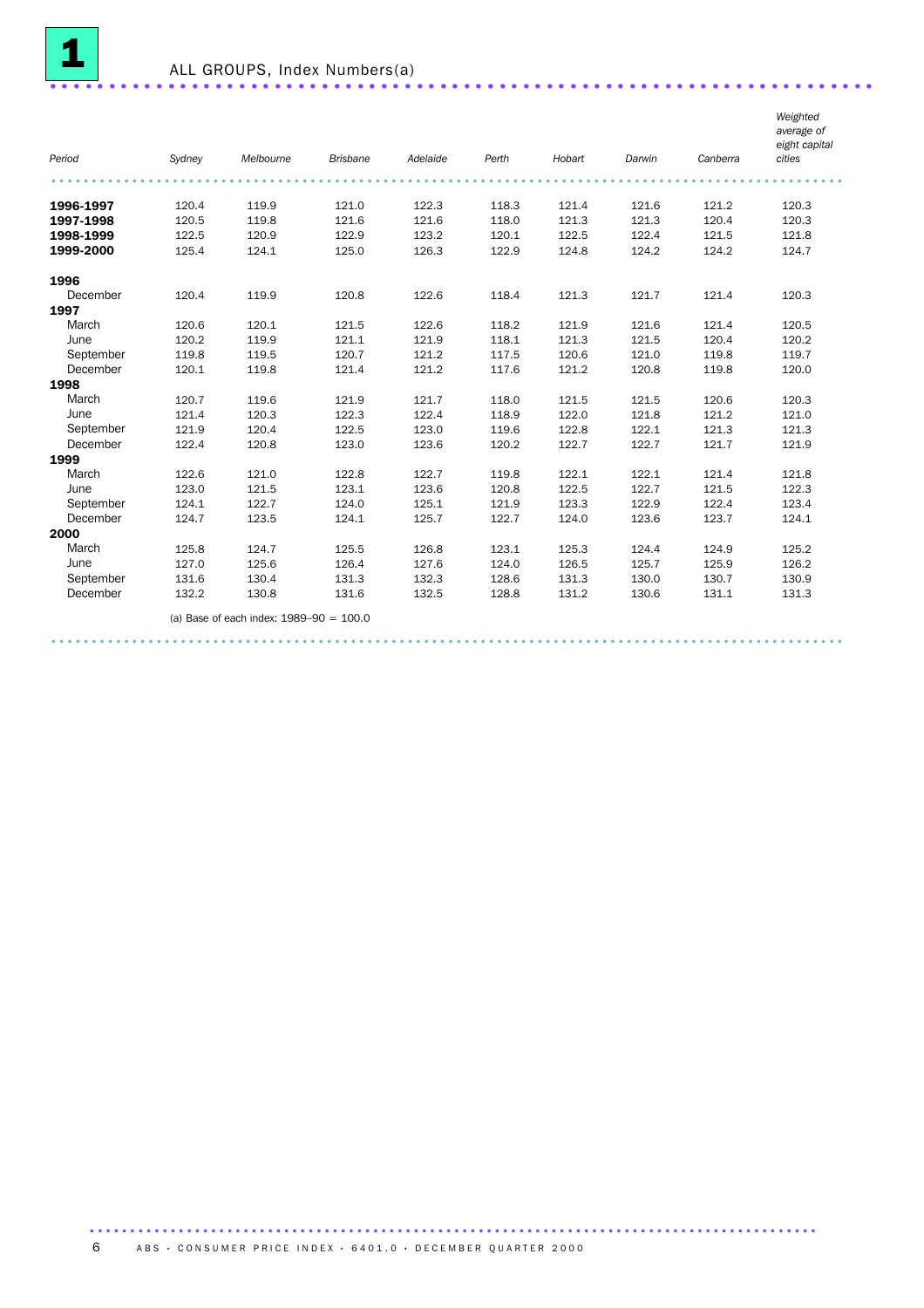

| Period                | Sydney  | Melbourne                                                       | <b>Brisbane</b>                                  | Adelaide | Perth   | Hobart | Darwin  | Canberra | Weighted<br>average of<br>eight capital<br>cities |
|-----------------------|---------|-----------------------------------------------------------------|--------------------------------------------------|----------|---------|--------|---------|----------|---------------------------------------------------|
|                       |         |                                                                 |                                                  |          |         |        |         |          |                                                   |
|                       |         |                                                                 | PERCENTAGE CHANGE (from previous financial year) |          |         |        |         |          |                                                   |
| 1996-1997             | 1.4     | 1.3                                                             | 1.6                                              | 0.9      | 1.4     | 1.5    | 1.8     | 0.7      | 1.3                                               |
| 1997-1998             | 0.1     | $-0.1$                                                          | 0.5                                              | $-0.6$   | $-0.3$  | $-0.1$ | $-0.2$  | $-0.7$   | 0.0                                               |
| 1998-1999             | 1.7     | 0.9                                                             | 1.1                                              | 1.3      | 1.8     | 1.0    | 0.9     | 0.9      | 1.2                                               |
| 1999-2000             | 2.4     | 2.6                                                             | 1.7                                              | 2.5      | 2.3     | 1.9    | 1.5     | 2.2      | 2.4                                               |
|                       |         | PERCENTAGE CHANGE (from corresponding quarter of previous year) | .                                                |          |         |        |         |          |                                                   |
| 1996                  |         |                                                                 |                                                  |          |         |        |         |          |                                                   |
| December              | 1.8     | 1.2                                                             | 1.9                                              | 1.2      | 1.8     | 1.8    | 2.1     | 1.2      | 1.5                                               |
| 1997                  |         |                                                                 |                                                  |          |         |        |         |          |                                                   |
| March                 | 1.3     | 1.5                                                             | 1.6                                              | 0.8      | 0.9     | 1.5    | $1.5\,$ | 0.5      | 1.3                                               |
| June                  | 0.3     | 0.6                                                             | 0.6                                              | $-0.1$   | 0.2     | 0.6    | 0.6     | $-0.8$   | 0.3                                               |
| September             | $-0.3$  | $-0.1$                                                          | 0.1                                              | $-0.8$   | $-0.7$  | $-0.4$ | $-0.5$  | $-1.3$   | $-0.3$                                            |
| December              | $-0.2$  | $-0.1$                                                          | 0.5                                              | $-1.1$   | $-0.7$  | $-0.1$ | $-0.7$  | $-1.3$   | $-0.2$                                            |
| 1998                  |         |                                                                 |                                                  |          |         |        |         |          |                                                   |
| March                 | 0.1     | $-0.4$                                                          | 0.3                                              | $-0.7$   | $-0.2$  | $-0.3$ | $-0.1$  | $-0.7$   | $-0.2$                                            |
| June                  | 1.0     | 0.3                                                             | 1.0                                              | 0.4      | 0.7     | 0.6    | 0.2     | 0.7      | 0.7                                               |
| September             | 1.8     | 0.8                                                             | 1.5                                              | 1.5      | 1.8     | 1.8    | 0.9     | 1.3      | 1.3                                               |
| December              | 1.9     | 0.8                                                             | 1.3                                              | 2.0      | 2.2     | 1.2    | 1.6     | 1.6      | 1.6                                               |
| 1999                  |         |                                                                 |                                                  |          |         |        |         |          |                                                   |
| March                 | 1.6     | 1.2                                                             | 0.7                                              | 0.8      | 1.5     | 0.5    | 0.5     | 0.7      | 1.2                                               |
| June                  | 1.3     | 1.0                                                             | 0.7                                              | 1.0      | 1.6     | 0.4    | 0.7     | 0.2      | 1.1                                               |
| September             | 1.8     | 1.9                                                             | 1.2                                              | 1.7      | 1.9     | 0.4    | 0.7     | 0.9      | 1.7                                               |
| December              | 1.9     | 2.2                                                             | 0.9                                              | 1.7      | 2.1     | 1.1    | 0.7     | 1.6      | 1.8                                               |
| 2000                  |         |                                                                 |                                                  |          |         |        |         |          |                                                   |
| March                 | 2.6     | 3.1                                                             | 2.2                                              | 3.3      | 2.8     | 2.6    | 1.9     | 2.9      | 2.8                                               |
| June                  | 3.3     | 3.4                                                             | 2.7                                              | 3.2      | 2.6     | 3.3    | 2.4     | 3.6      | 3.2                                               |
| September             | 6.0     | 6.3                                                             | 5.9                                              | 5.8      | 5.5     | 6.5    | 5.8     | 6.8      | 6.1                                               |
| December              | 6.0     | 5.9                                                             | 6.0                                              | 5.4      | 5.0     | 5.8    | 5.7     | 6.0      | 5.8                                               |
|                       |         |                                                                 |                                                  |          |         |        |         |          |                                                   |
| 1996                  |         |                                                                 | PERCENTAGE CHANGE (from previous quarter)        |          |         |        |         |          |                                                   |
| December              | 0.2     | 0.3                                                             | 0.2                                              | 0.3      | 0.1     | 0.2    | 0.1     | 0.0      | 0.2                                               |
| 1997                  |         |                                                                 |                                                  |          |         |        |         |          |                                                   |
| March                 | 0.2     | 0.2                                                             | 0.6                                              | 0.0      | $-0.2$  | 0.5    | $-0.1$  | 0.0      | 0.2                                               |
| June                  | $-0.3$  | $-0.2$                                                          | $-0.3$                                           | $-0.6$   | $-0.1$  | $-0.5$ | $-0.1$  | $-0.8$   | $-0.2$                                            |
| September             | $-0.3$  | $-0.3$                                                          | $-0.3$                                           | $-0.6$   | $-0.5$  | $-0.6$ | $-0.4$  | $-0.5$   | $-0.4$                                            |
| December              | 0.3     | 0.3                                                             | 0.6                                              | 0.0      | 0.1     | 0.5    | $-0.2$  | 0.0      | 0.3                                               |
| 1998                  |         |                                                                 |                                                  |          |         |        |         |          |                                                   |
| March                 | 0.5     | $-0.2$                                                          | 0.4                                              | 0.4      | 0.3     | 0.2    | 0.6     | 0.7      | 0.3                                               |
|                       | 0.6     |                                                                 |                                                  |          |         |        |         |          |                                                   |
| June                  |         | $0.6\,$                                                         | $0.3\,$<br>0.2                                   | 0.6      | $0.8\,$ | 0.4    | $0.2\,$ | 0.5      | 0.6                                               |
| September<br>December | 0.4     | $0.1\,$                                                         |                                                  | 0.5      | 0.6     | 0.7    | 0.2     | $0.1\,$  | $0.2\,$                                           |
|                       | 0.4     | 0.3                                                             | 0.4                                              | 0.5      | 0.5     | $-0.1$ | 0.5     | 0.3      | 0.5                                               |
| 1999                  |         |                                                                 |                                                  |          |         |        |         |          |                                                   |
| March                 | 0.2     | 0.2                                                             | $-0.2$                                           | $-0.7$   | $-0.3$  | $-0.5$ | $-0.5$  | $-0.2$   | $-0.1$                                            |
| June                  | $0.3\,$ | 0.4                                                             | $0.2\,$                                          | 0.7      | 0.8     | 0.3    | $0.5\,$ | $0.1\,$  | 0.4                                               |
| September             | 0.9     | 1.0                                                             | 0.7                                              | 1.2      | 0.9     | 0.7    | 0.2     | 0.7      | 0.9                                               |
| December              | 0.5     | 0.7                                                             | 0.1                                              | 0.5      | 0.7     | 0.6    | 0.6     | $1.1\,$  | 0.6                                               |
| 2000                  |         |                                                                 |                                                  |          |         |        |         |          |                                                   |
| March                 | 0.9     | 1.0                                                             | 1.1                                              | 0.9      | 0.3     | 1.0    | 0.6     | $1.0$    | 0.9                                               |
| June                  | 1.0     | 0.7                                                             | 0.7                                              | $0.6\,$  | 0.7     | $1.0$  | $1.0\,$ | 0.8      | 0.8                                               |
| September             | 3.6     | 3.8                                                             | 3.9                                              | 3.7      | 3.7     | 3.8    | 3.4     | 3.8      | 3.7                                               |
| December              | 0.5     | $0.3\,$                                                         | 0.2                                              | 0.2      | 0.2     | $-0.1$ | 0.5     | 0.3      | 0.3                                               |
|                       |         |                                                                 |                                                  |          |         |        |         |          |                                                   |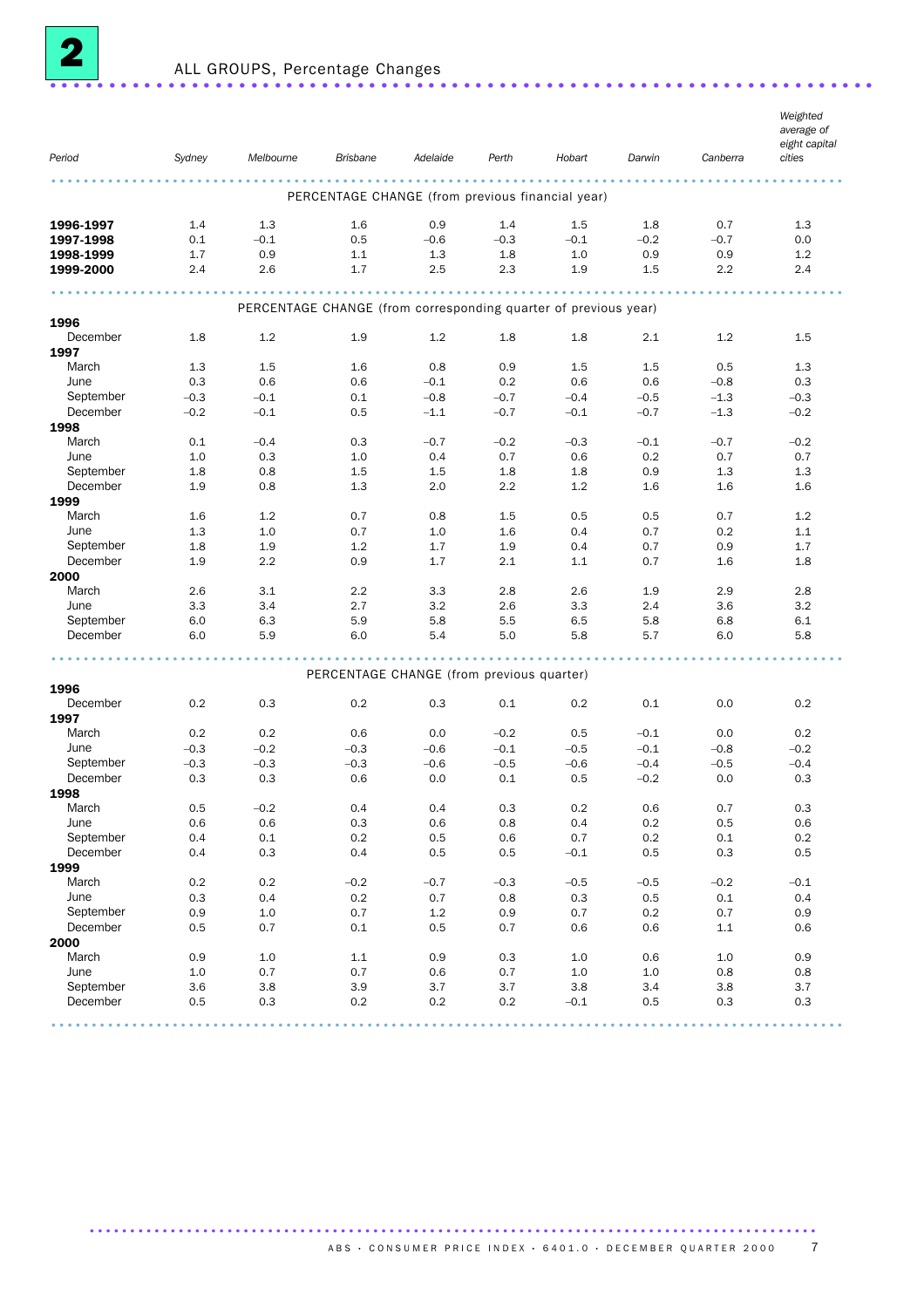# CPI GROUPS, Weighted Average of Eight Capital Cities—Index Numbers(a) ......................................................................

|           |       | Alcohol<br>and | Clothing<br>and |         | Household<br>furnishings,<br>supplies and |        |  |
|-----------|-------|----------------|-----------------|---------|-------------------------------------------|--------|--|
| Period    | Food  | tobacco        | footwear        | Housing | services                                  | Health |  |
|           |       |                |                 |         |                                           |        |  |
| 1996-1997 | 119.7 | 161.4          | 107.3           | 101.6   | 113.5                                     | 159.7  |  |
| 1997-1998 | 121.8 | 164.6          | 107.4           | 94.5    | 113.8                                     | 165.4  |  |
| 1998-1999 | 126.5 | 168.7          | 106.7           | 95.8    | 113.7                                     | 163.4  |  |
| 1999-2000 | 129.2 | 175.2          | 105.5           | 99.9    | 113.3                                     | 158.7  |  |
| 1996      |       |                |                 |         |                                           |        |  |
| December  | 119.4 | 161.2          | 107.5           | 103.2   | 113.6                                     | 156.4  |  |
| 1997      |       |                |                 |         |                                           |        |  |
| March     | 120.2 | 161.7          | 107.0           | 100.2   | 113.5                                     | 161.8  |  |
| June      | 120.8 | 162.1          | 107.3           | 96.9    | 113.9                                     | 166.4  |  |
| September | 120.8 | 161.9          | 107.1           | 95.9    | 113.4                                     | 158.5  |  |
| December  | 121.1 | 164.3          | 107.8           | 94.2    | 113.8                                     | 164.6  |  |
| 1998      |       |                |                 |         |                                           |        |  |
| March     | 122.1 | 165.4          | 107.4           | 93.4    | 113.8                                     | 167.1  |  |
| June      | 123.1 | 166.7          | 107.3           | 94.5    | 114.0                                     | 171.4  |  |
| September | 124.7 | 167.5          | 107.0           | 94.8    | 113.9                                     | 172.4  |  |
| December  | 126.0 | 167.9          | 106.9           | 95.5    | 114.1                                     | 171.3  |  |
| 1999      |       |                |                 |         |                                           |        |  |
| March     | 127.5 | 169.2          | 106.3           | 96.2    | 113.0                                     | 154.6  |  |
| June      | 127.8 | 170.3          | 106.7           | 96.6    | 113.6                                     | 155.2  |  |
| September | 128.5 | 170.8          | 106.2           | 98.1    | 113.0                                     | 156.8  |  |
| December  | 128.9 | 174.2          | 105.2           | 99.6    | 113.3                                     | 156.5  |  |
| 2000      |       |                |                 |         |                                           |        |  |
| March     | 129.1 | 177.1          | 104.8           | 100.7   | 112.8                                     | 160.2  |  |
| June      | 130.2 | 178.6          | 105.7           | 101.2   | 114.1                                     | 161.3  |  |
| September | 132.4 | 190.2          | 113.5           | 107.4   | 116.4                                     | 162.1  |  |
| December  | 133.4 | 192.1          | 113.1           | 107.7   | 116.3                                     | 161.9  |  |
|           |       |                |                 |         |                                           |        |  |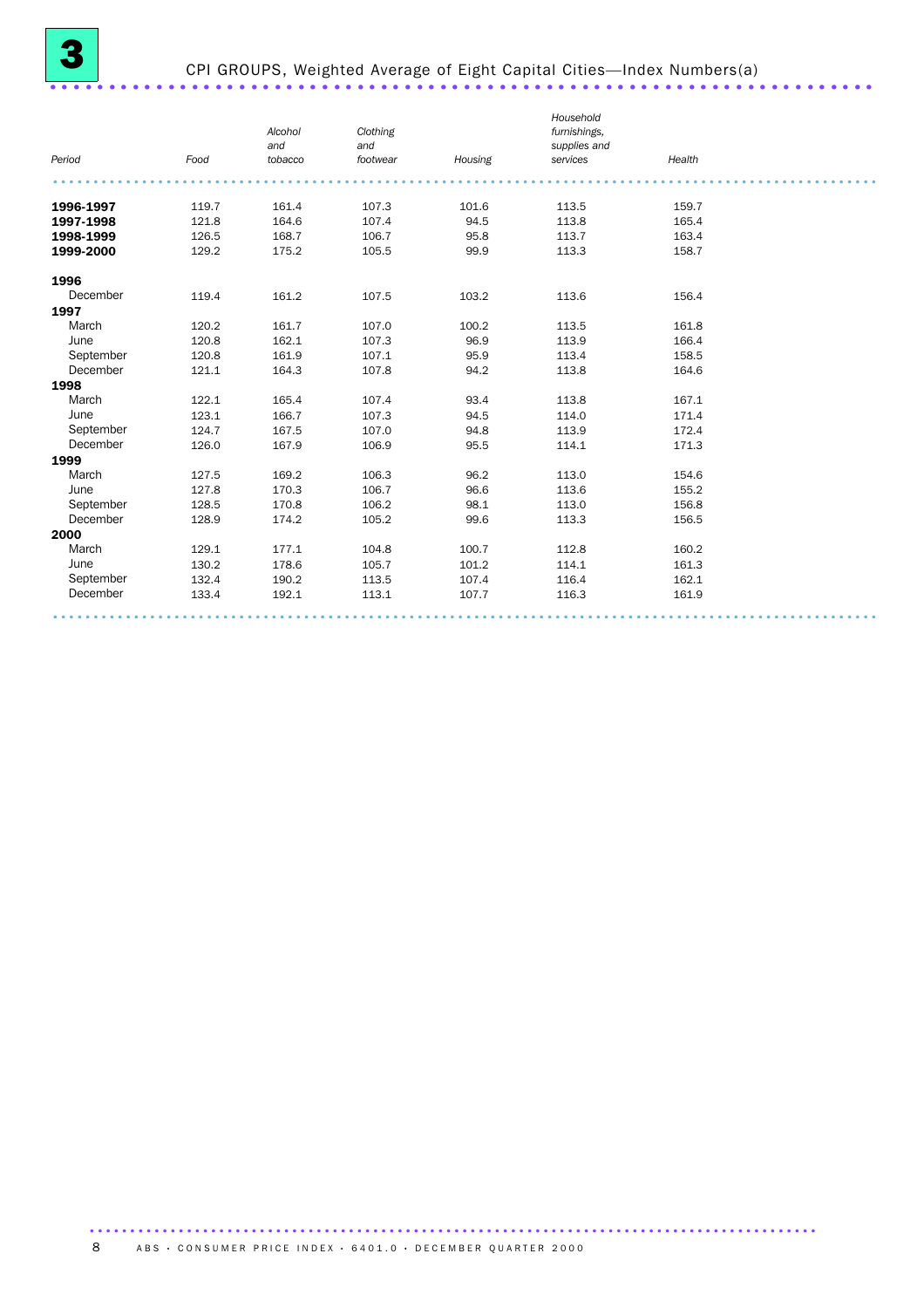| Period    | Transpor-<br>tation | Comm-<br>unication                        | Recreation | Education | Misc-<br>ellaneous | All groups |  |
|-----------|---------------------|-------------------------------------------|------------|-----------|--------------------|------------|--|
|           |                     |                                           |            |           |                    |            |  |
| 1996-1997 | 124.3               | 106.5                                     | 115.0      | 156.0     | 133.4              | 120.3      |  |
| 1997-1998 | 123.5               | 106.6                                     | 117.8      | 165.6     | 138.5              | 120.3      |  |
| 1998-1999 | 122.1               | 102.9                                     | 119.4      | 174.1     | 143.5              | 121.8      |  |
| 1999-2000 | 128.9               | 97.8                                      | 120.4      | 182.4     | 153.2              | 124.7      |  |
| 1996      |                     |                                           |            |           |                    |            |  |
| December  | 124.5               | 106.3                                     | 114.7      | 151.1     | 132.4              | 120.3      |  |
| 1997      |                     |                                           |            |           |                    |            |  |
| March     | 125.2               | 106.4                                     | 115.8      | 160.8     | 134.2              | 120.5      |  |
| June      | 123.9               | 106.4                                     | 115.5      | 160.8     | 135.9              | 120.2      |  |
| September | 124.4               | 106.5                                     | 116.7      | 160.8     | 137.0              | 119.7      |  |
| December  | 124.0               | 106.8                                     | 117.1      | 160.8     | 138.1              | 120.0      |  |
| 1998      |                     |                                           |            |           |                    |            |  |
| March     | 122.9               | 106.8                                     | 118.6      | 170.3     | 138.8              | 120.3      |  |
| June      | 122.8               | 106.1                                     | 118.7      | 170.3     | 140.0              | 121.0      |  |
| September | 122.3               | 105.2                                     | 118.1      | 170.3     | 142.1              | 121.3      |  |
| December  | 121.9               | 104.1                                     | 119.3      | 170.3     | 143.0              | 121.9      |  |
| 1999      |                     |                                           |            |           |                    |            |  |
| March     | 121.2               | 101.2                                     | 120.2      | 177.8     | 144.0              | 121.8      |  |
| June      | 122.9               | 100.9                                     | 119.8      | 177.8     | 145.0              | 122.3      |  |
| September | 126.9               | 97.7                                      | 120.4      | 177.8     | 147.1              | 123.4      |  |
| December  | 126.4               | 97.3                                      | 121.0      | 177.8     | 150.2              | 124.1      |  |
| 2000      |                     |                                           |            |           |                    |            |  |
| March     | 130.1               | 97.5                                      | 120.2      | 187.0     | 155.3              | 125.2      |  |
| June      | 132.1               | 98.8                                      | 120.0      | 187.0     | 160.3              | 126.2      |  |
| September | 135.6               | 105.6                                     | 124.8      | 187.3     | 163.5              | 130.9      |  |
| December  | 136.4               | 104.9                                     | 124.6      | 187.5     | 165.0              | 131.3      |  |
|           |                     | (a) Base of each index: $1989-90 = 100.0$ |            |           |                    |            |  |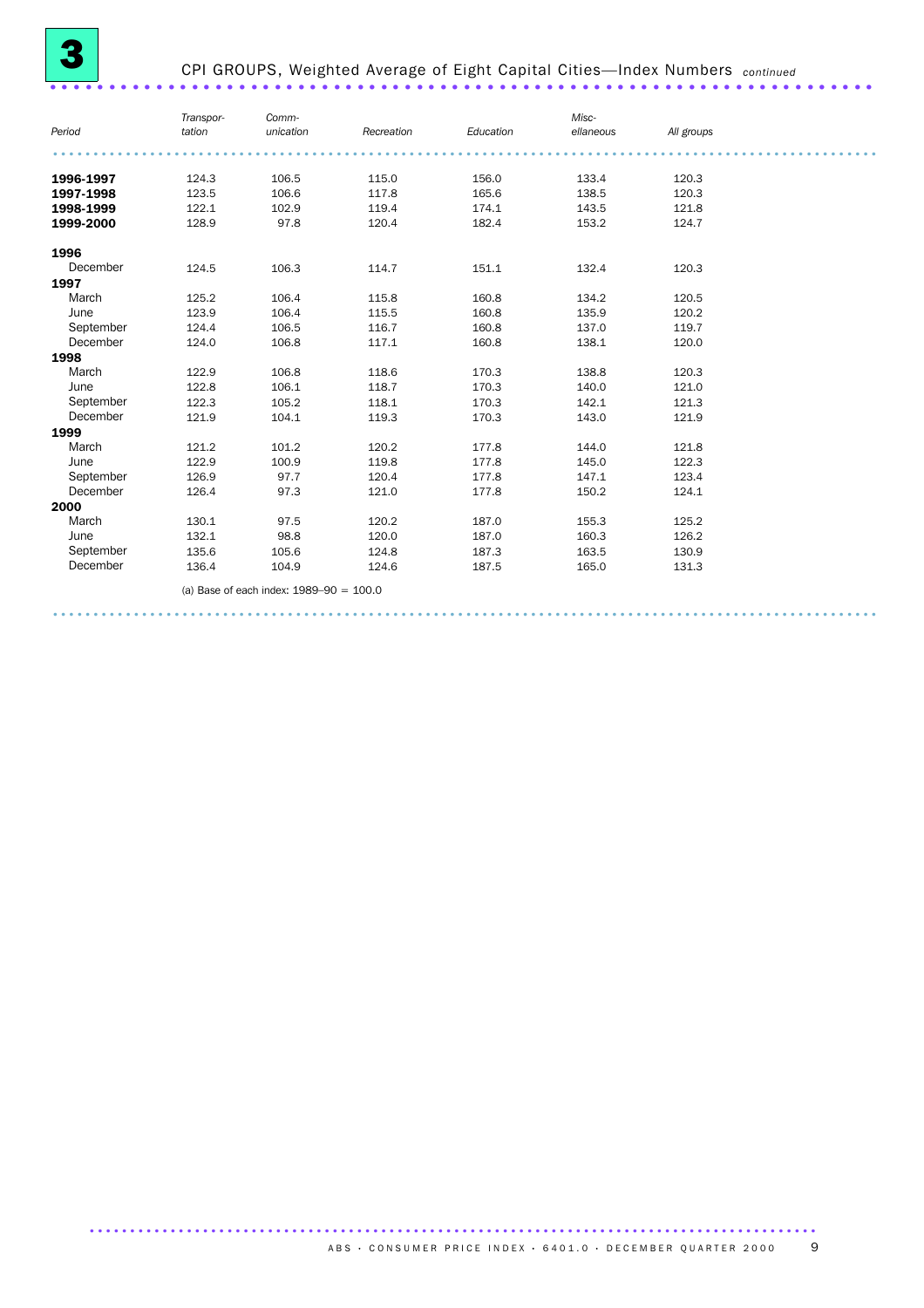

# CPI GROUPS, Weighted Average of Eight Capital Cities–Percentage Changes ......................................................................

|           |         | Alcohol<br>and | Clothing<br>and |                                                  | Household<br>furnishings,<br>supplies and                       |         |  |
|-----------|---------|----------------|-----------------|--------------------------------------------------|-----------------------------------------------------------------|---------|--|
| Period    | Food    | tobacco        | footwear        | Housing                                          | services                                                        | Health  |  |
|           |         |                |                 | PERCENTAGE CHANGE (from previous financial year) |                                                                 |         |  |
| 1996-1997 | 3.2     | 3.4            | 0.3             | $-4.1$                                           | 1.6                                                             | 6.3     |  |
| 1997-1998 | 1.8     | 2.0            | 0.1             | $-7.0$                                           | 0.3                                                             | 3.6     |  |
| 1998-1999 | 3.9     | 2.5            | $-0.7$          | 1.4                                              | $-0.1$                                                          | $-1.2$  |  |
| 1999-2000 | 2.1     | 3.9            | $-1.1$          | 4.3                                              | $-0.4$                                                          | $-2.9$  |  |
|           |         |                |                 |                                                  | PERCENTAGE CHANGE (from corresponding quarter of previous year) |         |  |
| 1996      |         |                |                 |                                                  |                                                                 |         |  |
| December  | 3.2     | 3.8            | 0.4             | $-2.7$                                           | 1.8                                                             | 5.0     |  |
| 1997      |         |                |                 |                                                  |                                                                 |         |  |
| March     | 3.7     | 2.5            | 0.2             | $-5.2$                                           | 1.7                                                             | 6.1     |  |
| June      | 3.2     | 1.4            | $-0.1$          | $-8.8$                                           | 1.2                                                             | 9.0     |  |
| September | 2.1     | 0.9            | $-0.1$          | $-9.6$                                           | 0.3                                                             | 2.9     |  |
| December  | 1.4     | 1.9            | 0.3             | $-8.7$                                           | 0.2                                                             | 5.2     |  |
| 1998      |         |                |                 |                                                  |                                                                 |         |  |
| March     | 1.6     | 2.3            | 0.4             | $-6.8$                                           | 0.3                                                             | 3.3     |  |
| June      | 1.9     | 2.8            | 0.0             | $-2.5$                                           | 0.1                                                             | 3.0     |  |
| September | 3.2     | 3.5            | $-0.1$          | $-1.1$                                           | 0.4                                                             | 8.8     |  |
| December  | 4.0     | 2.2            | $-0.8$          | 1.4                                              | 0.3                                                             | 4.1     |  |
| 1999      |         |                |                 |                                                  |                                                                 |         |  |
| March     | 4.4     | 2.3            | $-1.0$          | 3.0                                              | $-0.7$                                                          | $-7.5$  |  |
| June      | 3.8     | 2.2            | $-0.6$          | 2.2                                              | $-0.4$                                                          | $-9.5$  |  |
| September | 3.0     | 2.0            | $-0.7$          | 3.5                                              | $-0.8$                                                          | $-9.0$  |  |
| December  | 2.3     | 3.8            | $-1.6$          | 4.3                                              | $-0.7$                                                          | $-8.6$  |  |
| 2000      |         |                |                 |                                                  |                                                                 |         |  |
| March     | 1.3     | 4.7            | $-1.4$          | 4.7                                              | $-0.2$                                                          | 3.6     |  |
| June      | 1.9     |                | $-0.9$          |                                                  |                                                                 |         |  |
|           |         | 4.9            |                 | 4.8                                              | 0.4                                                             | 3.9     |  |
| September | 3.0     | 11.4           | 6.9             | 9.5                                              | 3.0                                                             | 3.4     |  |
| December  | 3.5     | 10.3           | 7.5             | 8.1                                              | 2.6                                                             | 3.5     |  |
|           |         |                |                 | PERCENTAGE CHANGE (from previous quarter)        |                                                                 |         |  |
| 1996      |         |                |                 |                                                  |                                                                 |         |  |
| December  | 0.9     | 0.5            | 0.3             | $-2.7$                                           | 0.4                                                             | 1.5     |  |
| 1997      |         |                |                 |                                                  |                                                                 |         |  |
| March     | 0.7     | 0.3            | $-0.5$          | $-2.9$                                           | $-0.1$                                                          | 3.5     |  |
| June      | 0.5     | 0.2            | 0.3             | $-3.3$                                           | 0.4                                                             | 2.8     |  |
| September | 0.0     | $-0.1$         | $-0.2$          | $-1.0$                                           | $-0.4$                                                          | $-4.7$  |  |
| December  | 0.2     | 1.5            | 0.7             | $-1.8$                                           | 0.4                                                             | 3.8     |  |
| 1998      |         |                |                 |                                                  |                                                                 |         |  |
| March     | 0.8     | 0.7            | $-0.4$          | $-0.8$                                           | 0.0                                                             | 1.5     |  |
| June      | 0.8     | 0.8            | $-0.1$          | 1.2                                              | $0.2\,$                                                         | 2.6     |  |
| September | $1.3\,$ | $0.5\,$        | $-0.3$          | $0.3\,$                                          | $-0.1$                                                          | 0.6     |  |
| December  | $1.0\,$ | $0.2\,$        | $-0.1$          | 0.7                                              | $0.2\,$                                                         | $-0.6$  |  |
| 1999      |         |                |                 |                                                  |                                                                 |         |  |
| March     | $1.2\,$ | 0.8            | $-0.6$          | 0.7                                              | $-1.0$                                                          | $-9.7$  |  |
| June      | $0.2\,$ | 0.7            | 0.4             | 0.4                                              | 0.5                                                             | 0.4     |  |
| September | $0.5\,$ | $0.3\,$        | $-0.5$          | $1.6\,$                                          | $-0.5$                                                          | $1.0\,$ |  |
| December  | 0.3     | $2.0\,$        | $-0.9$          | $1.5\,$                                          | 0.3                                                             | $-0.2$  |  |
| 2000      |         |                |                 |                                                  |                                                                 |         |  |
| March     | $0.2\,$ | 1.7            | $-0.4$          | $1.1\,$                                          | $-0.4$                                                          | 2.4     |  |
| June      | 0.9     | 0.8            | 0.9             | 0.5                                              | $1.2\,$                                                         | 0.7     |  |
| September | 1.7     | 6.5            | 7.4             | $6.1\,$                                          | 2.0                                                             | $0.5\,$ |  |
| December  | 0.8     | $1.0$          | $-0.4$          | 0.3                                              | $-0.1$                                                          | $-0.1$  |  |
|           |         |                |                 |                                                  |                                                                 |         |  |
|           |         |                |                 |                                                  |                                                                 |         |  |

10 ABS · CONSUMER PRICE INDEX · 6401.0 · DECEMBER QUARTER 2000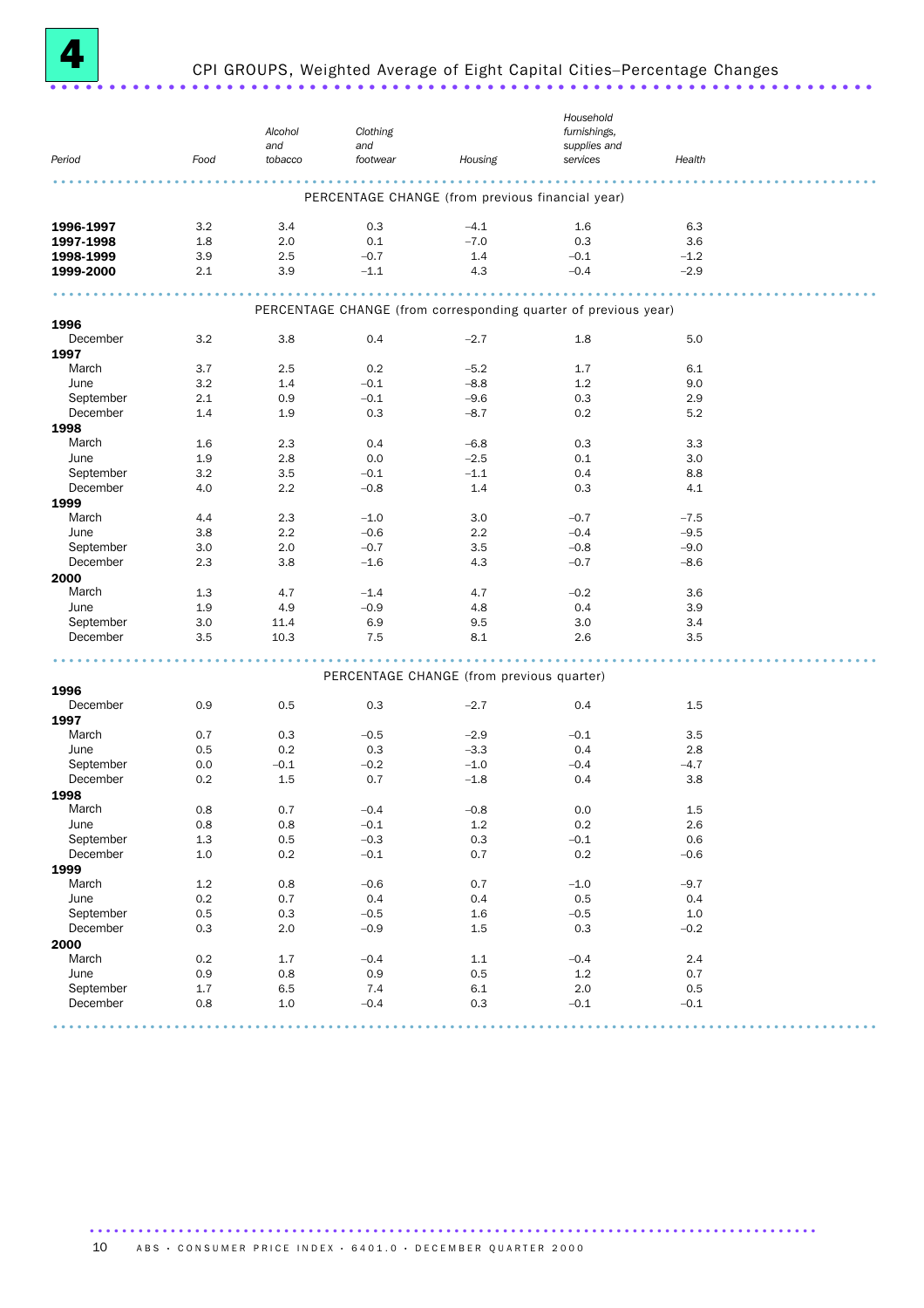

# CPI GROUPS, Weighted Average of Eight Capital Cities–Percentage Changes *continued* ......................................................................

| Period    | Transpor-<br>tation | Comm-<br>unication | Recreation                                                      | Education | Misc-<br>ellaneous | All groups |  |
|-----------|---------------------|--------------------|-----------------------------------------------------------------|-----------|--------------------|------------|--|
|           |                     |                    | PERCENTAGE CHANGE (from previous financial year)                |           |                    |            |  |
| 1996-1997 | 1.4                 | $-0.7$             | 0.7                                                             | 6.1       | 4.2                | 1.3        |  |
| 1997-1998 | $-0.6$              | 0.1                | 2.4                                                             | 6.2       | 3.8                | 0.0        |  |
| 1998-1999 | $-1.1$              | $-3.5$             | 1.4                                                             | 5.1       | 3.6                | 1.2        |  |
| 1999-2000 | 5.6                 | $-5.0$             | 0.8                                                             | 4.8       | 6.8                | 2.4        |  |
|           |                     |                    |                                                                 |           |                    |            |  |
| 1996      |                     |                    | PERCENTAGE CHANGE (from corresponding quarter of previous year) |           |                    |            |  |
| December  | 1.8                 | $-1.4$             | 0.3                                                             | 5.7       | 3.8                | 1.5        |  |
| 1997      |                     |                    |                                                                 |           |                    |            |  |
| March     | 2.3                 | $-0.4$             | 0.5                                                             | 6.4       | 4.0                | 1.3        |  |
| June      | 0.1                 | $-0.3$             | 1.3                                                             | 6.4       | 4.6                | 0.3        |  |
| September | 0.8                 | $-0.2$             | 2.4                                                             | 6.4       | 4.5                | $-0.3$     |  |
| December  | $-0.4$              | 0.5                | 2.1                                                             | 6.4       | 4.3                | $-0.2$     |  |
| 1998      |                     |                    |                                                                 |           |                    |            |  |
| March     | $-1.8$              | 0.4                | 2.4                                                             | 5.9       | 3.4                | $-0.2$     |  |
|           |                     |                    |                                                                 |           |                    |            |  |
| June      | $-0.9$              | $-0.3$             | 2.8                                                             | 5.9       | 3.0                | 0.7        |  |
| September | $-1.7$              | $-1.2$             | 1.2                                                             | 5.9       | 3.7                | 1.3        |  |
| December  | $-1.7$              | $-2.5$             | 1.9                                                             | 5.9       | 3.5                | 1.6        |  |
| 1999      |                     |                    |                                                                 |           |                    |            |  |
| March     | $-1.4$              | $-5.2$             | 1.3                                                             | 4.4       | 3.7                | 1.2        |  |
| June      | 0.1                 | $-4.9$             | 0.9                                                             | 4.4       | 3.6                | 1.1        |  |
| September | 3.8                 | $-7.1$             | 1.9                                                             | 4.4       | 3.5                | 1.7        |  |
| December  | 3.7                 | $-6.5$             | 1.4                                                             | 4.4       | 5.0                | 1.8        |  |
| 2000      |                     |                    |                                                                 |           |                    |            |  |
| March     | 7.3                 | $-3.7$             | 0.0                                                             | 5.2       | 7.8                | 2.8        |  |
| June      | 7.5                 | $-2.1$             | 0.2                                                             | 5.2       | 10.6               | 3.2        |  |
| September |                     | 8.1                |                                                                 | 5.3       |                    |            |  |
|           | 6.9                 |                    | 3.7                                                             |           | 11.1               | 6.1        |  |
| December  | 7.9                 | 7.8                | 3.0                                                             | 5.5       | 9.9                | 5.8        |  |
|           |                     |                    | PERCENTAGE CHANGE (from previous quarter)                       |           |                    |            |  |
| 1996      |                     |                    |                                                                 |           |                    |            |  |
| December  | 0.9                 | $-0.4$             | 0.6                                                             | 0.0       | 1.0                | 0.2        |  |
| 1997      |                     |                    |                                                                 |           |                    |            |  |
| March     | 0.6                 | 0.1                | 1.0                                                             | 6.4       | 1.4                | 0.2        |  |
| June      | $-1.0$              | 0.0                | $-0.3$                                                          | 0.0       | 1.3                | $-0.2$     |  |
|           |                     |                    |                                                                 |           |                    |            |  |
| September | 0.4                 | 0.1                | 1.0                                                             | 0.0       | 0.8                | $-0.4$     |  |
| December  | $-0.3$              | 0.3                | 0.3                                                             | 0.0       | 0.8                | 0.3        |  |
| 1998      |                     |                    |                                                                 |           |                    |            |  |
| March     | $-0.9$              | 0.0                | 1.3                                                             | 5.9       | 0.5                | 0.3        |  |
| June      | $-0.1$              | $-0.7$             | 0.1                                                             | 0.0       | 0.9                | 0.6        |  |
| September | $-0.4$              | $-0.8$             | $-0.5$                                                          | 0.0       | $1.5\,$            | $0.2\,$    |  |
| December  | $-0.3$              | $-1.0$             | $1.0\,$                                                         | $0.0\,$   | $0.6\,$            | $0.5\,$    |  |
| 1999      |                     |                    |                                                                 |           |                    |            |  |
| March     | $-0.6$              | $-2.8$             | 0.8                                                             | 4.4       | 0.7                | $-0.1$     |  |
| June      | 1.4                 | $-0.3$             | $-0.3$                                                          | 0.0       | 0.7                | 0.4        |  |
| September | 3.3                 | $-3.2$             | 0.5                                                             | 0.0       | 1.4                | 0.9        |  |
| December  | $-0.4$              | $-0.4$             | 0.5                                                             | 0.0       | 2.1                | 0.6        |  |
|           |                     |                    |                                                                 |           |                    |            |  |
| 2000      |                     |                    |                                                                 |           |                    |            |  |
| March     | 2.9                 | 0.2                | $-0.7$                                                          | 5.2       | 3.4                | 0.9        |  |
| June      | 1.5                 | 1.3                | $-0.2$                                                          | 0.0       | 3.2                | 0.8        |  |
| September | 2.6                 | 6.9                | $4.0\,$                                                         | $0.2\,$   | $2.0\,$            | 3.7        |  |
| December  | 0.6                 | $-0.7$             | $-0.2$                                                          | $0.1\,$   | 0.9                | $0.3\,$    |  |
|           |                     |                    |                                                                 |           |                    |            |  |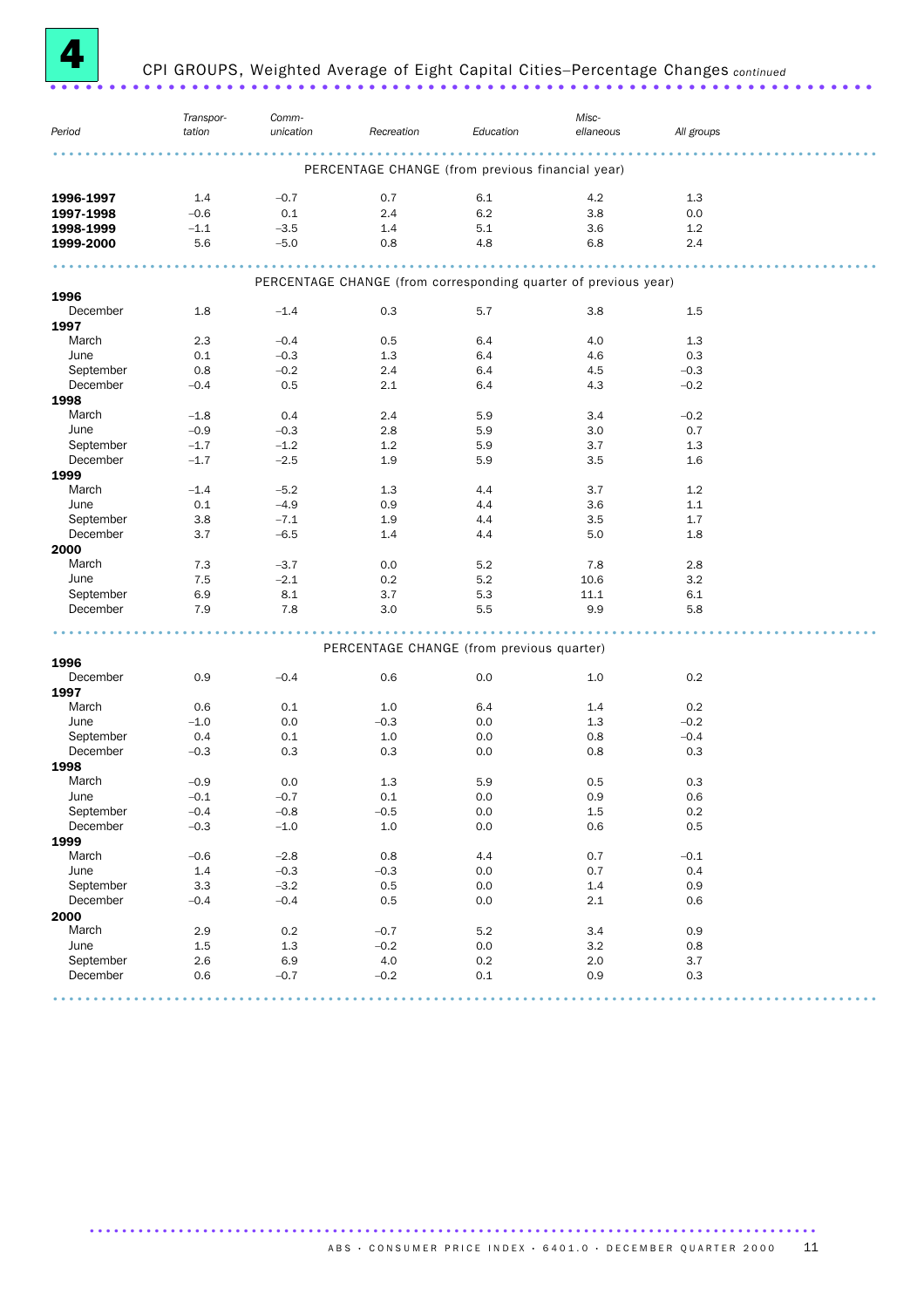

| Quarters          | Sydney         | Melbourne      | <b>Brisbane</b> | Adelaide                     | Perth          | Hobart         | Darwin         | Canberra       | Weighted<br>average of<br>eight capital<br>cities |
|-------------------|----------------|----------------|-----------------|------------------------------|----------------|----------------|----------------|----------------|---------------------------------------------------|
|                   |                |                |                 |                              |                |                |                |                |                                                   |
|                   |                |                |                 | <b>FOOD</b>                  |                |                |                |                |                                                   |
| 1998              |                |                |                 |                              |                |                |                |                |                                                   |
| December          | 126.8          | 124.3          | 125.0           | 128.2                        | 127.6          | 125.0          | 126.9          | 129.1          | 126.0                                             |
| 1999<br>March     | 129.1          | 125.8          | 126.4           | 128.0                        | 128.4          | 125.5          | 125.6          | 129.0          | 127.5                                             |
| June              | 128.7          | 126.7          | 126.3           | 128.8                        | 129.6          | 126.8          | 126.7          | 128.3          | 127.8                                             |
| September         | 129.4          | 127.8          | 127.0           | 129.7                        | 129.4          | 126.3          | 124.3          | 127.7          | 128.5                                             |
| December          | 129.6          | 128.6          | 126.4           | 130.4                        | 129.3          | 127.5          | 125.9          | 130.9          | 128.9                                             |
| 2000              |                |                |                 |                              |                |                |                |                |                                                   |
| March             | 129.6          | 128.3          | 127.5           | 131.2                        | 130.4          | 127.8          | 127.4          | 130.6          | 129.1                                             |
| June              | 130.7          | 130.0          | 129.1           | 131.9                        | 129.7          | 129.1          | 130.0          | 131.1          | 130.2                                             |
| September         | 133.4          | 131.6          | 131.4           | 133.8                        | 132.9          | 130.9          | 131.1          | 134.1          | 132.4                                             |
| December          | 134.6          | 132.8          | 131.9           | 134.2                        | 132.7          | 132.0          | 132.5          | 135.9          | 133.4                                             |
|                   |                |                |                 | ALCOHOL AND TOBACCO          |                |                |                |                |                                                   |
| 1998              |                |                |                 |                              |                |                |                |                |                                                   |
| December          | 172.9          | 166.0          | 168.2           | 171.4                        | 157.7          | 159.1          | 160.1          | 161.7          | 167.9                                             |
| 1999              |                |                |                 |                              |                |                |                |                |                                                   |
| March             | 173.9          | 167.6          | 169.5           | 171.8                        | 159.4          | 161.5          | 162.1          | 164.2          | 169.2                                             |
| June              | 175.0          | 169.1          | 169.8           | 173.3                        | 161.5          | 160.0          | 163.0          | 163.2          | 170.3                                             |
| September         | 175.4          | 169.4          | 170.6           | 174.4                        | 161.8          | 158.1          | 163.2          | 162.9          | 170.8                                             |
| December          | 178.5          | 173.7          | 173.4           | 177.8                        | 164.6          | 163.3          | 166.6          | 165.1          | 174.2                                             |
| 2000              |                |                |                 |                              |                |                |                |                |                                                   |
| March             | 181.3          | 176.5          | 176.8           | 181.6                        | 166.9          | 167.2          | 169.6          | 169.5          | 177.1                                             |
| June<br>September | 183.2<br>195.9 | 177.3<br>187.6 | 177.8           | 182.5<br>193.4               | 169.5          | 169.9<br>179.8 | 171.5<br>182.6 | 170.3          | 178.6<br>190.2                                    |
| December          | 198.2          | 189.1          | 190.8<br>192.0  | 196.0                        | 179.8<br>182.7 | 181.6          | 183.2          | 182.3<br>183.7 | 192.1                                             |
|                   |                |                |                 |                              |                |                |                |                |                                                   |
|                   |                |                |                 | <b>CLOTHING AND FOOTWEAR</b> |                |                |                |                |                                                   |
| 1998              |                |                |                 |                              |                |                |                |                |                                                   |
| December          | 106.7          | 108.2          | 105.7           | 105.4                        | 105.8          | 105.7          | 105.0          | 108.1          | 106.9                                             |
| 1999<br>March     |                |                |                 |                              |                | 104.7          |                |                | 106.3                                             |
| June              | 106.9<br>106.7 | 107.5<br>107.8 | 104.6<br>105.2  | 103.7<br>105.7               | 104.6<br>105.3 | 104.6          | 103.7<br>102.8 | 107.2<br>107.2 | 106.7                                             |
| September         | 106.1          | 107.5          | 104.7           | 104.8                        | 105.1          | 104.5          | 103.3          | 107.2          | 106.2                                             |
| December          | 105.2          | 107.1          | 103.2           | 102.5                        | 103.6          | 103.9          | 103.0          | 106.2          | 105.2                                             |
| 2000              |                |                |                 |                              |                |                |                |                |                                                   |
| March             | 105.0          | 106.9          | 102.6           | 101.9                        | 102.5          | 104.9          | 101.1          | 105.5          | 104.8                                             |
| June              | 106.0          | 106.9          | 102.9           | 104.0                        | 105.6          | 105.0          | 102.0          | 106.9          | 105.7                                             |
| September         | 112.5          | 116.2          | 110.4           | 113.6                        | 112.7          | 112.8          | 108.4          | 113.7          | 113.5                                             |
| December          | 113.3          | 115.4          | 109.7           | 111.2                        | 111.0          | 112.9          | 108.0          | 114.0          | 113.1                                             |
|                   |                |                |                 | <b>HOUSING</b>               |                |                |                |                |                                                   |
| 1998              |                |                |                 |                              |                |                |                |                |                                                   |
| December<br>1999  | 102.6          | 86.6           | 101.3           | 91.9                         | 90.4           | 95.4           | 114.5          | 93.9           | 95.5                                              |
| March             | 103.8          | 87.3           | 101.6           | 92.2                         | 90.6           | 95.8           | 116.0          | 94.3           | 96.2                                              |
| June              | 104.3          | 87.5           | 102.0           | 92.8                         | 91.3           | 95.9           | 116.9          | 94.7           | 96.6                                              |
| September         | 105.8          | 88.8           | 102.8           | 95.0                         | 93.1           | 96.9           | 117.4          | 96.0           | 98.1                                              |
| December          | 107.3          | 90.4           | 103.9           | 96.9                         | 95.1           | 97.4           | 117.8          | 97.2           | 99.6                                              |
| 2000              |                |                |                 |                              |                |                |                |                |                                                   |
| March             | 108.6          | 91.7           | 105.1           | 97.9                         | 95.1           | 98.8           | 117.5          | 99.0           | 100.7                                             |
| June              | 109.6          | 91.7           | 105.4           | 98.3                         | 95.4           | 99.2           | 118.2          | 100.6          | 101.2                                             |
| September         | 115.8          | 97.8           | 112.0           | 103.9                        | 101.3          | 105.5          | 123.9          | 106.7          | 107.4                                             |
| December          | 116.1          | 98.3           | 112.7           | 103.9                        | 101.3          | 105.8          | 123.9          | 107.1          | 107.7                                             |
|                   |                |                |                 |                              |                |                |                |                |                                                   |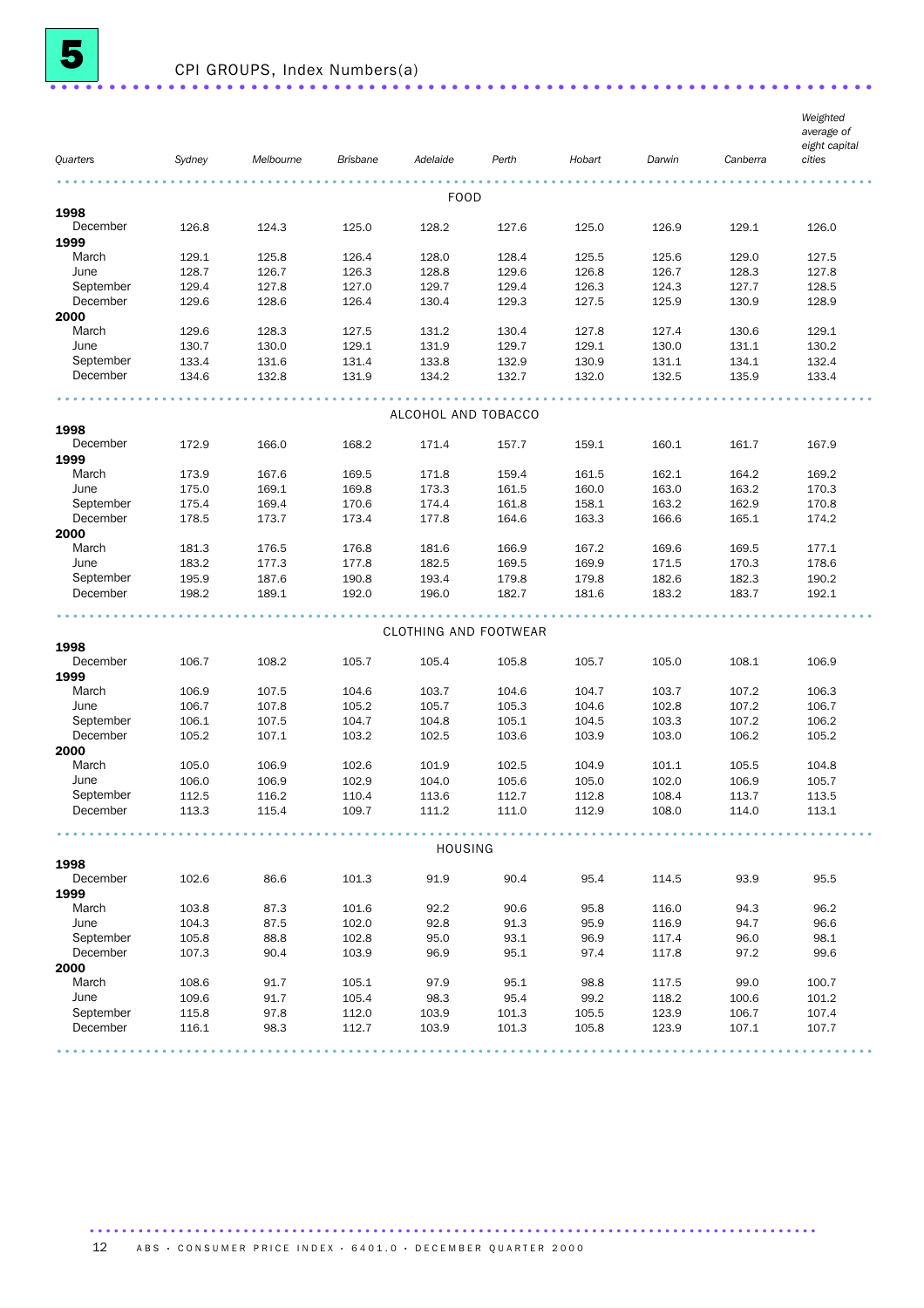

| Quarters              | Sydney         | Melbourne      | <b>Brisbane</b> | Adelaide                                     | Perth          | Hobart         | Darwin         | Canberra       | Weighted<br>average of<br>eight capital<br>cities |
|-----------------------|----------------|----------------|-----------------|----------------------------------------------|----------------|----------------|----------------|----------------|---------------------------------------------------|
|                       |                |                |                 |                                              |                |                |                |                |                                                   |
|                       |                |                |                 |                                              |                |                |                |                |                                                   |
| 1998                  |                |                |                 | HOUSEHOLD FURNISHINGS, SUPPLIES AND SERVICES |                |                |                |                |                                                   |
| December              | 111.7          | 115.3          | 116.4           | 113.9                                        | 114.3          | 120.8          | 107.5          | 116.0          | 114.1                                             |
| 1999                  |                |                |                 |                                              |                |                |                |                |                                                   |
| March                 | 110.4          | 114.7          | 116.0           | 112.3                                        | 112.7          | 119.5          | 105.3          | 115.4          | 113.0                                             |
| June                  | 111.2          | 115.1          | 115.8           | 113.2                                        | 113.3          | 119.4          | 105.9          | 116.3          | 113.6                                             |
| September             | 110.7          | 114.3          | 115.2           | 112.5                                        | 113.0          | 119.3          | 105.7          | 115.7          | 113.0                                             |
| December              | 111.2          | 114.4          | 114.9           | 112.7                                        | 113.5          | 119.1          | 106.7          | 116.9          | 113.3                                             |
| 2000                  |                |                |                 |                                              |                |                |                |                |                                                   |
| March                 | 110.5          | 114.3          | 114.4           | 112.9                                        | 112.4          | 120.2          | 106.8          | 116.0          | 112.8                                             |
| June                  | 112.0          | 115.7          | 115.6           | 113.4                                        | 113.6          | 121.2          | 107.5          | 117.7          | 114.1                                             |
| September             | 114.0          | 117.9          | 119.0           | 116.0                                        | 114.7          | 124.5          | 109.5          | 120.9          | 116.4                                             |
| December              | 114.3          | 117.1          | 119.4           | 115.8                                        | 115.3          | 124.6          | 110.4          | 120.3          | 116.3                                             |
|                       |                |                |                 | <b>HEALTH</b>                                |                |                |                |                |                                                   |
| 1998                  |                |                |                 |                                              |                |                |                |                |                                                   |
| December              | 160.3          | 181.8          | 167.0           | 187.3                                        | 161.2          | 187.7          | 155.3          | 164.7          | 171.3                                             |
| 1999                  |                |                |                 |                                              |                |                |                |                |                                                   |
| March                 | 144.9          | 165.2          | 149.4           | 163.9                                        | 148.8          | 164.9          | 144.7          | 148.5          | 154.6                                             |
| June                  | 145.5          | 166.0          | 150.0           | 164.5                                        | 148.9          | 165.7          | 145.0          | 149.3          | 155.2                                             |
| September             | 147.9          | 166.0          | 150.9           | 164.5                                        | 151.4          | 173.3          | 145.9          | 152.1          | 156.8                                             |
| December              | 148.0          | 165.9          | 150.5           | 163.7                                        | 150.5          | 172.0          | 145.8          | 152.0          | 156.5                                             |
| 2000                  |                |                |                 |                                              |                |                |                |                |                                                   |
| March                 | 152.0          | 170.2          | 153.9           | 166.3                                        | 153.5          | 175.1          | 147.7          | 155.9          | 160.2                                             |
| June                  | 152.7          | 170.9          | 155.0           | 167.9                                        | 154.8          | 177.7          | 149.5          | 157.9          | 161.3                                             |
| September             | 153.4          | 171.9          | 156.0           | 168.5                                        | 155.5          | 178.0          | 151.3          | 158.1          | 162.1                                             |
| December              | 153.0          | 172.8          | 155.7           | 167.6                                        | 154.7          | 177.4          | 152.4          | 157.1          | 161.9                                             |
|                       |                |                |                 | TRANSPORTATION                               |                |                |                |                |                                                   |
| 1998                  |                |                |                 |                                              |                |                |                |                |                                                   |
| December              | 123.4          | 120.6          | 121.0           | 121.3                                        | 122.2          | 118.6          | 119.8          | 126.9          | 121.9                                             |
| 1999                  |                |                |                 |                                              |                |                |                |                |                                                   |
| March                 | 122.5          | 119.9          | 120.5           | 120.9                                        | 121.1          | 118.4          | 119.1          | 126.5          | 121.2                                             |
| June                  | 124.2          | 121.6          | 121.8           | 122.4                                        | 123.2          | 120.4          | 119.3          | 128.2          | 122.9                                             |
| September             | 127.9          | 125.9          | 125.5           | 127.8                                        | 127.4          | 123.1          | 122.6          | 131.6          | 126.9                                             |
| December              | 127.3          | 125.2          | 124.8           | 127.4                                        | 127.0          | 123.8          | 123.2          | 131.4          | 126.4                                             |
| 2000                  |                |                |                 |                                              |                |                |                |                |                                                   |
| March                 | 131.1          | 129.2          | 128.5           | 130.4                                        | 130.4          | 126.6          | 126.2          | 135.3          | 130.1                                             |
| June                  | 133.5          | 131.2          | 130.5           | 131.9                                        | 131.7          | 129.3          | 129.3          | 136.4          | 132.1                                             |
| September<br>December | 136.7<br>138.0 | 134.5<br>135.6 | 134.6<br>134.1  | 136.8<br>137.6                               | 136.0<br>136.3 | 133.3<br>130.4 | 130.6<br>131.1 | 138.6<br>139.3 | 135.6<br>136.4                                    |
|                       |                |                |                 |                                              |                |                |                |                |                                                   |
|                       |                |                |                 | .<br>COMMUNICATION                           |                |                |                |                |                                                   |
| 1998                  |                |                |                 |                                              |                |                |                |                |                                                   |
| December<br>1999      | 104.1          | 103.7          | 106.2           | 103.3                                        | 104.1          | 104.2          | 101.3          | 104.3          | 104.1                                             |
| March                 | 101.2          | 101.3          | 103.2           | 100.2                                        | 100.8          | 100.5          | 95.0           | 100.3          | 101.2                                             |
| June                  | 100.9          | 101.0          | 103.0           | 100.0                                        | 100.4          | 100.4          | 94.8           | 100.1          | 100.9                                             |
| September             | 97.5           | 97.5           | 100.2           | 97.7                                         | 96.6           | 98.3           | 91.4           | 97.1           | 97.7                                              |
| December              | 97.3           | 97.1           | 99.9            | 97.2                                         | 96.0           | 97.9           | 91.1           | 97.0           | 97.3                                              |
| 2000                  |                |                |                 |                                              |                |                |                |                |                                                   |
| March                 | 97.7           | 97.2           | 100.2           | 97.0                                         | 95.8           | 98.0           | 91.1           | 97.2           | 97.5                                              |
| June                  | 98.9           | 98.5           | 101.5           | 98.7                                         | 97.1           | 99.5           | 92.0           | 98.3           | 98.8                                              |
| September             | 105.8          | 105.4          | 108.6           | 105.5                                        | 103.7          | 106.3          | 98.3           | 105.1          | 105.6                                             |
| December              | 105.1          | 104.6          | 108.0           | 105.0                                        | 102.8          | 105.8          | 97.6           | 104.4          | 104.9                                             |
|                       |                |                |                 |                                              |                |                |                |                |                                                   |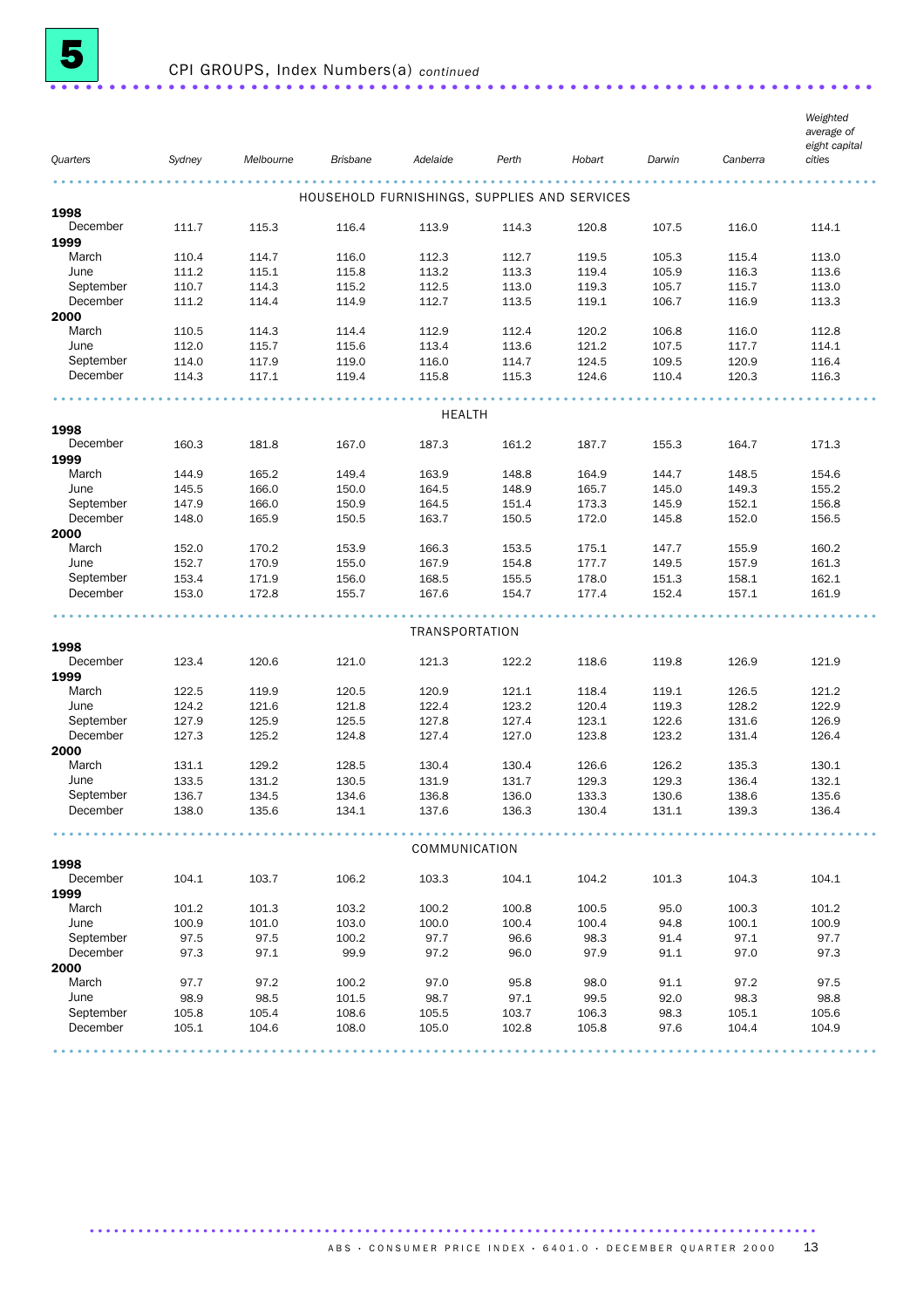

| Quarters  | Sydney | Melbourne                                   | <b>Brisbane</b> | Adelaide          | Perth | Hobart | Darwin | Canberra | Weighted<br>average of<br>eight capital<br>cities |
|-----------|--------|---------------------------------------------|-----------------|-------------------|-------|--------|--------|----------|---------------------------------------------------|
|           |        |                                             |                 |                   |       |        |        |          |                                                   |
| 1998      |        |                                             |                 | <b>RECREATION</b> |       |        |        |          |                                                   |
| December  | 118.7  | 121.6                                       | 120.5           | 117.3             | 117.0 | 118.3  | 111.7  | 117.3    | 119.3                                             |
| 1999      |        |                                             |                 |                   |       |        |        |          |                                                   |
| March     | 119.3  | 122.8                                       | 120.9           | 118.6             | 117.7 | 118.7  | 110.5  | 117.8    | 120.2                                             |
| June      | 119.2  | 121.3                                       | 120.8           | 118.9             | 118.1 | 118.3  | 110.4  | 116.2    | 119.8                                             |
| September | 119.9  | 122.3                                       | 121.0           | 119.7             | 118.0 | 119.0  | 110.8  | 117.6    | 120.4                                             |
| December  | 121.0  | 122.6                                       | 121.5           | 119.7             | 119.5 | 119.0  | 109.2  | 118.9    | 121.0                                             |
| 2000      |        |                                             |                 |                   |       |        |        |          |                                                   |
| March     | 119.7  | 122.7                                       | 121.0           | 118.5             | 116.2 | 118.6  | 108.3  | 118.2    | 120.2                                             |
| June      | 119.7  | 122.4                                       | 120.3           | 118.6             | 117.4 | 118.5  | 107.3  | 117.9    | 120.0                                             |
| September | 124.7  | 127.8                                       | 124.6           | 122.7             | 120.9 | 124.1  | 112.7  | 122.9    | 124.8                                             |
| December  | 124.2  | 127.4                                       | 124.9           | 123.4             | 121.1 | 123.3  | 113.9  | 122.0    | 124.6                                             |
|           |        |                                             |                 |                   |       |        |        |          |                                                   |
|           |        |                                             |                 | <b>EDUCATION</b>  |       |        |        |          |                                                   |
| 1998      |        |                                             |                 |                   |       |        |        |          |                                                   |
| December  | 166.9  | 164.2                                       | 188.6           | 198.8             | 169.9 | 190.0  | 143.5  | 171.0    | 170.3                                             |
| 1999      |        |                                             |                 |                   |       |        |        |          |                                                   |
| March     | 174.1  | 171.5                                       | 196.4           | 210.8             | 176.4 | 198.8  | 148.1  | 175.7    | 177.8                                             |
| June      | 174.1  | 171.5                                       | 196.4           | 210.8             | 176.4 | 198.8  | 148.1  | 175.7    | 177.8                                             |
| September | 174.1  | 171.5                                       | 196.4           | 210.8             | 176.4 | 198.8  | 148.1  | 175.7    | 177.8                                             |
| December  | 174.1  | 171.5                                       | 196.4           | 210.8             | 176.4 | 198.8  | 148.1  | 175.7    | 177.8                                             |
| 2000      |        |                                             |                 |                   |       |        |        |          |                                                   |
| March     | 184.9  | 179.4                                       | 205.5           | 220.7             | 187.5 | 206.2  | 153.1  | 181.5    | 187.0                                             |
| June      | 184.9  | 179.4                                       | 205.5           | 220.7             | 187.5 | 206.2  | 153.1  | 181.5    | 187.0                                             |
| September | 185.3  | 179.7                                       | 205.8           | 220.9             | 187.5 | 206.5  | 153.1  | 181.8    | 187.3                                             |
| December  | 185.6  | 179.8                                       | 205.8           | 220.9             | 187.5 | 206.5  | 153.1  | 181.8    | 187.5                                             |
|           |        |                                             |                 | MISCELLANEOUS     |       |        |        |          |                                                   |
| 1998      |        |                                             |                 |                   |       |        |        |          |                                                   |
| December  | 147.3  | 134.6                                       | 149.0           | 143.4             | 144.5 | 142.7  | 133.3  | 159.0    | 143.0                                             |
| 1999      |        |                                             |                 |                   |       |        |        |          |                                                   |
| March     | 147.5  | 136.3                                       | 150.6           | 143.1             | 146.0 | 143.9  | 134.1  | 163.3    | 144.0                                             |
| June      | 148.7  | 137.4                                       | 151.3           | 142.6             | 147.7 | 143.9  | 136.1  | 164.3    | 145.0                                             |
| September | 150.7  | 139.7                                       | 153.7           | 143.2             | 149.9 | 147.2  | 139.3  | 167.3    | 147.1                                             |
| December  | 152.9  | 143.3                                       | 156.7           | 147.4             | 154.0 | 150.7  | 142.8  | 172.1    | 150.2                                             |
| 2000      |        |                                             |                 |                   |       |        |        |          |                                                   |
| March     | 159.1  | 147.8                                       | 163.0           | 150.6             | 157.2 | 153.6  | 145.8  | 178.2    | 155.3                                             |
| June      | 165.0  | 153.4                                       | 167.2           | 153.9             | 160.6 | 157.4  | 149.2  | 182.1    | 160.3                                             |
| September | 167.3  | 159.3                                       | 166.6           | 157.8             | 161.7 | 162.4  | 154.7  | 188.6    | 163.5                                             |
| December  | 169.4  | 159.4                                       | 168.1           | 158.3             | 164.7 | 163.6  | 156.9  | 192.7    | 165.0                                             |
|           |        |                                             |                 |                   |       |        |        |          |                                                   |
|           |        | (a) Base of each index: $1989 - 90 = 100.0$ |                 |                   |       |        |        |          |                                                   |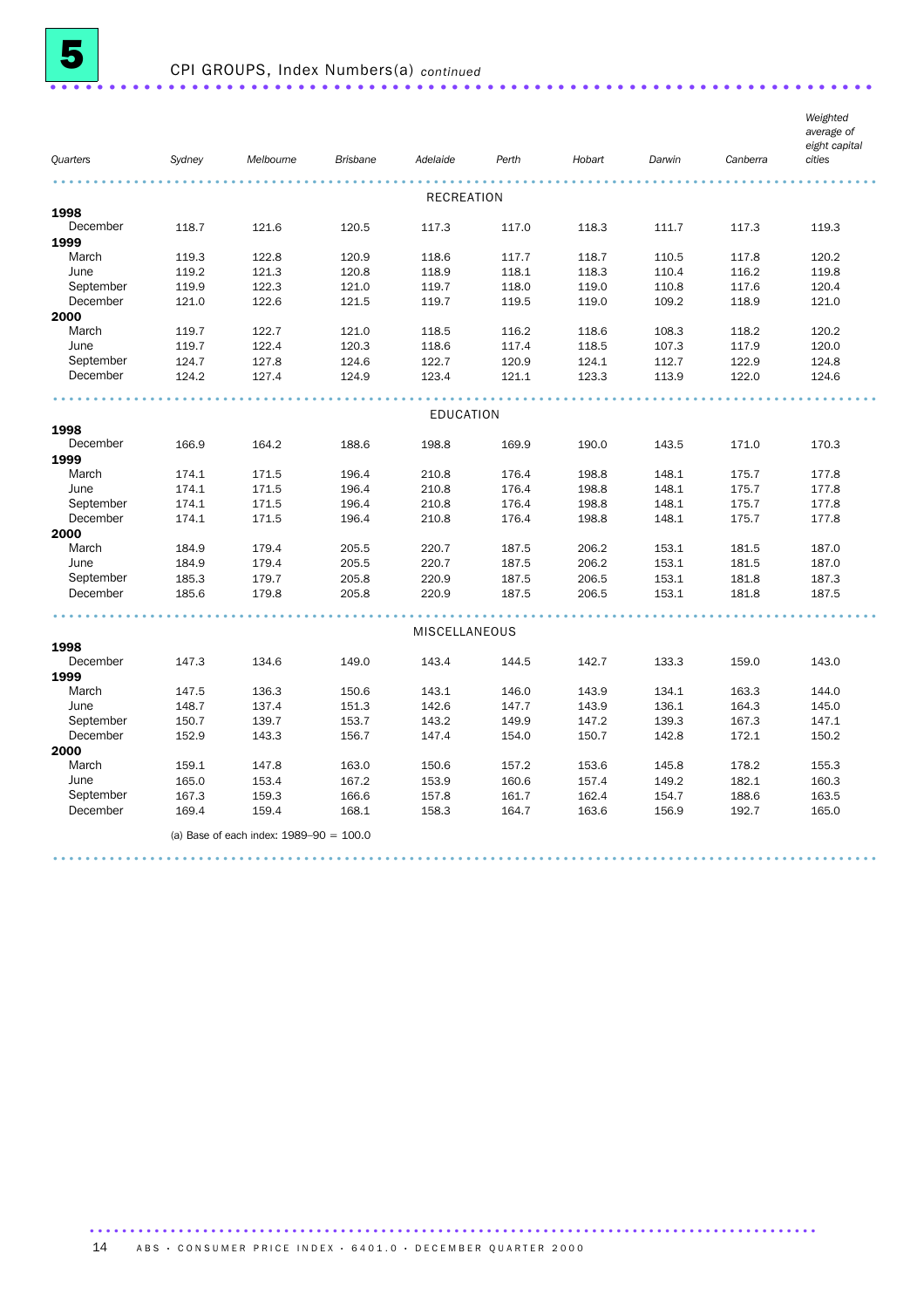|                                             |                          |                                 | <b>Brisbane</b>              |                                  |                                  |                                 |                          |                                 | Weighted<br>average of<br>eight capital<br>cities |
|---------------------------------------------|--------------------------|---------------------------------|------------------------------|----------------------------------|----------------------------------|---------------------------------|--------------------------|---------------------------------|---------------------------------------------------|
| Group, sub-group and expenditure class<br>. | Sydney                   | Melbourne                       |                              | Adelaide                         | Perth                            | Hobart                          | Darwin                   | Canberra                        |                                                   |
| Food                                        | 0.21                     | 0.21                            | 0.09                         | 0.07                             | $-0.03$                          | 0.19                            | 0.24                     | 0.30                            | 0.16                                              |
| Dairy and related products                  | $-0.01$                  | $-0.01$                         | $-0.01$                      | $-0.02$                          | $-0.04$                          | $-0.02$                         | 0.06                     | 0.02                            | $-0.01$                                           |
| Milk                                        | $-0.03$                  | $-0.04$                         | $-0.03$                      | $-0.04$                          | $-0.04$                          | $-0.03$                         | 0.02                     | $-0.01$                         | $-0.03$                                           |
| Cheese                                      | 0.01                     | 0.01                            | 0.01                         |                                  | $\overline{\phantom{m}}$         | 0.01                            | 0.01                     | 0.02                            | 0.01                                              |
| Ice cream and other dairy products          | 0.01                     | 0.01                            | 0.02                         | 0.01                             | $\overbrace{\phantom{1232211}}$  | 0.02                            | 0.02                     | 0.01                            | 0.01                                              |
| Bread and cereal products                   | $-0.04$                  | 0.05                            | $-0.01$                      | 0.02                             |                                  | $-0.06$                         | 0.03                     | $-0.02$                         | $\overline{\phantom{m}}$                          |
| <b>Bread</b>                                | 0.01                     | 0.03                            |                              | 0.02                             | $-0.02$                          | $-0.04$                         | 0.02                     | $-0.03$                         | 0.01                                              |
| Cakes and biscuits                          |                          |                                 | 0.03                         |                                  |                                  |                                 |                          |                                 |                                                   |
| <b>Breakfast cereals</b>                    | $-0.02$<br>$-0.02$       | 0.03                            | $\overline{\phantom{m}}$     | $-0.01$                          | 0.01<br>$\overline{\phantom{0}}$ | $-0.02$                         | $\overline{\phantom{0}}$ | 0.01                            | 0.01                                              |
|                                             |                          | $\overline{\phantom{a}}$        | $-0.01$                      | $\overline{\phantom{0}}$         |                                  | $\overline{\phantom{m}}$        | $\overline{\phantom{m}}$ | $\overline{\phantom{0}}$        | $-0.01$                                           |
| Other cereal products                       | $-0.02$                  | $\overbrace{\phantom{1232211}}$ | $-0.03$                      | $\overbrace{\phantom{12322111}}$ | 0.01                             | $\overbrace{\phantom{1232211}}$ |                          | $-0.01$                         | $-0.01$                                           |
| Meat and seafoods                           | 0.10                     | 0.01                            | 0.05                         | $\overline{\phantom{0}}$         | 0.01                             | 0.11                            | 0.02                     | 0.05                            | 0.04                                              |
| Beef and yeal                               | 0.02                     | $-0.01$                         | 0.01                         | 0.03                             | 0.01                             | 0.02                            | $\overline{\phantom{0}}$ | 0.01                            | 0.01                                              |
| Lamb and mutton                             | 0.01                     | $-0.01$                         | $\overline{\phantom{m}}$     | $-0.01$                          | $\overline{\phantom{m}}$         | $\overline{\phantom{m}}$        | 0.01                     | $\overline{\phantom{m}}$        |                                                   |
| Pork                                        | $\overline{\phantom{m}}$ | $\overline{\phantom{m}}$        | $\overline{\phantom{m}}$     | $\overline{\phantom{0}}$         | $\overline{\phantom{0}}$         | $\overline{\phantom{m}}$        | 0.01                     | $\overbrace{\phantom{1232211}}$ | $\overline{\phantom{m}}$                          |
| Poultry                                     | 0.02                     | $\overbrace{\phantom{1232211}}$ | $-0.02$                      | $-0.02$                          | 0.01                             | 0.05                            | $\overline{\phantom{m}}$ | $\overbrace{\qquad \qquad }^{}$ | 0.01                                              |
| Bacon and ham                               | 0.01                     | 0.01                            | 0.04                         | $-0.01$                          | $-0.01$                          | 0.01                            | 0.01                     | 0.01                            | 0.01                                              |
| Other fresh and processed meat              | 0.02                     | 0.01                            | 0.02                         | 0.01                             | $\overline{\phantom{m}}$         | 0.02                            | $-0.01$                  | $\overline{\phantom{m}}$        | 0.01                                              |
| Fish and other seafood                      | 0.03                     | 0.02                            | $\overline{\phantom{m}}$     | 0.01                             | $\overline{\phantom{m}}$         | 0.01                            | 0.02                     | 0.03                            | 0.02                                              |
| Fruit and vegetables                        | 0.08                     | 0.04                            | 0.02                         | $-0.07$                          | $-0.10$                          | 0.01                            | $\overline{\phantom{m}}$ | 0.10                            | 0.03                                              |
| Fruit                                       | 0.08                     | 0.10                            | 0.07                         | $-0.03$                          | 0.02                             | 0.03                            | 0.07                     | 0.14                            | 0.07                                              |
| Vegetables                                  | $\overline{\phantom{0}}$ | $-0.06$                         | $-0.06$                      | $-0.05$                          | $-0.11$                          | $-0.02$                         | $-0.07$                  | $-0.02$                         | $-0.05$                                           |
| Non-alcoholic drinks and snack food         | $-0.04$                  | $-0.02$                         | $-0.02$                      | 0.03                             | 0.04                             | 0.06                            | 0.04                     | 0.04                            | $-0.02$                                           |
| Soft drinks, waters and juices              | $-0.07$                  | $-0.04$                         | $-0.05$                      | 0.01                             | 0.01                             | 0.01                            | 0.03                     | $\overline{\phantom{m}}$        | $-0.04$                                           |
| Snacks and confectionery                    | 0.03                     | 0.01                            | 0.02                         | 0.03                             | 0.03                             | 0.05                            | 0.01                     | 0.03                            | 0.02                                              |
| Meals out and take away foods               | 0.11                     | 0.14                            | 0.05                         | 0.06                             | $\overline{\phantom{m}}$         | 0.06                            | 0.04                     | 0.04                            | 0.10                                              |
| Restaurant meals                            | 0.01                     | 0.04                            | 0.01                         | 0.04                             | $\overline{\phantom{0}}$         | 0.01                            | 0.02                     | 0.01                            | 0.02                                              |
| Take away and fast foods                    | 0.10                     | 0.11                            | 0.04                         | 0.03                             | $-0.01$                          | 0.06                            | 0.02                     | 0.03                            | 0.07                                              |
| Other food                                  | $\overline{\phantom{m}}$ | 0.02                            | 0.04                         | 0.05                             | 0.04                             | 0.02                            | 0.07                     | 0.05                            | 0.02                                              |
| Eggs                                        | $\overline{\phantom{m}}$ | $-0.01$                         | 0.01                         | $\overline{\phantom{m}}$         | $\overline{\phantom{m}}$         | $\overline{\phantom{m}}$        | 0.01                     | $-0.01$                         | $\overline{\phantom{m}}$                          |
| Jams, honey and sandwich spreads            | $-0.01$                  | $-0.01$                         | $-0.01$                      | $\overbrace{\phantom{1232211}}$  | $\overline{\phantom{m}}$         | $\overbrace{\phantom{1232211}}$ | $\overline{\phantom{0}}$ | $\overbrace{\qquad \qquad }$    | -                                                 |
| Tea, coffee and food drinks                 |                          | $\overline{\phantom{m}}$        | 0.01                         | 0.01                             | 0.02                             | 0.01                            | 0.03                     | $\overbrace{\qquad \qquad }^{}$ | $\overline{\phantom{0}}$                          |
| Food additives and condiments               | $\overline{\phantom{0}}$ | 0.01                            | $\overline{\phantom{m}}$     | 0.01                             | $\overline{\phantom{m}}$         | 0.01                            | $\overline{\phantom{m}}$ | 0.02                            |                                                   |
| Fats and oils                               | $-0.01$                  | $\overline{\phantom{m}}$        | 0.01                         | 0.02                             | 0.01                             | $-0.01$                         | $\overline{\phantom{m}}$ | $\overline{\phantom{m}}$        | 0.01                                              |
| Food n.e.c.                                 | 0.01                     | 0.03                            | 0.01                         | 0.03                             | 0.01                             | 0.02                            | 0.03                     | 0.04                            | 0.02                                              |
| <b>Alcohol and tobacco</b>                  | 0.11                     | 0.08                            | 0.06                         | 0.13                             | 0.19                             | 0.12                            | 0.04                     | 0.09                            | 0.10                                              |
| Alcoholic drinks                            | 0.07                     | $\overline{\phantom{a}}$        | 0.01                         | 0.03                             | 0.05                             | 0.05                            | $-0.03$                  | 0.03                            | 0.04                                              |
| Beer                                        | 0.03                     | 0.03                            | 0.05                         | 0.08                             | 0.05                             | 0.01                            | $-0.03$                  | 0.03                            | 0.04                                              |
| Wine                                        | 0.03                     | $-0.03$                         | $-0.03$                      | $-0.04$                          | $-0.01$                          | 0.02                            | $-0.02$                  | $-0.02$                         | $-0.01$                                           |
| Spirits                                     | $\overline{\phantom{0}}$ | $\overbrace{\phantom{12332}}$   | $-0.01$                      | 0.01                             | $\overline{\phantom{m}}$         | 0.01                            | 0.01                     | 0.03                            |                                                   |
| Tobacco                                     | 0.04                     | 0.07                            | 0.05                         | 0.10                             | 0.14                             | 0.07                            | 0.07                     | 0.06                            | 0.07                                              |
| <b>Clothing and footwear</b>                | 0.04                     | $-0.04$                         | $-0.03$                      | $-0.17$                          | $-0.10$                          | 0.01                            | $-0.02$                  | 0.02                            | $-0.03$                                           |
| Men's clothing                              | $-0.03$                  | $-0.05$                         | $-0.06$                      | $-0.03$                          | 0.01                             | $-0.02$                         | $-0.04$                  | $-0.01$                         | $-0.03$                                           |
| Men's outerwear                             | $-0.02$                  | $-0.04$                         | $-0.06$                      | $-0.02$                          | $\overline{\phantom{m}}$         | $-0.01$                         | $-0.03$                  | $\overline{\phantom{m}}$        | $-0.03$                                           |
| Men's underwear, nightwear and socks        | $-0.01$                  | $\qquad \qquad -$               | $\overline{\phantom{m}}$     | $-0.02$                          | $\qquad \qquad -$                | $-0.02$                         | $\overline{\phantom{m}}$ | $-0.01$                         | $-0.01$                                           |
| Women's clothing                            | 0.04                     | $-0.01$                         | 0.04                         | $-0.04$                          | $-0.10$                          | 0.04                            | $\overline{\phantom{m}}$ | 0.02                            | 0.01                                              |
| Women's outerwear                           | 0.05                     | $\overline{\phantom{m}}$        | 0.04                         | $-0.03$                          | $-0.07$                          | 0.03                            | 0.01                     | 0.02                            | 0.01                                              |
| Women's underwear, nightwear and hosiery    | $-0.01$                  | $-0.01$                         | $\overbrace{\qquad \qquad }$ | $-0.01$                          | $-0.02$                          | 0.01                            | $-0.01$                  | 0.01                            | $-0.01$                                           |
| Children's and infants' clothing            | $\overline{\phantom{0}}$ | $-0.01$                         | $-0.01$                      | $-0.01$                          | $-0.01$                          | $-0.02$                         |                          | $-0.02$                         | $-0.01$                                           |
| Footwear                                    | $\qquad \qquad -$        |                                 | $-0.02$                      | $-0.07$                          |                                  | 0.02                            | 0.02                     | $\overline{\phantom{m}}$        | $-0.01$                                           |
| Men's footwear                              | 0.02                     | -                               | $\overline{\phantom{m}}$     | $-0.02$                          | -                                | $\qquad \qquad -$               | $\overline{\phantom{0}}$ | $\overline{\phantom{0}}$        | $\qquad \qquad -$                                 |
| Women's footwear                            | $-0.01$                  | $\overbrace{\phantom{12332}}$   | $-0.01$                      | $-0.03$                          | $-0.01$                          | 0.01                            | 0.01                     | $\overline{\phantom{m}}$        | $-0.01$                                           |
| Children's footwear                         | $-0.01$                  | $\overbrace{\phantom{1232211}}$ | $-0.01$                      |                                  | $\overline{\phantom{0}}$         | $\overbrace{\phantom{1232211}}$ | 0.01                     | 0.01                            | $-0.01$                                           |
| Clothing accessories, supplies and services | 0.05                     | 0.03                            |                              | $-0.02$                          | $-0.01$                          | $-0.01$                         |                          | 0.02                            | 0.02                                              |
| Clothing accessories and jewellery          | 0.03                     | 0.02                            | $\overline{\phantom{m}}$     | $-0.03$                          | $\overline{\phantom{0}}$         |                                 | $-0.01$                  | $\overline{\phantom{m}}$        | 0.01                                              |
| Fabrics and knitting wool                   | $-0.01$                  | $\overline{\phantom{0}}$        | $-0.01$                      | $\qquad \qquad -$                | $-0.01$                          | $-0.01$                         | 0.01                     | 0.01                            | $\overline{\phantom{m}}$                          |
| Clothing services and shoe repair           | 0.02                     |                                 | 0.01                         | 0.02                             | $\overline{\phantom{0}}$         |                                 |                          |                                 | 0.01                                              |
|                                             |                          |                                 |                              |                                  |                                  |                                 |                          |                                 |                                                   |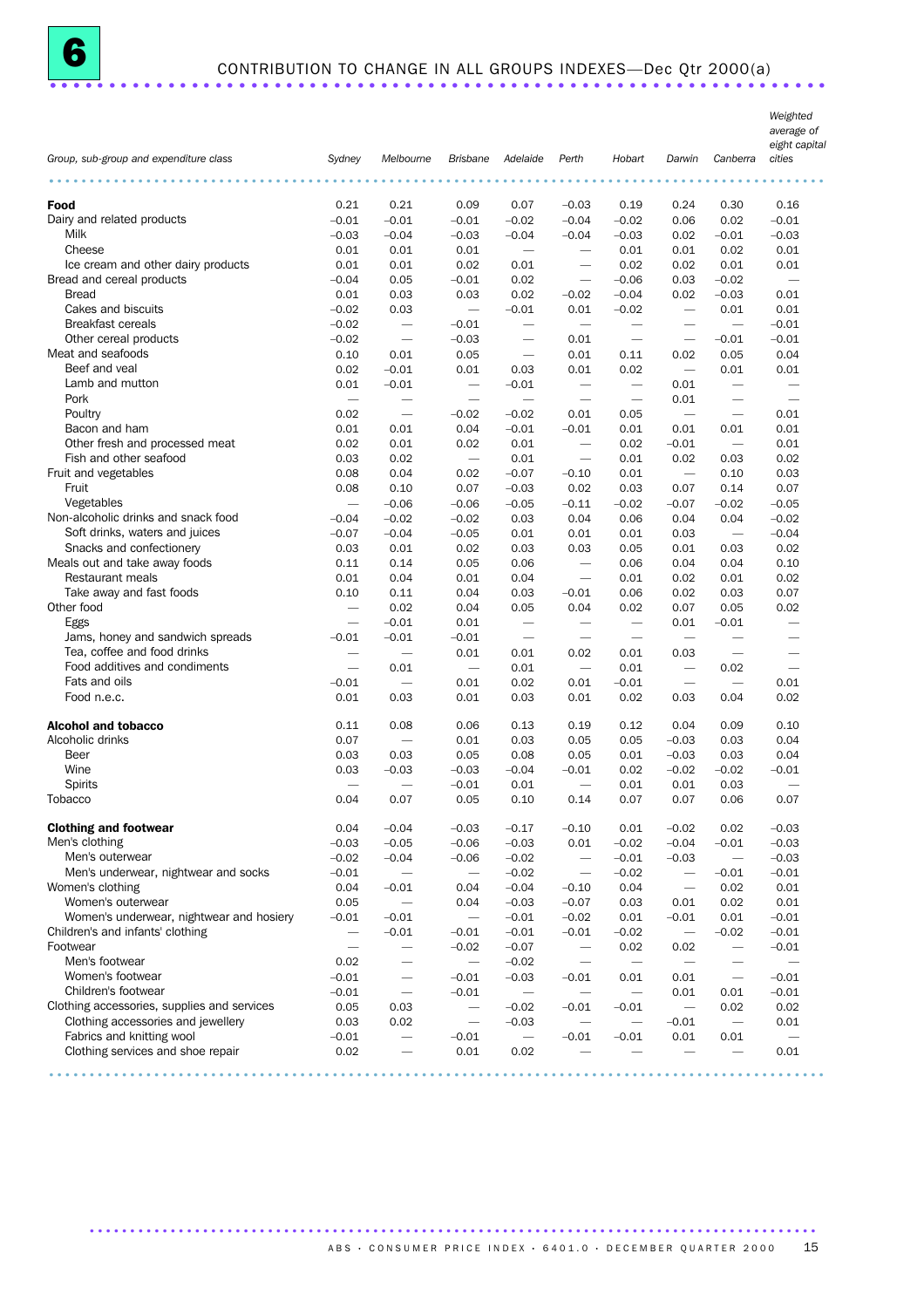| Group, sub-group and expenditure class                        | Sydney                           | Melbourne                | <b>Brisbane</b>          | Adelaide                 | Perth                                                | Hobart                           | Darwin                                               | Canberra                         | Weighted<br>average of<br>eight capital<br>cities |
|---------------------------------------------------------------|----------------------------------|--------------------------|--------------------------|--------------------------|------------------------------------------------------|----------------------------------|------------------------------------------------------|----------------------------------|---------------------------------------------------|
|                                                               |                                  |                          |                          |                          |                                                      |                                  |                                                      |                                  |                                                   |
| <b>Housing</b>                                                | 0.06                             | 0.12                     | 0.17                     |                          | $\overline{\phantom{0}}$                             | 0.07                             | $-0.02$                                              | 0.09                             | 0.08                                              |
| Rents                                                         | 0.06                             | 0.02                     | 0.05                     | 0.05                     | 0.02                                                 | 0.06                             | $-0.03$                                              | 0.06                             | 0.04                                              |
| <b>Utilities</b>                                              | $-0.05$                          | 0.03                     | $\overline{\phantom{0}}$ | 0.02                     | $\overline{\phantom{a}}$                             | 0.04                             | $\sim$                                               | $-0.01$                          | $\overline{\phantom{a}}$                          |
| Electricity                                                   | $-0.05$                          | 0.10                     |                          | $\overline{\phantom{0}}$ | $\overline{\phantom{0}}$                             | 0.03                             |                                                      | $-0.01$                          | 0.01                                              |
| Gas and other household fuels                                 |                                  | $-0.07$                  |                          | 0.02                     |                                                      | 0.01                             | 0.01                                                 | $-0.01$                          | $-0.01$                                           |
| Water and sewerage                                            |                                  | $\overline{\phantom{0}}$ |                          |                          |                                                      | -                                | $\overline{\phantom{0}}$                             |                                  |                                                   |
| Other housing                                                 | 0.05                             | 0.06                     | 0.12                     | $-0.06$                  | $-0.02$                                              | $-0.01$                          | 0.01                                                 | 0.04                             | 0.05                                              |
| House purchase                                                | 0.03                             | 0.06                     | 0.11                     | $-0.06$                  | $-0.04$                                              |                                  | $\overline{\phantom{0}}$                             | 0.04                             | 0.03                                              |
| Property rates and charges                                    | $\overline{\phantom{a}}$         |                          | $\overline{\phantom{0}}$ | $\overline{\phantom{0}}$ | $\overline{\phantom{0}}$                             |                                  | $\overline{\phantom{0}}$                             |                                  | $\overline{\phantom{0}}$                          |
| House repairs and maintenance                                 | 0.02                             | 0.01                     | 0.01                     | $-0.01$                  | 0.02                                                 | $-0.02$                          | 0.01                                                 | $\overline{\phantom{a}}$         | 0.01                                              |
|                                                               |                                  |                          |                          |                          |                                                      |                                  |                                                      |                                  |                                                   |
| Household furnishings, supplies and<br>services               | 0.03                             | $-0.06$                  | 0.03                     | $-0.02$                  | 0.05                                                 | 0.01                             | 0.08                                                 | $-0.05$                          |                                                   |
| Furniture and furnishings                                     | $-0.04$                          | $-0.07$                  | $-0.02$                  | $-0.05$                  | 0.02                                                 | $-0.03$                          | 0.10                                                 | $-0.06$                          | $-0.04$                                           |
| Furniture                                                     | $-0.02$                          | $-0.03$                  | $\overline{\phantom{a}}$ | $-0.04$                  | 0.03                                                 | $\overline{\phantom{0}}$         | 0.01                                                 | $-0.04$                          | $-0.02$                                           |
| Floor and window coverings                                    | $\overline{\phantom{0}}$         | $-0.01$                  | 0.02                     | 0.02                     |                                                      | 0.01                             | 0.06                                                 |                                  | 0.01                                              |
| Towels and linen                                              | $-0.03$                          | $-0.03$                  | $-0.05$                  | $-0.03$                  | $-0.02$                                              | $-0.05$                          | 0.02                                                 | $-0.03$                          | $-0.03$                                           |
| Household appliances, utensils and tools                      | $-0.01$                          | $-0.04$                  | $-0.04$                  | $-0.01$                  | $-0.02$                                              | $-0.01$                          | $-0.02$                                              | $-0.02$                          | $-0.02$                                           |
| Major household appliances                                    | 0.01                             | $-0.01$                  | 0.01                     |                          | 0.02                                                 | $\overline{\phantom{0}}$         | $\overline{\phantom{0}}$                             | $\overline{\phantom{0}}$         | 0.01                                              |
| Small electric household appliances                           | $\overline{\phantom{0}}$         |                          | 0.01                     | 0.01                     | $-0.03$                                              |                                  | $-0.01$                                              |                                  | $\overline{\phantom{0}}$                          |
| Glassware, tableware and household<br>utensils                | $-0.01$                          | $-0.04$                  | $-0.06$                  | $-0.02$                  | $\overline{\phantom{0}}$                             | $-0.01$                          | $-0.01$                                              | $-0.01$                          | $-0.02$                                           |
| Tools                                                         |                                  |                          | $-0.01$                  |                          | $\overline{\phantom{0}}$                             | $\overline{\phantom{0}}$         | $-0.01$                                              |                                  |                                                   |
| Household supplies                                            | 0.05                             | 0.04                     | 0.09                     | 0.03                     | 0.05                                                 | 0.05                             | 0.01                                                 | 0.03                             | 0.05                                              |
| Household cleaning agents                                     |                                  | 0.01                     | 0.01                     |                          | 0.01                                                 | 0.02                             | 0.01                                                 | 0.01                             |                                                   |
| Other household supplies                                      | 0.05                             | 0.03                     | 0.07                     | 0.03                     | 0.03                                                 | 0.03                             | 0.01                                                 | 0.02                             | 0.04                                              |
| Household services                                            | 0.01                             |                          | 0.02                     | $\overline{\phantom{m}}$ | 0.01                                                 |                                  | $\overline{\phantom{a}}$                             | 0.01                             | 0.01                                              |
| <b>Health</b>                                                 | $-0.02$                          | 0.03                     | $-0.01$                  | $-0.04$                  | $-0.03$                                              | $-0.03$                          | 0.03                                                 | $-0.03$                          | $-0.01$                                           |
| Health services                                               | 0.04                             | 0.08                     | 0.04                     | 0.02                     |                                                      | 0.05                             | 0.06                                                 | 0.02                             | 0.04                                              |
| Hospital and medical services                                 | 0.03                             | 0.06                     | 0.04                     | 0.01                     | $\overline{\phantom{0}}$                             | 0.04                             | 0.05                                                 | 0.02                             | 0.04                                              |
| Optical services                                              | $\overline{\phantom{m}}$         |                          | $\overline{\phantom{0}}$ | 0.01                     | $\overline{\phantom{0}}$                             | $\overline{\phantom{0}}$         | $\overline{\phantom{0}}$                             | $-0.01$                          | $\overline{\phantom{0}}$                          |
| Dental services                                               | 0.01                             | 0.01                     |                          |                          | 0.01                                                 | 0.01                             | 0.01                                                 |                                  | 0.01                                              |
| Pharmaceuticals                                               | $-0.07$                          | $-0.05$                  | $-0.06$                  | $-0.05$                  | $-0.03$                                              | $-0.07$                          | $-0.04$                                              | $-0.06$                          | $-0.05$                                           |
|                                                               |                                  |                          |                          |                          |                                                      |                                  |                                                      |                                  |                                                   |
| <b>Transportation</b><br>Private motoring                     | 0.18                             | 0.17                     | $-0.08$                  | 0.11                     | 0.04                                                 | $-0.40$                          | 0.07                                                 | 0.10                             | 0.11                                              |
| Motor vehicles                                                | 0.19<br>$-0.03$                  | 0.15<br>$-0.01$          | $-0.12$                  | 0.11                     | 0.02<br>$-0.02$                                      | $-0.39$                          | 0.04<br>$-0.06$                                      | 0.09<br>$-0.04$                  | 0.11<br>$-0.03$                                   |
|                                                               |                                  |                          | $-0.06$                  | $-0.02$                  | $\overline{\phantom{0}}$                             | $-0.10$                          |                                                      |                                  |                                                   |
| Automotive fuel                                               | 0.15<br>0.06                     | 0.11<br>0.03             | $-0.07$                  | 0.07<br>0.04             | 0.03                                                 | $-0.32$<br>0.02                  | 0.12<br>$-0.02$                                      | 0.10<br>0.01                     | 0.08<br>0.03                                      |
| Motor vehicle repair and servicing                            |                                  |                          |                          |                          |                                                      |                                  |                                                      |                                  |                                                   |
| Motor vehicle parts and accessories<br>Other motoring charges | 0.01<br>$\overline{\phantom{a}}$ | 0.02                     | 0.02                     | 0.01                     | $\overline{\phantom{0}}$<br>$\overline{\phantom{m}}$ | $-0.02$                          | $\overline{\phantom{0}}$<br>$\overline{\phantom{m}}$ | 0.03                             | 0.01                                              |
| Urban transport fares                                         | $-0.01$                          | 0.01<br>0.02             | 0.03                     | $\overline{\phantom{0}}$ | 0.01                                                 | 0.02<br>$\overline{\phantom{m}}$ | 0.03                                                 | 0.01<br>$\overline{\phantom{m}}$ | 0.01                                              |
|                                                               |                                  |                          |                          |                          |                                                      |                                  |                                                      |                                  |                                                   |
| <b>Communication</b>                                          | $-0.03$                          | $-0.02$                  | $-0.02$                  | $-0.02$                  | $-0.03$                                              | $-0.01$                          | $-0.03$                                              | $-0.03$                          | $-0.03$                                           |
| Postal                                                        |                                  |                          |                          |                          |                                                      |                                  |                                                      |                                  |                                                   |
| Telecommunication                                             | $-0.03$                          | $-0.02$                  | $-0.02$                  | $-0.02$                  | $-0.03$                                              | $-0.01$                          | $-0.03$                                              | $-0.02$                          | $-0.03$                                           |
|                                                               |                                  |                          |                          |                          |                                                      |                                  |                                                      |                                  |                                                   |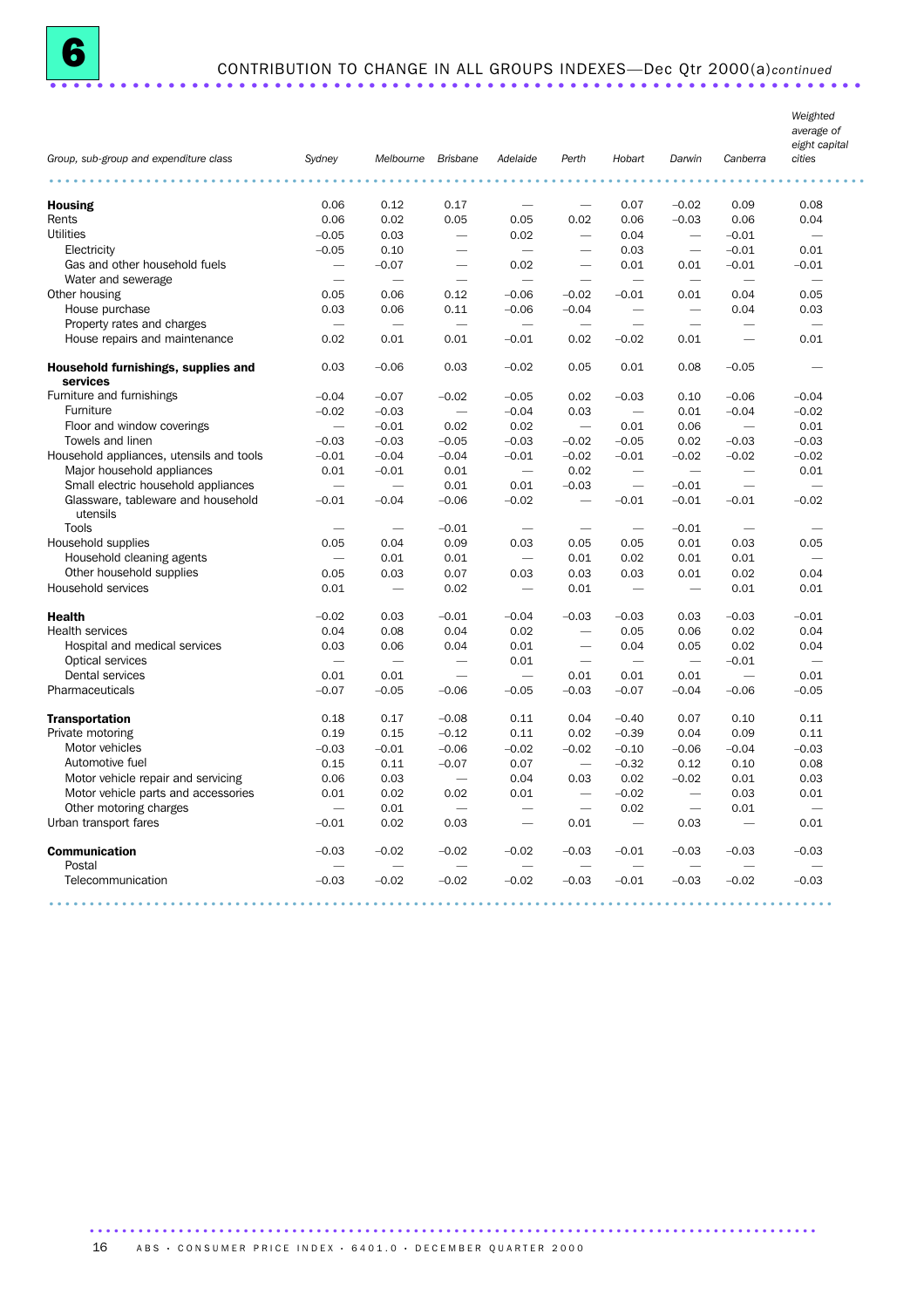| Group, sub-group and expenditure class         | Sydney                        | Melbourne                    |                          | Brisbane Adelaide        | Perth                    | Hobart                          | Darwin                   | Canberra                        | Weighted<br>average of<br>eight capital<br>cities |
|------------------------------------------------|-------------------------------|------------------------------|--------------------------|--------------------------|--------------------------|---------------------------------|--------------------------|---------------------------------|---------------------------------------------------|
| .                                              |                               |                              |                          |                          |                          |                                 |                          |                                 |                                                   |
| <b>Recreation</b>                              | $-0.05$                       | $-0.06$                      | 0.04                     | 0.10                     | 0.03                     | $-0.13$                         | 0.19                     | $-0.14$                         | $-0.02$                                           |
| Audio, visual and computing                    |                               | 0.02                         | 0.05                     | $-0.02$                  | $-0.01$                  | 0.05                            | 0.02                     | $-0.01$                         | 0.01                                              |
| Audio, visual and computing equipment          | 0.01                          | $\overline{\phantom{m}}$     | 0.01                     | $\overline{\phantom{m}}$ | $-0.01$                  | $\overline{\phantom{m}}$        | 0.03                     | $\overline{\phantom{m}}$        | 0.01                                              |
| Audio, visual and computing media and services | $-0.01$                       | 0.02                         | 0.04                     | $-0.01$                  | $-0.01$                  | 0.04                            | $-0.01$                  | $-0.02$                         | 0.01                                              |
| Books, newspapers and magazines                | $-0.02$                       | $\overline{\phantom{0}}$     | $\overline{\phantom{m}}$ | $\overline{\phantom{m}}$ | $-0.01$                  | $-0.04$                         | $\overline{\phantom{0}}$ | $-0.01$                         | $-0.01$                                           |
| <b>Books</b>                                   | $-0.01$                       | $\overline{\phantom{0}}$     | 0.01                     | $-0.01$                  | $-0.02$                  | $-0.03$                         | $-0.02$                  | $-0.01$                         | $-0.01$                                           |
| Newspapers and magazines                       |                               |                              |                          | 0.01                     | $\overline{\phantom{m}}$ |                                 | 0.02                     | $\overbrace{\phantom{1232211}}$ | 0.01                                              |
| Sport and other recreation                     | $-0.01$                       | $-0.04$                      | $-0.01$                  | 0.03                     | $\overline{\phantom{m}}$ | $-0.03$                         | $\overline{\phantom{a}}$ | $-0.07$                         | $-0.02$                                           |
| Sports and recreational equipment              | $-0.02$                       | $\overline{\phantom{0}}$     | $-0.02$                  | $-0.01$                  | $\overline{\phantom{0}}$ | $-0.01$                         | $\overline{\phantom{m}}$ | $\overbrace{\phantom{1232211}}$ | $-0.01$                                           |
| Toys, games and hobbies                        | $\overline{\phantom{m}}$      |                              | $\overline{\phantom{m}}$ | 0.01                     | $-0.01$                  | 0.01                            | 0.01                     | $\hspace{0.1mm}-\hspace{0.1mm}$ | $\overbrace{\phantom{1232211}}$                   |
| Sports participation                           | 0.03                          |                              | 0.02                     | 0.04                     | 0.01                     | $\overbrace{\phantom{1232211}}$ | $\overline{\phantom{m}}$ | 0.03                            | 0.02                                              |
| Pets, pet foods and supplies                   | $-0.01$                       | $-0.02$                      | $-0.02$                  | 0.01                     | $-0.02$                  | $-0.03$                         | $-0.02$                  | $-0.02$                         | $-0.01$                                           |
| Pet services including veterinary              | $\overline{\phantom{m}}$      |                              | $\overline{\phantom{m}}$ | $\overline{\phantom{m}}$ | $\overline{\phantom{m}}$ | $\overline{\phantom{m}}$        | $\overline{\phantom{0}}$ | $\overbrace{\phantom{12332}}$   | $\overline{\phantom{m}}$                          |
| Other recreational activities                  | $-0.01$                       | $-0.02$                      | $\overline{\phantom{m}}$ | $-0.01$                  | 0.01                     | $\overline{\phantom{0}}$        | $\overline{\phantom{m}}$ | $-0.09$                         | $-0.01$                                           |
| Holiday travel and accommodation               | $-0.03$                       | $-0.04$                      | 0.01                     | 0.10                     | 0.06                     | $-0.10$                         | 0.18                     | $-0.04$                         | $-0.01$                                           |
| Domestic holiday travel and accommodation      | $\overline{\phantom{m}}$      | $-0.06$                      | 0.05                     | 0.03                     | 0.02                     | 0.04                            | 0.03                     | $-0.01$                         | $-0.01$                                           |
| Overseas holiday travel and accommodation      | $-0.02$                       | 0.01                         | $-0.05$                  | 0.07                     | 0.04                     | $-0.14$                         | 0.14                     | $-0.03$                         |                                                   |
| <b>Education</b>                               | $\overbrace{\phantom{12333}}$ |                              |                          |                          |                          |                                 |                          |                                 |                                                   |
| Preschool and primary education                | 0.01                          |                              |                          |                          |                          |                                 |                          |                                 |                                                   |
| Secondary education                            | -                             | -                            |                          |                          |                          |                                 |                          |                                 |                                                   |
| Tertiary education                             |                               | -                            |                          |                          |                          |                                 |                          |                                 |                                                   |
| <b>Miscellaneous</b>                           | 0.06                          | $\overline{\phantom{0}}$     | 0.05                     | 0.02                     | 0.09                     | 0.03                            | 0.08                     | 0.13                            | 0.05                                              |
| Insurance services                             | 0.05                          | $-0.03$                      | $-0.01$                  | $-0.01$                  | 0.04                     | 0.02                            | 0.04                     | 0.12                            | 0.02                                              |
| Personal care                                  |                               | 0.04                         | 0.02                     | 0.02                     | 0.03                     | 0.01                            | 0.01                     | 0.01                            | 0.02                                              |
| Hairdressing and personal care services        | 0.01                          |                              |                          | 0.01                     | 0.02                     |                                 |                          |                                 | 0.01                                              |
| Toiletries and personal care products          |                               | 0.04                         | 0.02                     | 0.01                     | 0.02                     |                                 | 0.02                     | 0.02                            | 0.01                                              |
| Child care                                     | 0.01                          | 0.01                         | 0.03                     | 0.01                     | 0.02                     | 0.01                            | 0.03                     | $-0.01$                         | 0.01                                              |
| All groups                                     | 0.6                           | 0.4                          | 0.3                      | 0.2                      | 0.2                      | $-0.1$                          | 0.6                      | 0.4                             | 0.4                                               |
|                                                |                               | (a) All groups index points. |                          |                          |                          |                                 |                          |                                 |                                                   |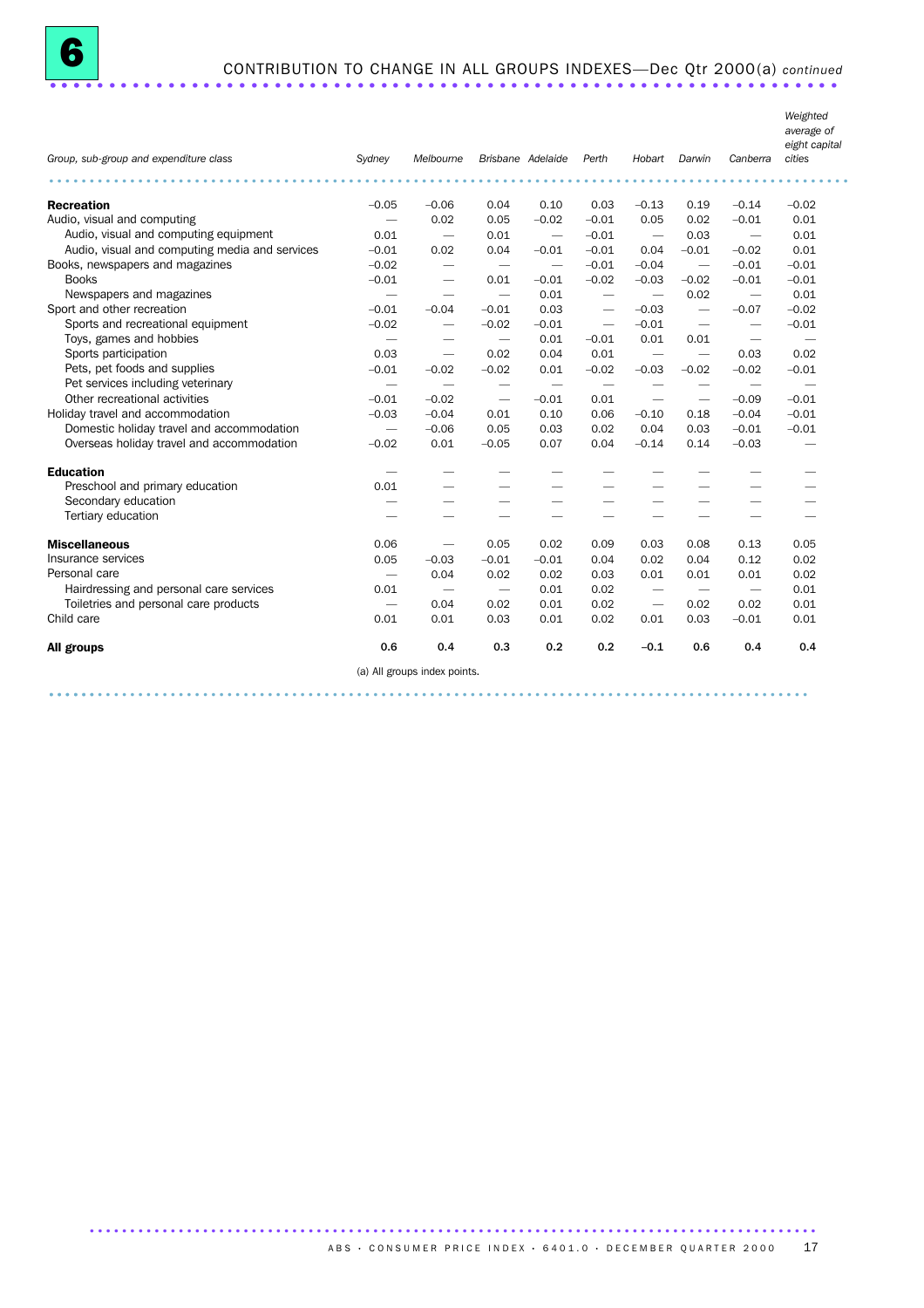

# GROUP, SUB–GROUP & EXPENDITURE CLASS, Weighted Average of Eight Capital Cities ......................................................................

PERCENTAGE CHANGE CONTRIBUTION TO TOTAL CPI

|                                                                    | INDEX NUMBERS(a) |                |                |                                | FLACLIVIAUL CHANGL<br>BETWEEN  | CONTRIBUTION TO TUTAL UFT<br>(ALL GROUPS INDEX POINTS) |              |                                       |
|--------------------------------------------------------------------|------------------|----------------|----------------|--------------------------------|--------------------------------|--------------------------------------------------------|--------------|---------------------------------------|
|                                                                    | Dec Qtr          | Sep Qtr        | Dec Qtr        | Sep Qtr<br>2000 and<br>Dec Qtr | Dec Qtr<br>1999 and<br>Dec Qtr | Sep Qtr                                                | Dec Qtr      | Change between<br>Sep Qtr 2000<br>and |
| Group, sub-group and expenditure class                             | 1999             | 2000           | 2000           | 2000                           | 2000                           | 2000                                                   | 2000         | Dec Qtr 2000                          |
|                                                                    |                  |                |                |                                |                                |                                                        |              |                                       |
| Food                                                               | 128.9            | 132.4          | 133.4          | 0.8                            | 3.5                            | 22.74                                                  | 22.90        | 0.16                                  |
| Dairy and related products                                         | 141.4            | 142.3          | 141.1          | $-0.8$                         | $-0.2$                         | 1.87                                                   | 1.86         | $-0.01$                               |
| Milk                                                               | 157.6            | 158.5          | 153.3          | $-3.3$                         | $-2.7$                         | 1.00                                                   | 0.97         | $-0.03$                               |
| Cheese<br>Ice cream and other dairy products                       | 115.8<br>135.9   | 114.5<br>139.1 | 115.7<br>143.4 | 1.0<br>3.1                     | $-0.1$<br>5.5                  | 0.43<br>0.44                                           | 0.44<br>0.45 | 0.01<br>0.01                          |
| Bread and cereal products                                          | 143.0            | 146.7          | 146.8          | 0.1                            | 2.7                            | 2.82                                                   | 2.82         | $\overline{\phantom{a}}$              |
| <b>Bread</b>                                                       | 165.5            | 168.5          | 170.8          | 1.4                            | 3.2                            | 1.04                                                   | 1.05         | 0.01                                  |
| Cakes and biscuits                                                 | 129.9            | 136.1          | 136.5          | 0.3                            | 5.1                            | 1.15                                                   | 1.16         | 0.01                                  |
| <b>Breakfast cereals</b>                                           | 122.7            | 122.4          | 119.0          | $-2.8$                         | $-3.0$                         | 0.31                                                   | 0.30         | $-0.01$                               |
| Other cereal products                                              | 125.5            | 125.2          | 121.9          | $-2.6$                         | $-2.9$                         | 0.32                                                   | 0.31         | $-0.01$                               |
| Meat and seafoods                                                  | 114.2            | 114.1          | 115.7          | 1.4                            | 1.3                            | 3.26                                                   | 3.30         | 0.04                                  |
| Beef and veal                                                      | 108.7            | 112.1          | 112.9          | 0.7                            | 3.9                            | 0.67                                                   | 0.68         | 0.01                                  |
| Lamb and mutton                                                    | 125.1            | 126.4          | 124.9          | $-1.2$                         | $-0.2$                         | 0.32                                                   | 0.32         | $\overline{\phantom{0}}$              |
| Pork                                                               | 123.1            | 121.9          | 121.8          | $-0.1$                         | $-1.1$                         | 0.25                                                   | 0.25         | $\overline{\phantom{m}}$              |
| Poultry                                                            | 95.6             | 91.3           | 92.3           | 1.1                            | $-3.5$                         | 0.59                                                   | 0.60         | 0.01                                  |
| Bacon and ham                                                      | 116.2            | 114.4          | 117.7          | 2.9                            | 1.3                            | 0.32                                                   | 0.33         | 0.01                                  |
| Other fresh and processed meat                                     | 119.9            | 121.9          | 125.0          | 2.5                            | 4.3                            | 0.54                                                   | 0.55         | 0.01                                  |
| Fish and other seafood<br>Fruit and vegetables                     | 116.3<br>115.6   | 114.4<br>115.2 | 117.9<br>116.3 | 3.1<br>1.0                     | 1.4<br>0.6                     | 0.56<br>2.86                                           | 0.58<br>2.89 | 0.02<br>0.03                          |
| Fruit                                                              | 136.5            | 125.4          | 132.3          | 5.5                            | $-3.1$                         | 1.28                                                   | 1.35         | 0.07                                  |
| Vegetables                                                         | 101.8            | 109.3          | 106.3          | $-2.7$                         | 4.4                            | 1.59                                                   | 1.54         | $-0.05$                               |
| Non-alcoholic drinks and snack food                                | 139.1            | 137.4          | 136.8          | $-0.4$                         | $-1.7$                         | 3.07                                                   | 3.05         | $-0.02$                               |
| Soft drinks, waters and juices                                     | 131.2            | 126.5          | 123.6          | $-2.3$                         | $-5.8$                         | 1.57                                                   | 1.53         | $-0.04$                               |
| Snacks and confectionery                                           | 149.3            | 151.4          | 153.6          | $1.5\,$                        | 2.9                            | 1.50                                                   | 1.52         | 0.02                                  |
| Meals out and take away foods                                      | 128.0            | 140.6          | 142.5          | 1.4                            | 11.3                           | 6.72                                                   | 6.82         | 0.10                                  |
| Restaurant meals                                                   | 129.5            | 144.3          | 145.3          | 0.7                            | 12.2                           | 2.80                                                   | 2.82         | 0.02                                  |
| Take away and fast foods                                           | 128.2            | 139.2          | 141.9          | 1.9                            | 10.7                           | 3.93                                                   | 4.00         | 0.07                                  |
| Other food                                                         | 130.6            | 130.0          | 131.2          | 0.9                            | 0.5                            | 2.14                                                   | 2.16         | 0.02                                  |
| Eggs                                                               | 152.3            | 150.4          | 147.9          | $-1.7$                         | $-2.9$                         | 0.15                                                   | 0.15         | $\overline{\phantom{0}}$              |
| Jams, honey and sandwich spreads                                   | 144.0            | 145.0          | 140.5          | $-3.1$                         | $-2.4$                         | 0.22                                                   | 0.22         |                                       |
| Tea, coffee and food drinks                                        | 135.4            | 135.4          | 136.3          | 0.7                            | 0.7                            | 0.41                                                   | 0.41         | $\overline{\phantom{m}}$              |
| Food additives and condiments                                      | 122.7            | 123.7          | 124.6          | 0.7                            | 1.5                            | 0.42                                                   | 0.42         | $\overline{\phantom{m}}$              |
| Fats and oils<br>Food n.e.c.                                       | 118.8            | 117.0          | 118.5          | 1.3                            | $-0.3$                         | 0.26                                                   | 0.27         | 0.01                                  |
|                                                                    | 129.4            | 127.6          | 131.3          | 2.9                            | 1.5                            | 0.67                                                   | 0.69         | 0.02                                  |
| <b>Alcohol and tobacco</b>                                         | 174.2            | 190.2          | 192.1          | 1.0                            | 10.3                           | 9.96                                                   | 10.06        | 0.10                                  |
| Alcoholic drinks                                                   | 136.5            | 144.7          | 145.5          | 0.6                            | 6.6                            | 6.77                                                   | 6.81         | 0.04                                  |
| Beer                                                               | 138.2            | 148.2          | 150.0          | 1.2                            | 8.5                            | 3.18                                                   | 3.22         | 0.04                                  |
| Wine<br><b>Spirits</b>                                             | 130.7<br>138.0   | 136.3<br>145.4 | 136.0<br>145.5 | $-0.2$<br>0.1                  | 4.1<br>5.4                     | 2.24<br>1.35                                           | 2.23<br>1.35 | $-0.01$                               |
| Tobacco                                                            | 265.6            | 307.3          | 313.9          | 2.1                            | 18.2                           | 3.18                                                   | 3.25         | -<br>0.07                             |
| <b>Clothing and footwear</b>                                       | 105.2            | 113.5          | 113.1          | $-0.4$                         | 7.5                            | 7.03                                                   | 7.00         | $-0.03$                               |
| Men's clothing                                                     | 107.9            | 116.5          | 113.4          | $-2.7$                         | 5.1                            | 1.34                                                   | 1.31         | $-0.03$                               |
| Men's outerwear                                                    | 107.3            | 114.7          | 111.8          | $-2.5$                         | 4.2                            | 1.12                                                   | 1.09         | $-0.03$                               |
| Men's underwear, nightwear and socks                               | 109.5            | 126.0          | 122.3          | $-2.9$                         | 11.7                           | 0.23                                                   | 0.22         | $-0.01$                               |
| Women's clothing                                                   | 106.2            | 117.8          | 117.9          | 0.1                            | 11.0                           | 2.46                                                   | 2.47         | 0.01                                  |
| Women's outerwear                                                  | 101.8            | 113.1          | 113.8          | 0.6                            | 11.8                           | 1.95                                                   | 1.96         | 0.01                                  |
| Women's underwear, nightwear and hosiery                           | 123.7            | 135.6          | 132.8          | $-2.1$                         | 7.4                            | 0.52                                                   | 0.51         | $-0.01$                               |
| Children's and infants' clothing                                   | 109.5            | 118.4          | 117.2          | $-1.0$                         | 7.0                            | 0.66                                                   | 0.65         | $-0.01$                               |
| Footwear                                                           | 95.3             | 101.6          | 100.8          | $-0.8$                         | 5.8                            | 1.13                                                   | 1.12         | $-0.01$                               |
| Men's footwear                                                     | 91.7             | 96.1           | 96.9           | 0.8                            | 5.7                            | 0.34                                                   | 0.34         |                                       |
| Women's footwear                                                   | 98.7             | 107.0          | 105.6          | $-1.3$                         | 7.0                            | 0.54                                                   | 0.53         | $-0.01$                               |
| Children's footwear                                                | 96.1             | 100.1          | 98.3           | $-1.8$                         | 2.3                            | 0.25                                                   | 0.24         | $-0.01$                               |
| Clothing accessories, supplies and services(b)                     | 99.3             | 102.5          | 104.1          | 1.6                            | 4.8                            | 1.44                                                   | 1.46         | 0.02                                  |
| Clothing accessories and jewellery(b)<br>Fabrics and knitting wool | 97.3<br>98.8     | 94.7<br>108.4  | 96.6<br>105.5  | 2.0<br>$-2.7$                  | $-0.7$<br>6.8                  | 0.78<br>0.15                                           | 0.79<br>0.15 | 0.01                                  |
| Clothing services and shoe repair                                  | 138.0            | 152.4          | 155.5          | 2.0                            | 12.7                           | 0.51                                                   | 0.52         | 0.01                                  |
|                                                                    |                  |                |                |                                |                                |                                                        |              |                                       |

.....................................................................................................

..........................................................................................

18 ABS · CONSUMER PRICE INDEX · 6401.0 · DECEMBER QUARTER 2000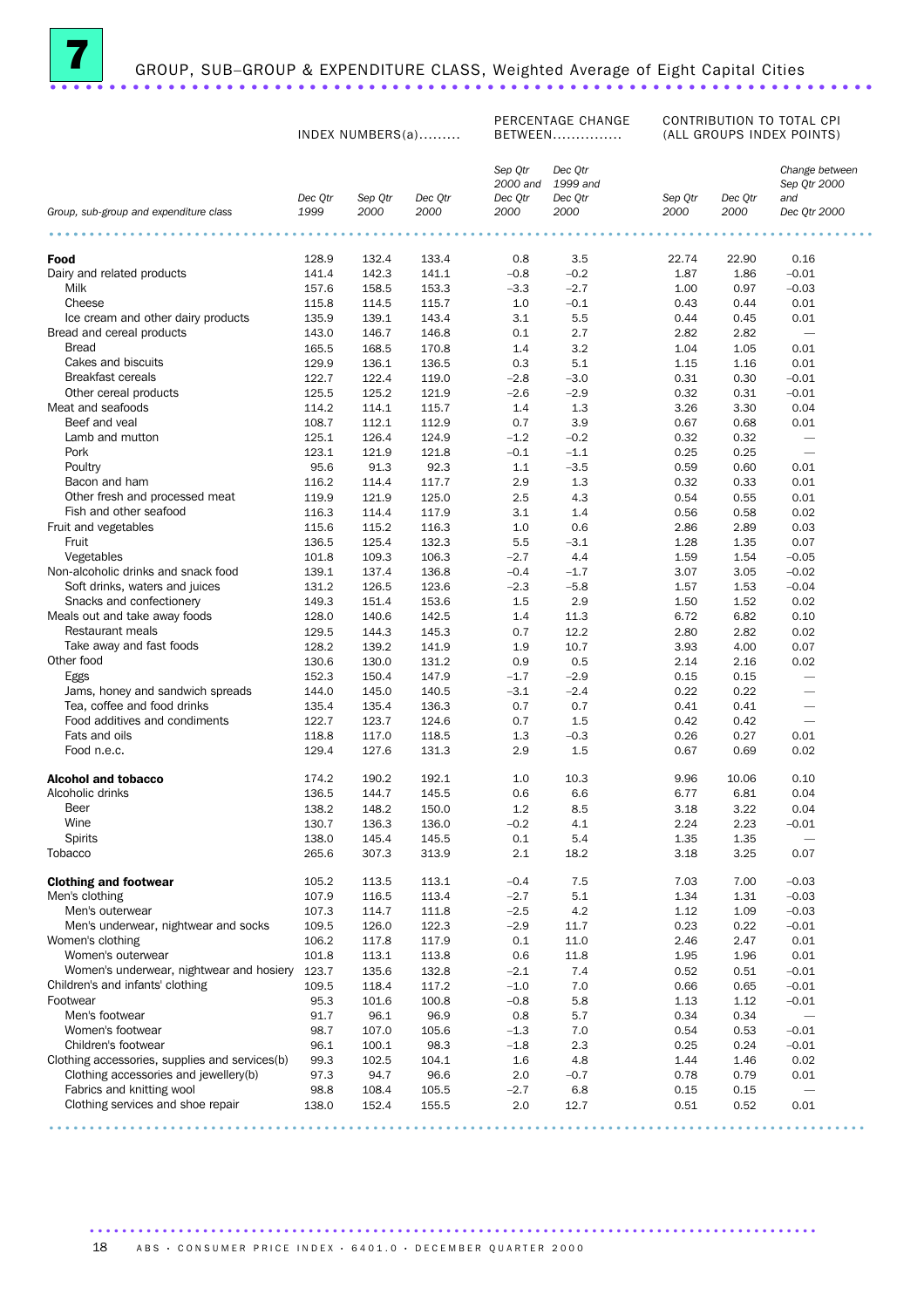

# GROUP, SUB–GROUP & EXPENDITURE CLASS, Weighted Average of Eight Capital Cities continued GROUP, SUB-GROUP & EXPENDITURE CLASS, Weighted Average of Eight Capital Cities continuously

PERCENTAGE CHANGE CONTRIBUTION TO TOTAL CPI

|                                                 |                 | INDEX NUMBERS(a) |                 |                                        | BETWEEN                                |                 |                 | (ALL GROUPS INDEX POINTS)                             |
|-------------------------------------------------|-----------------|------------------|-----------------|----------------------------------------|----------------------------------------|-----------------|-----------------|-------------------------------------------------------|
| Group, sub-group and expenditure class          | Dec Qtr<br>1999 | Sep Qtr<br>2000  | Dec Qtr<br>2000 | Sep Qtr<br>2000 and<br>Dec Qtr<br>2000 | Dec Qtr<br>1999 and<br>Dec Qtr<br>2000 | Sep Qtr<br>2000 | Dec Qtr<br>2000 | Change between<br>Sep Qtr 2000<br>and<br>Dec Qtr 2000 |
|                                                 |                 |                  |                 |                                        |                                        |                 |                 |                                                       |
| <b>Housing</b>                                  | 99.6            | 107.4            | 107.7           | 0.3                                    | 8.1                                    | 26.43           | 26.51           | 0.08                                                  |
| Rents                                           | 124.7           | 127.9            | 128.6           | 0.5                                    | 3.1                                    | 7.12            | 7.16            | 0.04                                                  |
| <b>Utilities</b>                                | 122.5           | 133.1            | 132.9           | $-0.2$                                 | 8.5                                    | 4.43            | 4.43            |                                                       |
| Electricity                                     | 117.3           | 129.7            | 130.3           | 0.5                                    | 11.1                                   | 2.33            | 2.34            | 0.01                                                  |
| Gas and other household fuels                   | 126.9           | 142.5            | 139.8           | $-1.9$                                 | 10.2                                   | 0.99            | 0.98            | $-0.01$                                               |
| Water and sewerage(b)                           | 106.2           | 108.0            | 108.2           | 0.2                                    | 1.9                                    | 1.11            | 1.11            |                                                       |
| Other housing                                   | 91.2            | 100.7            | 101.0           | 0.3                                    | 10.7                                   | 14.88           | 14.93           | 0.05                                                  |
| House purchase(b)                               | 109.5           | 120.8            | 121.1           | 0.2                                    | 10.6                                   | 10.71           | 10.74           | 0.03                                                  |
| Property rates and charges(b)                   | 108.8           | 114.2            | 114.2           |                                        | 5.0                                    | 1.59            | 1.59            | $\overline{\phantom{0}}$                              |
| House repairs and maintenance                   | 123.6           | 138.1            | 138.7           | 0.4                                    | 12.2                                   | 2.58            | 2.59            | 0.01                                                  |
| Household furnishings, supplies and<br>services | 113.3           | 116.4            | 116.3           | $-0.1$                                 | 2.6                                    | 10.41           | 10.41           |                                                       |
| Furniture and furnishings                       | 120.7           | 125.9            | 124.8           | $-0.9$                                 | 3.4                                    | 4.70            | 4.66            | $-0.04$                                               |
| Furniture                                       | 123.2           | 128.3            | 127.6           | $-0.5$                                 | 3.6                                    | 3.02            | 3.00            | $-0.02$                                               |
| Floor and window coverings                      | 113.3           | 120.1            | 120.6           | 0.4                                    | 6.4                                    | 0.96            | 0.97            | 0.01                                                  |
| Towels and linen                                | 120.8           | 123.2            | 118.2           | $-4.1$                                 | $-2.2$                                 | 0.72            | 0.69            | $-0.03$                                               |
| Household appliances, utensils and tools        | 106.9           | 108.4            | 107.5           | $-0.8$                                 | 0.6                                    | 2.53            | 2.51            | $-0.02$                                               |
| Major household appliances                      | 105.9           | 108.2            | 108.7           | 0.5                                    | 2.6                                    | 1.13            | 1.14            | 0.01                                                  |
| Small electric household appliances             | 105.9           | 106.4            | 106.1           | $-0.3$                                 | 0.2                                    | 0.36            | 0.36            |                                                       |
| Glassware, tableware and household utensils     | 104.4           | 108.2            | 104.2           | $-3.7$                                 | $-0.2$                                 | 0.63            | 0.61            | $-0.02$                                               |
| Tools                                           | 112.9           | 109.4            | 108.9           | $-0.5$                                 | $-3.5$                                 | 0.41            | 0.41            | ÷                                                     |
| Household supplies                              | 123.6           | 119.8            | 122.4           | 2.2                                    | $-1.0$                                 | 2.33            | 2.38            | 0.05                                                  |
| Household cleaning agents                       | 121.4           | 112.0            | 113.4           | 1.3                                    | $-6.6$                                 | 0.50            | 0.50            |                                                       |
| Other household supplies                        | 124.3           | 123.4            | 126.4           | 2.4                                    | 1.7                                    | 1.83            | 1.87            | 0.04                                                  |
| Household services                              | 158.0           | 177.0            | 178.9           | 1.1                                    | 13.2                                   | 0.85            | 0.86            | 0.01                                                  |
| <b>Health</b>                                   | 156.5           | 162.1            | 161.9           | $-0.1$                                 | 3.5                                    | 5.95            | 5.94            | $-0.01$                                               |
| <b>Health services</b>                          | 162.7           | 166.9            | 168.6           | 1.0                                    | 3.6                                    | 4.52            | 4.56            | 0.04                                                  |
| Hospital and medical services                   | 167.5           | 170.6            | 172.6           | 1.2                                    | 3.0                                    | 3.43            | 3.47            | 0.04                                                  |
| Optical services                                | 125.8           | 133.5            | 133.8           | 0.2                                    | 6.4                                    | 0.21            | 0.21            | -                                                     |
| Dental services                                 | 157.6           | 165.9            | 166.9           | 0.6                                    | 5.9                                    | 0.88            | 0.89            | 0.01                                                  |
| Pharmaceuticals                                 | 126.6           | 135.4            | 130.5           | $-3.6$                                 | 3.1                                    | 1.43            | 1.38            | $-0.05$                                               |
| <b>Transportation</b>                           | 126.4           | 135.6            | 136.4           | 0.6                                    | 7.9                                    | 19.75           | 19.86           | 0.11                                                  |
| Private motoring                                | 124.1           | 133.0            | 133.8           | 0.6                                    | 7.8                                    | 18.59           | 18.70           | 0.11                                                  |
| Motor vehicles                                  | 104.1           | 102.0            | 101.6           | $-0.4$                                 | $-2.4$                                 | 7.20            | 7.17            | $-0.03$                                               |
| Automotive fuel                                 | 127.6           | 156.7            | 158.8           | 1.3                                    | 24.5                                   | 5.93            | 6.01            | 0.08                                                  |
| Motor vehicle repair and servicing              | 119.4           | 121.9            | 123.5           | 1.3                                    | 3.4                                    | 2.83            | 2.86            | 0.03                                                  |
| Motor vehicle parts and accessories             | 107.9           | 102.3            | 103.3           | 1.0                                    | $-4.3$                                 | 1.22            | 1.23            | 0.01                                                  |
| Other motoring charges                          | 162.9           | 169.7            | 170.0           | 0.2                                    | 4.4                                    | 1.42            | 1.42            | $\overline{\phantom{a}}$                              |
| Urban transport fares                           | 163.8           | 178.3            | 179.9           | 0.9                                    | 9.8                                    | 1.15            | 1.16            | 0.01                                                  |
| <b>Communication</b>                            | 97.3            | 105.6            | 104.9           | $-0.7$                                 | 7.8                                    | 3.89            | 3.86            | $-0.03$                                               |
| Postal                                          | 115.9           | 119.3            | 119.3           | -                                      | 2.9                                    | 0.20            | 0.20            |                                                       |
| Telecommunication                               | 95.4            | 104.0            | 103.2           | $-0.8$                                 | 8.2                                    | 3.69            | 3.66            | $-0.03$                                               |

.....................................................................................................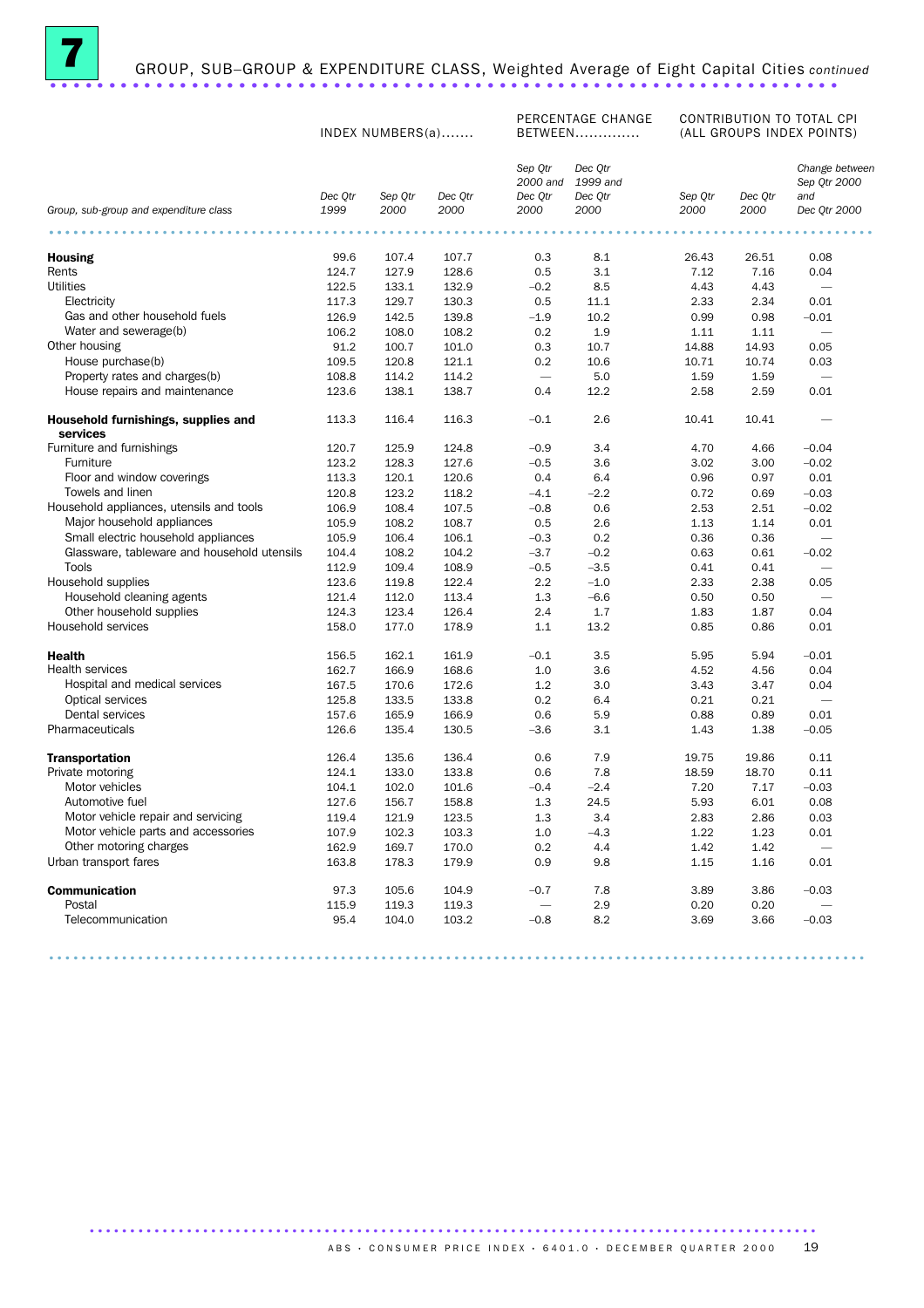

# GROUP, SUB–GROUP & EXPENDITURE CLASS, Weighted Average of Eight Capital Cities *continued* ...................................................................

INDEX NUMBERS(a)..........

PERCENTAGE CHANGE BETWEEN..............

CONTRIBUTIONS TO TOTAL CPI (ALL GROUPS INDEX POINTS)

|                                                   | Dec Otr   | Sep Otr | Dec Otr | Sep Otr<br>2000 and<br>Dec Otr | Dec Otr<br>1999 and<br>Dec Otr | Sep Otr | Dec Otr | Change between<br>Sep Qtr 2000<br>and |
|---------------------------------------------------|-----------|---------|---------|--------------------------------|--------------------------------|---------|---------|---------------------------------------|
| Group, sub-group and expenditure class            | 1999      | 2000    | 2000    | 2000                           | 2000                           | 2000    | 2000    | Dec Qtr 2000                          |
|                                                   |           |         |         |                                |                                |         |         |                                       |
| <b>Recreation</b>                                 | 121.0     | 124.8   | 124.6   | $-0.2$                         | 3.0                            | 16.12   | 16.10   | $-0.02$                               |
| Audio, visual and computing                       | 73.9      | 70.2    | 70.4    | 0.3                            | $-4.7$                         | 3.31    | 3.32    | 0.01                                  |
| Audio, visual and computing equipment             | 57.6      | 53.5    | 53.7    | 0.4                            | $-6.8$                         | 1.56    | 1.57    | 0.01                                  |
| Audio, visual and computing media and<br>services | 105.7     | 102.3   | 102.8   | 0.5                            | $-2.7$                         | 1.74    | 1.75    | 0.01                                  |
| Books, newspapers and magazines                   | 166.3     | 182.5   | 181.7   | $-0.4$                         | 9.3                            | 1.48    | 1.47    | $-0.01$                               |
| Books(b)                                          | 103.9     | 113.7   | 112.1   | $-1.4$                         | 7.9                            | 0.67    | 0.66    | $-0.01$                               |
| Newspapers and magazines(b)                       | 107.7     | 118.6   | 119.0   | 0.3                            | 10.5                           | 0.81    | 0.82    | 0.01                                  |
| Sport and other recreation                        | 136.3     | 145.0   | 144.6   | $-0.3$                         | 6.1                            | 5.47    | 5.45    | $-0.02$                               |
| Sports and recreational equipment(b)              | 99.3      | 96.3    | 95.1    | $-1.2$                         | $-4.2$                         | 0.81    | 0.80    | $-0.01$                               |
| Toys, games and hobbies(b)                        | 94.8      | 92.8    | 92.5    | $-0.3$                         | $-2.4$                         | 0.63    | 0.63    | $\overline{\phantom{0}}$              |
| Sports participation(b)                           | 105.6     | 119.7   | 121.6   | 1.6                            | 15.2                           | 1.11    | 1.13    | 0.02                                  |
| Pets, pet foods and supplies                      | 127.1     | 121.5   | 118.1   | $-2.8$                         | $-7.1$                         | 0.53    | 0.52    | $-0.01$                               |
| Pet services including veterinary                 | 151.4     | 170.7   | 171.1   | 0.2                            | 13.0                           | 0.46    | 0.46    |                                       |
| Other recreational activities(b)                  | 106.1     | 118.7   | 118.1   | $-0.5$                         | 11.3                           | 1.93    | 1.92    | $-0.01$                               |
| Holiday travel and accommodation                  | 115.2     | 117.7   | 117.5   | $-0.2$                         | 2.0                            | 5.87    | 5.86    | $-0.01$                               |
| Domestic holiday travel and accommodation         | 120.1     | 127.8   | 127.7   | $-0.1$                         | 6.3                            | 3.33    | 3.32    | $-0.01$                               |
| Overseas holiday travel and accommodation         | 109.2     | 105.7   | 105.6   | $-0.1$                         | $-3.3$                         | 2.54    | 2.54    |                                       |
| <b>Education</b>                                  | 177.8     | 187.3   | 187.5   | 0.1                            | 5.5                            | 3.40    | 3.40    |                                       |
| Preschool and primary education(c)                | $\ddotsc$ | 100.0   | 100.4   | 0.4                            | $\ddot{\phantom{a}}$           | 0.64    | 0.64    |                                       |
| Secondary education(c)                            | $\ddotsc$ | 100.0   | 100.0   | $\overline{\phantom{0}}$       | $\ddotsc$                      | 1.18    | 1.18    |                                       |
| Tertiary education(c)                             | $\ddotsc$ | 100.3   | 100.3   |                                | $\ddot{\phantom{a}}$           | 1.58    | 1.58    |                                       |
| <b>Miscellaneous</b>                              | 150.2     | 163.5   | 165.0   | 0.9                            | 9.9                            | 5.20    | 5.25    | 0.05                                  |
| Insurance services                                | 170.2     | 212.0   | 213.7   | 0.8                            | 25.6                           | 1.93    | 1.95    | 0.02                                  |
| Personal care                                     | 134.0     | 140.6   | 141.6   | 0.7                            | 5.7                            | 2.80    | 2.82    | 0.02                                  |
| Hairdressing and personal care services           | 137.7     | 154.3   | 155.1   | 0.5                            | 12.6                           | 1.03    | 1.04    | 0.01                                  |
| Toiletries and personal care products             | 131.6     | 133.0   | 134.1   | 0.8                            | 1.9                            | 1.77    | 1.78    | 0.01                                  |
| Child care                                        | 145.1     | 127.7   | 130.7   | 2.3                            | $-9.9$                         | 0.47    | 0.48    | 0.01                                  |
| All groups                                        | 124.1     | 130.9   | 131.3   | 0.3                            | 5.8                            | 130.9   | 131.3   | 0.4                                   |

(a) Unless otherwise specified, base of each index: (b) Base: June quarter  $1998 = 100.0$ .  $1989-90 = 100.0$ .

(c) Base: June quarter 2000 = 100.0.

...................................................................................................... ......

..........................................................................................

20 ABS · CONSUMER PRICE INDEX · 6401.0 · DECEMBER QUARTER 2000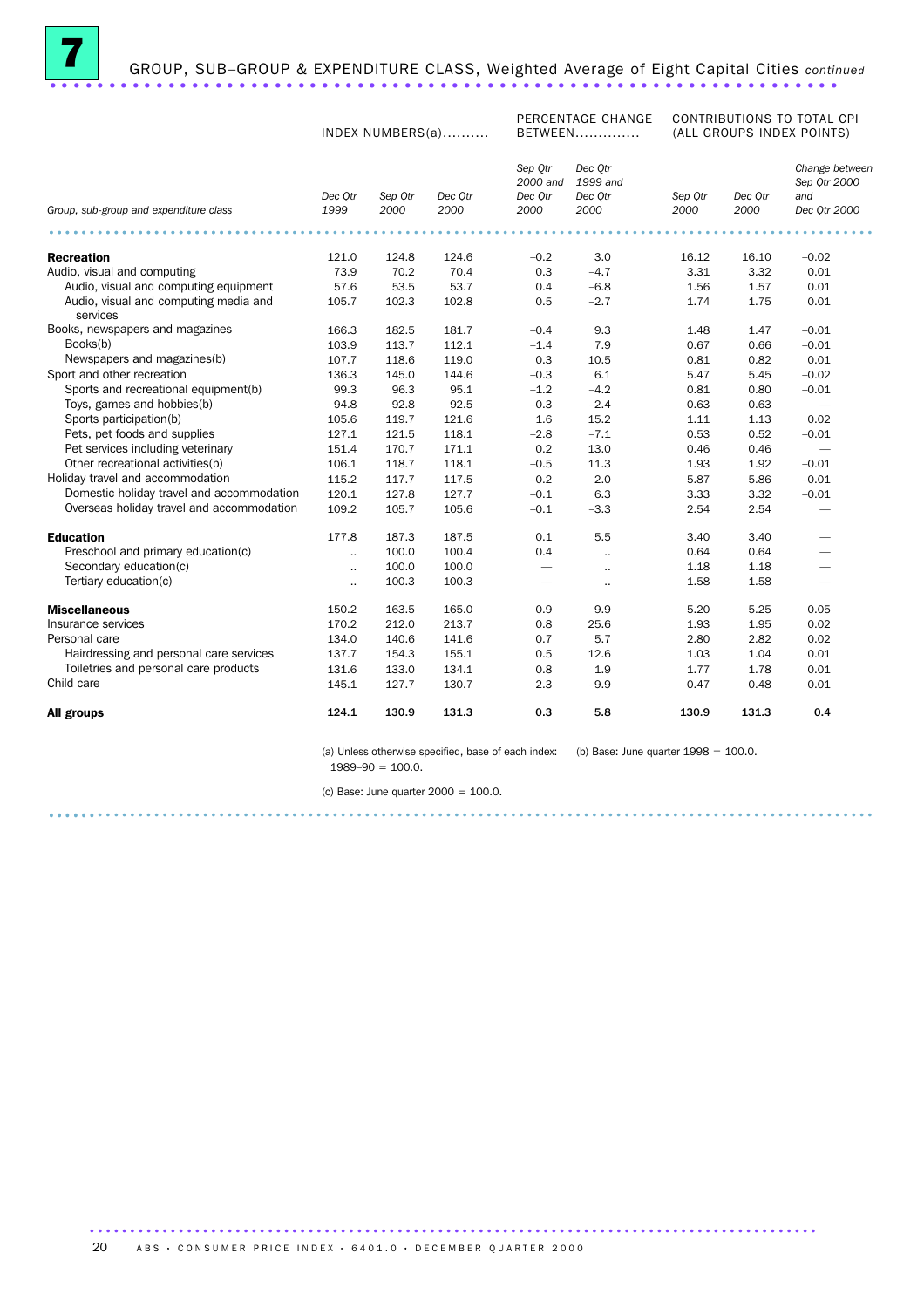|                                                 |                 | INDEX NUMBERS(a) |                                                     | PERCENTAGE CHANGE<br>BETWEEN           |                                        | CONTRIBUTION TO TOTAL CPI<br>(ALL GROUPS INDEX POINTS) |                                                        |                                                       |  |
|-------------------------------------------------|-----------------|------------------|-----------------------------------------------------|----------------------------------------|----------------------------------------|--------------------------------------------------------|--------------------------------------------------------|-------------------------------------------------------|--|
|                                                 | Dec Otr<br>1999 | Sep Otr<br>2000  | Dec Otr<br>2000                                     | Sep Otr<br>2000 and<br>Dec Otr<br>2000 | Dec Otr<br>1999 and<br>Dec Otr<br>2000 | Sep Otr<br>2000                                        | Dec Otr<br>2000                                        | Change between<br>Sep Otr 2000<br>and<br>Dec Qtr 2000 |  |
| All groups                                      | 124.1           | 130.9            | 131.3                                               | 0.3                                    | 5.8                                    | 130.9                                                  | 131.3                                                  | 0.4                                                   |  |
|                                                 |                 |                  |                                                     |                                        |                                        |                                                        |                                                        |                                                       |  |
| <b>Selected components</b>                      |                 |                  |                                                     |                                        |                                        |                                                        |                                                        |                                                       |  |
| Goods component(b)                              | 126.3           | 132.7            | 133.0                                               | 0.2                                    | 5.3                                    | 85.42                                                  | 85.65                                                  | 0.23                                                  |  |
| Services component(b)                           | 120.8           | 128.3            | 128.9                                               | 0.5                                    | 6.7                                    | 45.45                                                  | 45.65                                                  | 0.20                                                  |  |
| Tradables component(b)(c)                       | 101.5           | 105.2            | 105.4                                               | 0.2                                    | 3.8                                    | 60.92                                                  | 61.02                                                  | 0.10                                                  |  |
| Non-tradables component(b)(c)                   | 103.5           | 110.9            | 111.4                                               | 0.5                                    | 7.6                                    | 69.95                                                  | 70.28                                                  | 0.33                                                  |  |
| All groups excluding                            |                 |                  |                                                     |                                        |                                        |                                                        |                                                        |                                                       |  |
| Food                                            | 123.0           | 130.5            | 130.8                                               | 0.2                                    | 6.3                                    | 108.13                                                 | 108.39                                                 | 0.26                                                  |  |
| Alcohol and tobacco                             | 120.3           | 126.5            | 126.9                                               | 0.3                                    | 5.5                                    | 120.92                                                 | 121.24                                                 | 0.32                                                  |  |
| Clothing and footwear                           | 125.4           | 132.1            | 132.6                                               | 0.4                                    | 5.7                                    | 123.84                                                 | 124.29                                                 | 0.45                                                  |  |
| Housing                                         | 128.6           | 134.9            | 135.4                                               | 0.4                                    | 5.3                                    | 104.44                                                 | 104.78                                                 | 0.34                                                  |  |
| Household furnishings, supplies and<br>services | 126.3           | 133.6            | 134.1                                               | 0.4                                    | 6.2                                    | 120.46                                                 | 120.89                                                 | 0.43                                                  |  |
| Health                                          | 122.3           | 129.1            | 129.6                                               | 0.4                                    | 6.0                                    | 124.93                                                 | 125.36                                                 | 0.43                                                  |  |
| Transportation                                  | 123.7           | 130.1            | 130.5                                               | 0.3                                    | 5.5                                    | 111.12                                                 | 111.43                                                 | 0.31                                                  |  |
| Communication                                   | 124.5           | 131.2            | 131.7                                               | 0.4                                    | 5.8                                    | 126.98                                                 | 127.43                                                 | 0.45                                                  |  |
| Recreation                                      | 124.5           | 131.7            | 132.2                                               | 0.4                                    | 6.2                                    | 114.75                                                 | 115.20                                                 | 0.45                                                  |  |
| Education                                       | 123.4           | 130.3            | 130.7                                               | 0.3                                    | 5.9                                    | 127.47                                                 | 127.89                                                 | 0.42                                                  |  |
| Miscellaneous                                   | 122.9           | 129.5            | 129.9                                               | 0.3                                    | 5.7                                    | 125.67                                                 | 126.05                                                 | 0.38                                                  |  |
| Hospital and medical services                   | 122.8           | 129.6            | 130.0                                               | 0.3                                    | 5.9                                    | 127.44                                                 | 127.83                                                 | 0.39                                                  |  |
|                                                 |                 |                  | (a) Unless otherwise specified, base of each index: |                                        |                                        |                                                        | (b) Refer to paragraph 12 of the Explanatory Notes for |                                                       |  |

.................................................................................................... ......................................

..........................................................................................

 $1989-90 = 100.0$ .

a description of this series.

(c) Base: June quarter 1998 = 100.0.

ABS • CONSUMER PRICE INDEX • 6401.0 • DECEMBER QUARTER 2000 21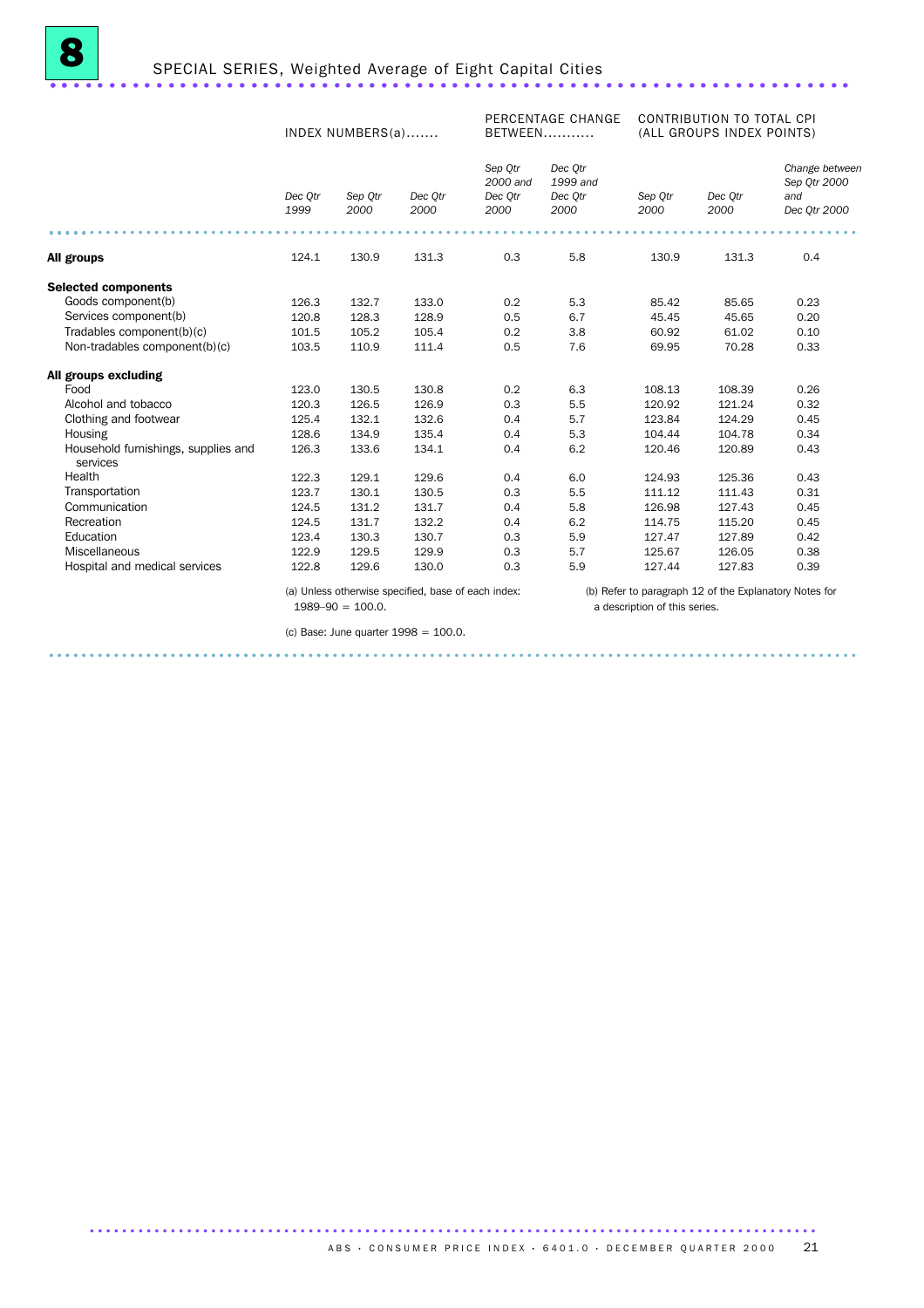#### MARKET GOODS AND SERVICES EXCLUDING 'VOLATILE ITEMS'.........

| Period    | All<br>groups | All groups<br>excluding<br>Housing | All groups<br>excluding<br>'volatile items'                             | Goods | Services | Total | Tradables(c)                                           | Non-<br>tradables(c) |
|-----------|---------------|------------------------------------|-------------------------------------------------------------------------|-------|----------|-------|--------------------------------------------------------|----------------------|
|           |               |                                    |                                                                         |       |          |       |                                                        |                      |
| 1996-1997 | 120.3         | 123.9                              | 125.2                                                                   | 122.5 | 122.1    | 122.4 | $\cdot$ .                                              | $\cdot$ .            |
| 1997-1998 | 120.3         | 125.4                              | 127.2                                                                   | 123.5 | 126.1    | 124.2 | $\ddotsc$                                              | $\cdot$ .            |
| 1998-1999 | 121.8         | 126.9                              | 129.0                                                                   | 124.9 | 129.4    | 126.1 | 100.4                                                  | 101.0                |
| 1999-2000 | 124.7         | 129.4                              | 131.5                                                                   | 127.1 | 133.8    | 128.9 | 102.1                                                  | 104.0                |
| 1996      |               |                                    |                                                                         |       |          |       |                                                        |                      |
| December  | 120.3         | 123.6                              | 124.8                                                                   | 122.5 | 121.6    | 122.3 |                                                        | $\cdot$ .            |
| 1997      |               |                                    |                                                                         |       |          |       |                                                        |                      |
| March     | 120.5         | 124.5                              | 125.6                                                                   | 122.6 | 122.8    | 122.7 |                                                        | $\cdot$ .            |
| June      | 120.2         | 124.8                              | 126.1                                                                   | 122.8 | 123.4    | 123.0 |                                                        | $\cdot$ .            |
| September | 119.7         | 124.4                              | 126.1                                                                   | 122.8 | 124.7    | 123.3 |                                                        | $\cdot$ .            |
| December  | 120.0         | 125.2                              | 126.9                                                                   | 123.3 | 125.6    | 123.9 |                                                        | $\cdot$ .            |
| 1998      |               |                                    |                                                                         |       |          |       |                                                        |                      |
| March     | 120.3         | 125.7                              | 127.6                                                                   | 123.8 | 126.7    | 124.5 | $\cdot$ .                                              | $\cdot$ .            |
| June      | 121.0         | 126.3                              | 128.2                                                                   | 124.0 | 127.4    | 124.9 | 100.0                                                  | 100.0                |
| September | 121.3         | 126.6                              | 128.6                                                                   | 124.3 | 127.7    | 125.2 | 100.1                                                  | 100.5                |
| December  | 121.9         | 127.1                              | 129.0                                                                   | 124.5 | 129.0    | 125.7 | 100.2                                                  | 101.2                |
| 1999      |               |                                    |                                                                         |       |          |       |                                                        |                      |
| March     | 121.8         | 126.7                              | 129.0                                                                   | 125.1 | 130.1    | 126.4 | 100.2                                                  | 101.0                |
| June      | 122.3         | 127.3                              | 129.4                                                                   | 125.7 | 130.6    | 126.9 | 101.0                                                  | 101.2                |
| September | 123.4         | 128.3                              | 130.2                                                                   | 126.1 | 132.1    | 127.7 | 101.7                                                  | 102.3                |
| December  | 124.1         | 128.6                              | 131.0                                                                   | 126.8 | 133.4    | 128.5 | 101.5                                                  | 103.5                |
| 2000      |               |                                    |                                                                         |       |          |       |                                                        |                      |
| March     | 125.2         | 129.7                              | 131.9                                                                   | 127.4 | 134.1    | 129.2 | 102.0                                                  | 104.8                |
| June      | 126.2         | 130.8                              | 132.7                                                                   | 128.0 | 135.5    | 130.0 | 103.0                                                  | 105.5                |
| September | 130.9         | 134.9                              | 137.4                                                                   | 131.5 | 143.3    | 134.8 | 105.2                                                  | 110.9                |
| December  | 131.3         | 135.4                              | 137.7                                                                   | 131.9 | 143.8    | 135.2 | 105.4                                                  | 111.4                |
|           |               |                                    | (a) Unless otherwise specified, base of each index: $1989-90 = 100.0$ . |       |          |       | (b) Refer to paragraph 12 of the Explanatory Notes for |                      |

 (b) Refer to paragraph 12 of the Explanatory Notes for a description of these series.

(c) Base: June quarter 1998 = 100.0.

................................................................................................ ....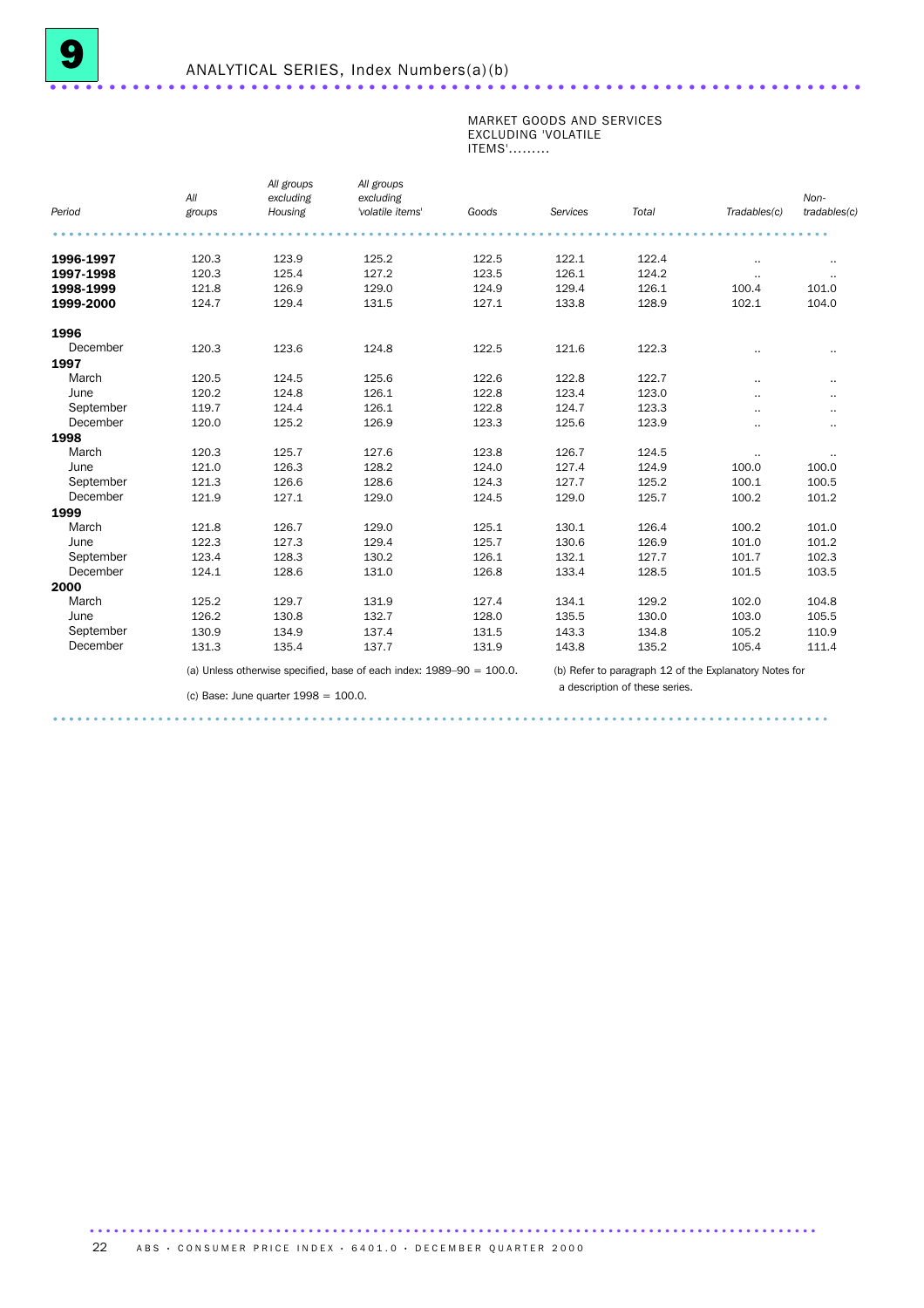

#### MARKET GOODS AND SERVICES EXCLUDING 'VOLATILE ITEMS'.......

|           | All     | All groups<br>excluding | All groups<br>excluding                                         |         |          |         |                      | Non-                 |
|-----------|---------|-------------------------|-----------------------------------------------------------------|---------|----------|---------|----------------------|----------------------|
| Period    | groups  | Housing                 | 'volatile items'                                                | Goods   | Services | Total   | Tradables            | tradables            |
|           |         |                         |                                                                 |         |          |         |                      |                      |
|           |         |                         | PERCENTAGE CHANGE (from previous financial year)                |         |          |         |                      |                      |
| 1996-1997 | 1.3     | 2.3                     | 2.3                                                             | 1.6     | 3.0      | 1.9     |                      |                      |
| 1997-1998 | 0.0     | 1.2                     | 1.6                                                             | 0.8     | 3.3      | 1.5     | $\cdot$ .            | $\sim$               |
| 1998-1999 | 1.2     | 1.2                     | 1.4                                                             | 1.1     | 2.6      | 1.5     | $\cdot$ .            |                      |
| 1999-2000 | 2.4     | 2.0                     | 1.9                                                             | 1.8     | 3.4      | 2.2     | 1.7                  | 3.0                  |
|           |         |                         |                                                                 |         |          |         |                      |                      |
|           |         |                         | PERCENTAGE CHANGE (from corresponding quarter of previous year) |         |          |         |                      |                      |
| 1996      |         |                         |                                                                 |         |          |         |                      |                      |
| December  | 1.5     | 2.3                     | 2.2                                                             | 1.8     | 2.7      | 2.0     |                      |                      |
| 1997      |         |                         |                                                                 |         |          |         |                      |                      |
| March     | 1.3     | 2.5                     | 2.3                                                             | 1.5     | 2.6      | 1.8     |                      |                      |
| June      | 0.3     | 2.0                     | 2.1                                                             | 0.7     | 3.2      | 1.4     | $\ddot{\phantom{a}}$ |                      |
| September | $-0.3$  | 1.4                     | 1.6                                                             | 0.5     | 3.6      | 1.3     |                      |                      |
| December  | $-0.2$  | 1.3                     | 1.7                                                             | 0.7     | 3.3      | 1.3     |                      |                      |
| 1998      |         |                         |                                                                 |         |          |         |                      |                      |
| March     | $-0.2$  | 1.0                     | 1.6                                                             | 1.0     | 3.2      | 1.5     |                      |                      |
| June      | 0.7     | 1.2                     | 1.7                                                             | 1.0     | 3.2      | 1.5     |                      | $\ddot{\phantom{0}}$ |
| September | 1.3     | 1.8                     | 2.0                                                             | 1.2     | 2.4      | 1.5     |                      |                      |
| December  | 1.6     | 1.5                     | 1.7                                                             | 1.0     | 2.7      | 1.5     |                      |                      |
| 1999      |         |                         |                                                                 |         |          |         |                      |                      |
| March     | 1.2     | 0.8                     | 1.1                                                             | 1.1     | 2.7      | 1.5     |                      |                      |
|           |         |                         |                                                                 |         |          |         | $\cdot$ .            | $\sim$               |
| June      | 1.1     | 0.8                     | 0.9                                                             | 1.4     | 2.5      | 1.6     | 1.0                  | 1.2                  |
| September | 1.7     | 1.3                     | 1.2                                                             | 1.4     | 3.4      | 2.0     | 1.6                  | 1.8                  |
| December  | 1.8     | 1.2                     | 1.6                                                             | 1.8     | 3.4      | 2.2     | 1.3                  | 2.3                  |
| 2000      |         |                         |                                                                 |         |          |         |                      |                      |
| March     | 2.8     | 2.4                     | 2.2                                                             | 1.8     | 3.1      | 2.2     | 1.8                  | 3.8                  |
| June      | 3.2     | 2.7                     | 2.6                                                             | 1.8     | 3.8      | 2.4     | 2.0                  | 4.2                  |
| September | 6.1     | 5.1                     | 5.5                                                             | 4.3     | 8.5      | 5.6     | 3.4                  | 8.4                  |
| December  | 5.8     | 5.3                     | 5.1                                                             | 4.0     | 7.8      | 5.2     | 3.8                  | 7.6                  |
|           |         |                         |                                                                 |         |          |         |                      |                      |
|           |         |                         | PERCENTAGE CHANGE (from previous quarter)                       |         |          |         |                      |                      |
| 1996      |         |                         |                                                                 |         |          |         |                      |                      |
| December  | 0.2     | 0.7                     | 0.6                                                             | 0.2     | 1.0      | 0.5     |                      |                      |
| 1997      |         |                         |                                                                 |         |          |         |                      |                      |
| March     | 0.2     | 0.7                     | 0.6                                                             | 0.1     | 1.0      | 0.3     |                      |                      |
| June      | $-0.2$  | 0.2                     | 0.4                                                             | 0.2     | 0.5      | 0.2     |                      |                      |
| September | $-0.4$  | $-0.3$                  | 0.0                                                             | 0.0     | 1.1      | 0.2     |                      |                      |
| December  | 0.3     | 0.6                     | 0.6                                                             | 0.4     | 0.7      | 0.5     |                      |                      |
| 1998      |         |                         |                                                                 |         |          |         |                      |                      |
| March     | 0.3     | 0.4                     | 0.6                                                             | 0.4     | 0.9      | 0.5     |                      |                      |
| June      | 0.6     | 0.5                     | 0.5                                                             | 0.2     | 0.6      | 0.3     | $\cdot$ .            | $\cdot$              |
| September | $0.2\,$ | $0.2\,$                 | $0.3\,$                                                         | $0.2\,$ | 0.2      | $0.2\,$ | 0.1                  | $0.5\,$              |
| December  | 0.5     | 0.4                     | 0.3                                                             | 0.2     | $1.0\,$  | 0.4     | 0.1                  | 0.7                  |
| 1999      |         |                         |                                                                 |         |          |         |                      |                      |
| March     | $-0.1$  | $-0.3$                  | 0.0                                                             | $0.5\,$ | 0.9      | 0.6     | 0.0                  | $-0.2$               |
| June      | 0.4     | $0.5\,$                 | 0.3                                                             | 0.5     | 0.4      | 0.4     | $0.8\,$              | 0.2                  |
| September | 0.9     | $0.8\,$                 | 0.6                                                             | $0.3\,$ | $1.1\,$  | $0.6\,$ | 0.7                  | 1.1                  |
| December  |         |                         |                                                                 |         |          |         |                      |                      |
|           | 0.6     | $0.2\,$                 | 0.6                                                             | 0.6     | $1.0\,$  | 0.6     | $-0.2$               | 1.2                  |
| 2000      |         |                         |                                                                 |         |          |         |                      |                      |
| March     | 0.9     | 0.9                     | 0.7                                                             | 0.5     | 0.5      | 0.5     | 0.5                  | 1.3                  |
| June      | $0.8\,$ | $0.8\,$                 | 0.6                                                             | $0.5\,$ | $1.0\,$  | 0.6     | $1.0\,$              | 0.7                  |
| September | $3.7\,$ | 3.1                     | $3.5\,$                                                         | 2.7     | 5.8      | 3.7     | $2.1\,$              | 5.1                  |
| December  | $0.3\,$ | 0.4                     | $0.2\,$                                                         | $0.3\,$ | $0.3\,$  | 0.3     | $0.2\,$              | 0.5                  |

..................................................................................................

..........................................................................................

(a) Refer to paragraph 12 of the Explanatory Notes for a description of these

series.

ABS • CONSUMER PRICE INDEX • 6401.0 • DECEMBER QUARTER 2000 23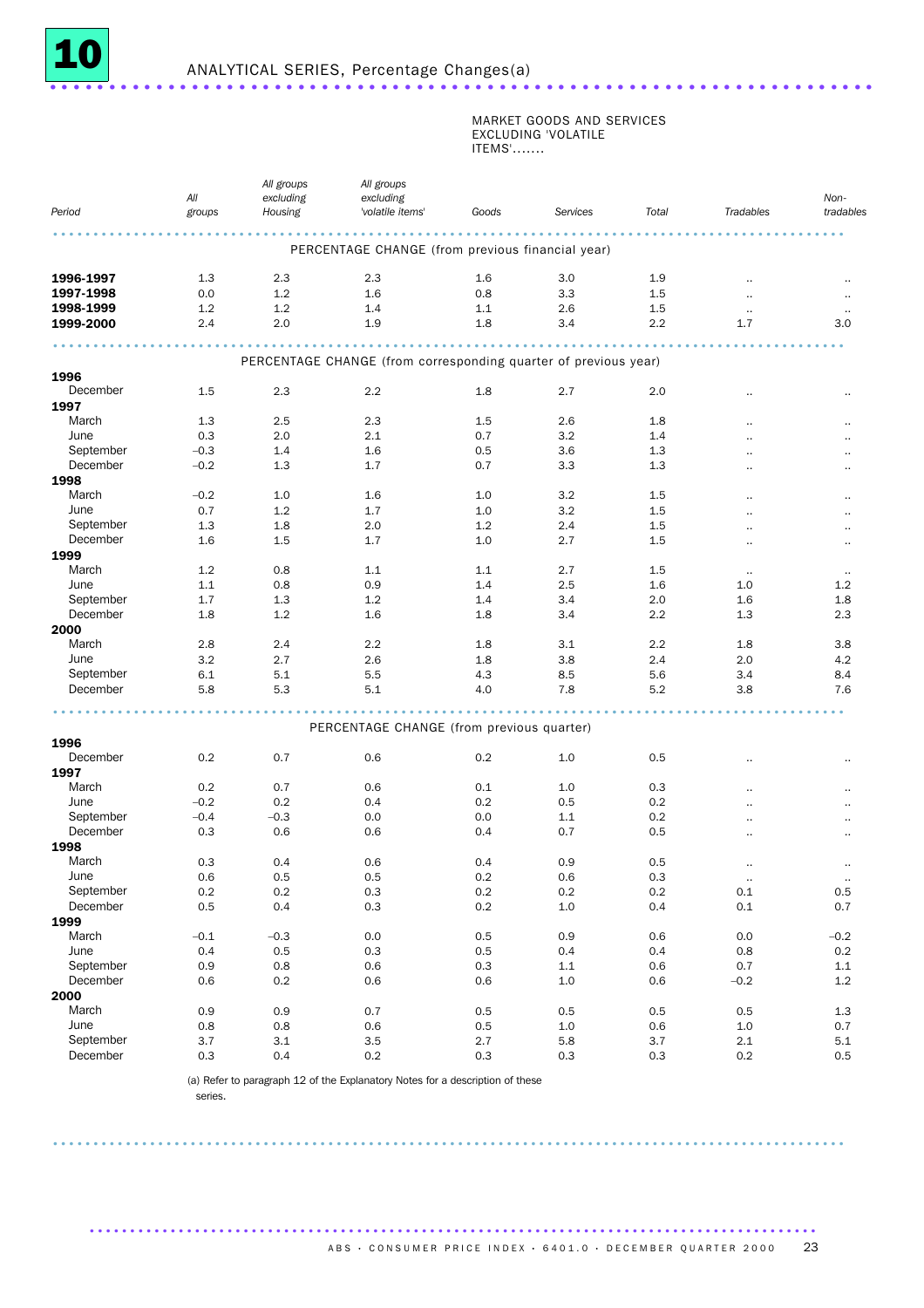

# INTERNATIONAL COMPARISONS, All Groups Excluding Housing–Index Numbers(a)(b) ......................................................................

| Period    | Australia | New<br>Zealand | Hong<br>Kong | Indonesia | Japan  | Korea,<br>Republic<br>0f | Singapore | Taiwan | Canada | United<br>States of<br>America | Germany | United<br>Kingdom |
|-----------|-----------|----------------|--------------|-----------|--------|--------------------------|-----------|--------|--------|--------------------------------|---------|-------------------|
|           |           |                |              |           |        |                          |           |        |        |                                |         |                   |
|           |           |                |              |           |        |                          |           |        |        |                                |         |                   |
| 1996-1997 | 123.9     | 113.7          | 166.8        | 174.1     | 108.2  | 151.3                    | 118.1     | 125.7  | 118.8  | 124.3                          | 118.2   | 131.5             |
| 1997-1998 | 125.4     | 114.9          | 173.0        | 232.7     | 112.4  | 162.1                    | 119.4     | 127.2  | 120.6  | 125.8                          | 120.3   | 134.6             |
| 1998-1999 | 126.9     | 116.9          | 171.2        | 368.3     | 112.4  | 169.0                    | 118.5     | 128.2  | 122.0  | 127.2                          | 120.7   | 137.2             |
| 1999-2000 | 129.4     | 118.7          | 165.8        | 367.1     | 111.6  | 172.1                    | 120.7     | 129.3  | 125.0  | 130.9                          | 121.8   | 139.3             |
| 1996      |           |                |              |           |        |                          |           |        |        |                                |         |                   |
| December  | 123.6     | 113.8          | 166.6        | 173.1     | 107.5  | 149.5                    | 117.7     | 126.3  | 118.5  | 124.1                          | 117.5   | 131.2             |
| 1997      |           |                |              |           |        |                          |           |        |        |                                |         |                   |
| March     | 124.5     | 113.9          | 167.2        | 177.1     | 107.2  | 152.4                    | 118.4     | 124.7  | 119.2  | 124.7                          | 118.7   | 131.6             |
| June      | 124.8     | 114.1          | 169.8        | 177.7     | 110.7  | 153.8                    | 118.8     | 125.7  | 119.8  | 125.1                          | 118.8   | 132.8             |
| September | 124.4     | 114.5          | 171.2        | 183.3     | 112.3  | 155.4                    | 119.9     | 127.6  | 120.3  | 125.3                          | 120.3   | 133.5             |
| December  | 125.2     | 114.9          | 172.8        | 195.7     | 112.5  | 157.9                    | 120.0     | 125.7  | 120.1  | 125.9                          | 119.9   | 134.3             |
| 1998      |           |                |              |           |        |                          |           |        |        |                                |         |                   |
| March     | 125.7     | 115.0          | 172.9        | 254.5     | 112.0  | 167.3                    | 119.1     | 127.1  | 120.9  | 125.6                          | 120.2   | 134.5             |
| June      | 126.3     | 115.3          | 175.1        | 297.4     | 112.6  | 167.7                    | 118.7     | 128.2  | 121.2  | 126.3                          | 120.7   | 136.1             |
| September | 126.6     | 116.4          | 174.3        | 360.6     | 111.9  | 167.8                    | 118.3     | 128.0  | 121.4  | 126.4                          | 121.0   | 136.1             |
| December  | 127.1     | 116.5          | 172.8        | 363.2     | 113.2  | 168.9                    | 117.8     | 129.9  | 121.4  | 126.8                          | 120.5   | 136.9             |
| 1999      |           |                |              |           |        |                          |           |        |        |                                |         |                   |
| March     | 126.7     | 117.1          | 169.2        | 377.9     | 111.9  | 169.2                    | 118.4     | 127.5  | 121.7  | 127.1                          | 120.4   | 137.1             |
| June      | 127.3     | 117.6          | 168.5        | 371.3     | 112.4  | 169.9                    | 119.3     | 127.5  | 123.4  | 128.4                          | 120.9   | 138.6             |
| September | 128.3     | 117.8          | 166.8        | 360.3     | 111.9  | 170.1                    | 120.2     | 128.4  | 124.4  | 129.2                          | 121.3   | 138.4             |
| December  | 128.6     | 118.2          | 166.5        | 367.5     | 111.9  | 172.3                    | 120.2     | 129.6  | 124.5  | 130.2                          | 121.2   | 139.1             |
| 2000      |           |                |              |           |        |                          |           |        |        |                                |         |                   |
| March     | 129.7     | 118.9          | 164.6        | 370.7     | 111.1  | 172.9                    | 121.2     | 128.9  | 124.9  | 131.3                          | 122.2   | 139.1             |
| June      | 130.8     | 119.8          | 165.1        | 369.7     | 111.4  | 172.9                    | 121.0     | 130.3  | 126.2  | 132.8                          | 122.4   | 140.7             |
| September | 134.9     | 121.8          | 164.8        | 376.7     | 111.0  | 176.1                    | 122.2     | 131.3  | 127.3  | 133.7                          | 123.2   | 140.5             |
| December  | 135.4     | 123.4          | n.y.a.       | 403.3     | n.y.a. | n.y.a.                   | n.y.a.    | 132.4  | 127.5  | 134.6                          | 123.0   | 141.2             |

......................................................................................................

(a) Base of each index: 1989–1990 = 100.0. (b) Refer to paragraphs 14-16 of the Explanatory Notes for further information.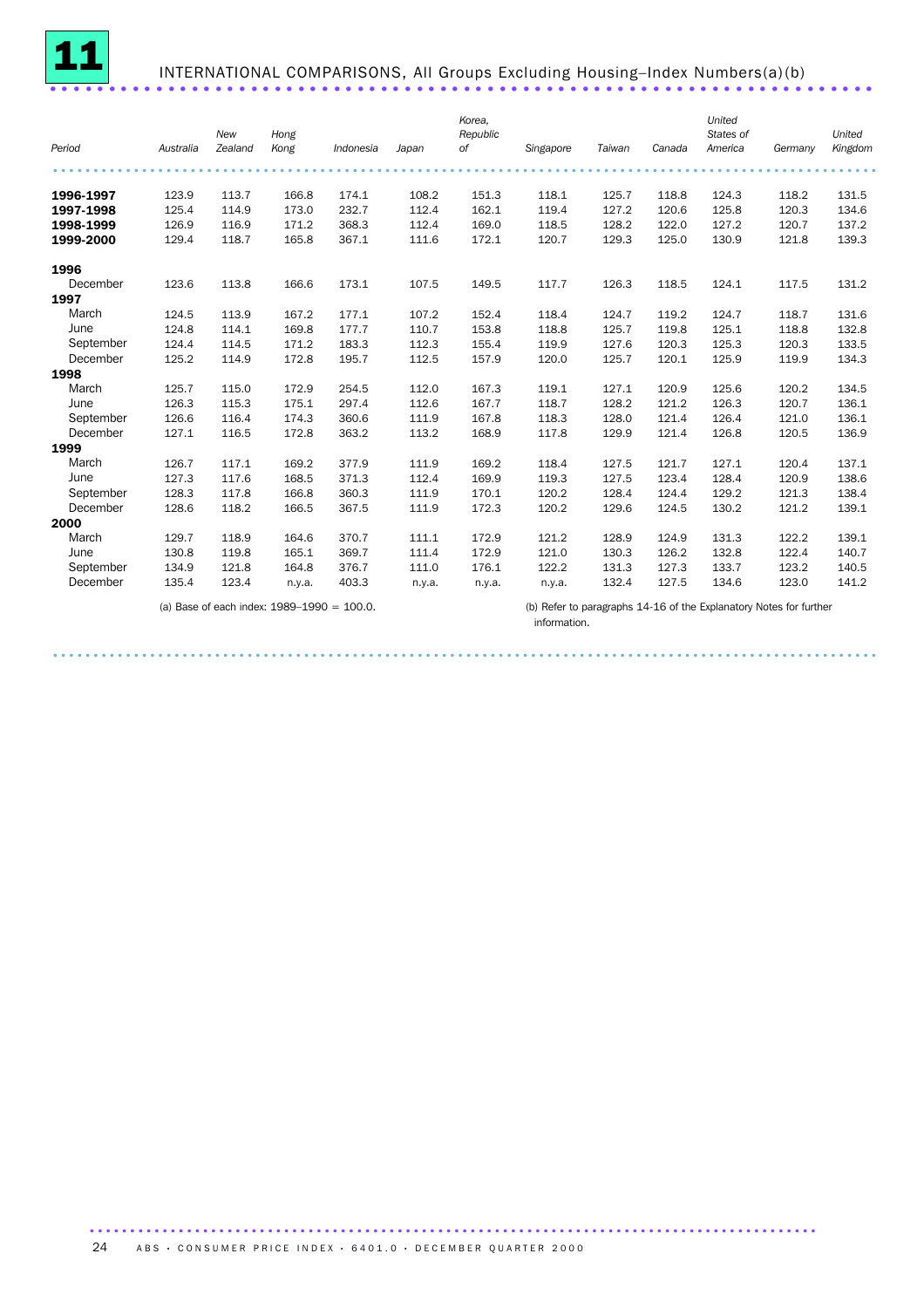

# INTERNATIONAL COMPARISONS, All Groups Excluding Housing–Percentage Changes(a) ......................................................................

| Period    | Australia | New<br>Zealand | Hong<br>Kong | Indonesia | Japan   | Korea,<br>Republic of | Singapore                                                       | Taiwan  | Canada  | United<br>States of<br>America | Germany | United<br>Kingdom |
|-----------|-----------|----------------|--------------|-----------|---------|-----------------------|-----------------------------------------------------------------|---------|---------|--------------------------------|---------|-------------------|
|           |           |                |              |           |         |                       | PERCENTAGE CHANGE (from previous financial year)                |         |         |                                |         |                   |
| 1996-1997 | 2.3       | 1.6            | 4.6          | 6.4       | 0.8     | 4.8                   | 1.8                                                             | 2.6     | 2.4     | 2.8                            | 1.0     | 2.5               |
| 1997-1998 | 1.2       | 1.1            | 3.7          | 33.7      | 3.9     | 7.1                   | 1.1                                                             | 1.2     | 1.5     | 1.2                            | 1.8     | 2.4               |
| 1998-1999 | 1.2       | 1.7            | $-1.0$       | 58.3      | 0.0     | 4.3                   | $-0.8$                                                          | 0.8     | 1.2     | 1.1                            | 0.3     | 1.9               |
| 1999-2000 | 2.0       | 1.5            | $-3.2$       | $-0.3$    | $-0.7$  | 1.8                   | 1.9                                                             | 0.9     | 2.5     | 2.9                            | 0.9     | 1.5               |
|           |           |                |              |           |         |                       | PERCENTAGE CHANGE (from corresponding quarter of previous year) |         |         |                                |         |                   |
| 1996      |           |                |              |           |         |                       |                                                                 |         |         |                                |         |                   |
| December  | 2.3       | 2.0            | 5.0          | 7.1       | 0.2     | 5.1                   | 1.8                                                             | 3.5     | 2.8     | 3.2                            | 1.0     | 2.7               |
| 1997      |           |                |              |           |         |                       |                                                                 |         |         |                                |         |                   |
| March     | 2.5       | 1.7            | 5.0          | 6.0       | 0.3     | 5.0                   | 1.8                                                             | 2.0     | 2.8     | 2.9                            | 1.3     | 2.4               |
| June      | 2.0       | 1.2            | 4.3          | 5.7       | 2.7     | 3.8                   | 1.7                                                             | 1.1     | 2.1     | 2.0                            | 1.0     | 2.2               |
| September | 1.4       | 1.3            | 4.6          | 8.8       | 4.7     | 3.9                   | $2.2\,$                                                         | 1.2     | 2.4     | 1.8                            | 2.0     | 2.5               |
| December  | 1.3       | 1.0            | 3.7          | 13.1      | 4.7     | 5.6                   | 2.0                                                             | $-0.5$  | 1.4     | 1.5                            | 2.0     | 2.4               |
| 1998      |           |                |              |           |         |                       |                                                                 |         |         |                                |         |                   |
| March     | 1.0       | 1.0            | 3.4          | 43.7      | 4.5     | 9.8                   | 0.6                                                             | 1.9     | 1.4     | 0.7                            | 1.3     | 2.2               |
| June      | 1.2       | 1.1            | 3.1          | 67.4      | 1.7     | 9.0                   | $-0.1$                                                          | 2.0     | 1.2     | 1.0                            | 1.6     | 2.5               |
| September | 1.8       | 1.7            | 1.8          | 96.7      | $-0.4$  | 8.0                   | $-1.3$                                                          | 0.3     | 0.9     | 0.9                            | 0.6     | 1.9               |
| December  | 1.5       | 1.4            | 0.0          | 85.6      | 0.6     | 7.0                   | $-1.8$                                                          | 3.3     | 1.1     | 0.7                            | 0.5     | 1.9               |
| 1999      |           |                |              |           |         |                       |                                                                 |         |         |                                |         |                   |
| March     | 0.8       | 1.8            | $-2.1$       | 48.5      | $-0.1$  | 1.1                   | $-0.6$                                                          | 0.3     | 0.7     | 1.2                            | 0.2     | 1.9               |
| June      | 0.8       | 2.0            | $-3.8$       | 24.8      | $-0.2$  | 1.3                   | 0.5                                                             | $-0.5$  | 1.8     | 1.7                            | 0.2     | 1.8               |
| September | 1.3       | 1.2            | $-4.3$       | $-0.1$    | 0.0     | 1.4                   | 1.6                                                             | 0.3     | 2.5     | 2.2                            | 0.2     | 1.7               |
| December  | 1.2       | 1.5            | $-3.6$       | 1.2       | $-1.1$  | 2.0                   | 2.0                                                             | $-0.2$  | 2.6     | 2.7                            | 0.6     | 1.6               |
| 2000      |           |                |              |           |         |                       |                                                                 |         |         |                                |         |                   |
| March     | 2.4       | 1.5            | $-2.7$       | $-1.9$    | $-0.7$  | 2.2                   | 2.4                                                             | 1.1     | 2.6     | 3.3                            | 1.5     | 1.5               |
| June      | 2.7       | 1.9            | $-2.0$       | $-0.4$    | $-0.9$  | 1.8                   | 1.4                                                             | 2.2     | 2.3     | 3.4                            | 1.2     | 1.5               |
| September | 5.1       | 3.4            | $-1.2$       | 4.6       | $-0.8$  | 3.5                   | 1.7                                                             | 2.3     | 2.3     | 3.5                            | 1.6     | 1.5               |
| December  | 5.3       | 4.4            | n.y.a.       | 9.7       | n.y.a.  | n.y.a.                | n.y.a.                                                          | 2.2     | 2.4     | 3.4                            | 1.5     | 1.5               |
|           |           |                |              |           |         |                       | PERCENTAGE CHANGE (from previous quarter)                       |         |         |                                |         |                   |
| 1996      |           |                |              |           |         |                       |                                                                 |         |         |                                |         |                   |
| December  | 0.7       | 0.7            | 1.8          | 2.7       | 0.2     | $-0.1$                | 0.3                                                             | 0.2     | 0.9     | 0.8                            | $-0.3$  | 0.7               |
| 1997      |           |                |              |           |         |                       |                                                                 |         |         |                                |         |                   |
| March     | 0.7       | 0.1            | 0.4          | 2.3       | $-0.3$  | 1.9                   | 0.6                                                             | $-1.3$  | 0.6     | 0.5                            | 1.0     | 0.3               |
| June      | 0.2       | 0.2            | 1.6          | 0.3       | 3.3     | 0.9                   | 0.3                                                             | 0.8     | 0.5     | 0.3                            | 0.1     | 0.9               |
| September | $-0.3$    | 0.4            | 0.8          | 3.2       | 1.4     | 1.0                   | 0.9                                                             | 1.5     | 0.4     | 0.2                            | 1.3     | 0.5               |
| December  | 0.6       | 0.3            | 0.9          | 6.8       | 0.2     | 1.6                   | 0.1                                                             | $-1.5$  | $-0.2$  | 0.5                            | $-0.3$  | 0.6               |
| 1998      |           |                |              |           |         |                       |                                                                 |         |         |                                |         |                   |
| March     | 0.4       | 0.1            | 0.1          | 30.0      | $-0.4$  | 6.0                   | $-0.8$                                                          | 1.1     | 0.7     | $-0.2$                         | 0.3     | 0.1               |
| June      | $0.5\,$   | $0.3\,$        | $1.3\,$      | 16.9      | 0.5     | 0.2                   | $-0.3$                                                          | 0.9     | $0.2\,$ | 0.6                            | $0.4\,$ | 1.2               |
| September | 0.2       | $1.0$          | $-0.5$       | 21.3      | $-0.6$  | 0.1                   | $-0.3$                                                          | $-0.2$  | 0.2     | $0.1\,$                        | $0.2\,$ | 0.0               |
| December  | 0.4       | $0.1\,$        | $-0.9$       | 0.7       | $1.2\,$ | 0.7                   | $-0.4$                                                          | $1.5\,$ | 0.0     | 0.3                            | $-0.4$  | 0.6               |
| 1999      |           |                |              |           |         |                       |                                                                 |         |         |                                |         |                   |
| March     | $-0.3$    | 0.5            | $-2.1$       | 4.0       | $-1.1$  | 0.2                   | 0.5                                                             | $-1.8$  | 0.2     | 0.2                            | $-0.1$  | 0.1               |
| June      | 0.5       | 0.4            | $-0.4$       | $-1.7$    | 0.4     | 0.4                   | 0.8                                                             | 0.0     | 1.4     | $1.0\,$                        | 0.4     | 1.1               |
| September | 0.8       | $0.2\,$        | $-1.0$       | $-3.0$    | $-0.4$  | 0.1                   | 0.8                                                             | 0.7     | 0.8     | 0.6                            | 0.3     | $-0.1$            |
| December  | 0.2       | $0.3\,$        | $-0.2$       | $2.0\,$   | 0.0     | $1.3\,$               | 0.0                                                             | 0.9     | 0.1     | 0.8                            | $-0.1$  | 0.5               |
| 2000      |           |                |              |           |         |                       |                                                                 |         |         |                                |         |                   |
| March     | 0.9       | 0.6            | $-1.1$       | 0.9       | $-0.7$  | 0.3                   | 0.9                                                             | $-0.5$  | 0.3     | 0.8                            | 0.8     | 0.0               |
| June      | 0.8       | 0.8            | $0.3\,$      | $-0.3$    | 0.3     | 0.0                   | $-0.2$                                                          | $1.1\,$ | 1.0     | $1.1\,$                        | 0.2     | 1.2               |
| September | 3.1       | 1.7            | $-0.2$       | 1.9       | $-0.4$  | 1.9                   | $1.0\,$                                                         | 0.8     | 0.9     | 0.7                            | 0.7     | $-0.1$            |
| December  | 0.4       | $1.3\,$        | n.y.a.       | $7.1\,$   | n.y.a.  | n.y.a.                | n.y.a.                                                          | 0.8     | 0.2     | 0.7                            | $-0.2$  | 0.5               |

......................................................................................................

..........................................................................................

(a) Refer to paragraphs 14-16 of the Explanatory Notes for further information.

ABS • CONSUMER PRICE INDEX • 6401.0 • DECEMBER QUARTER 2000 25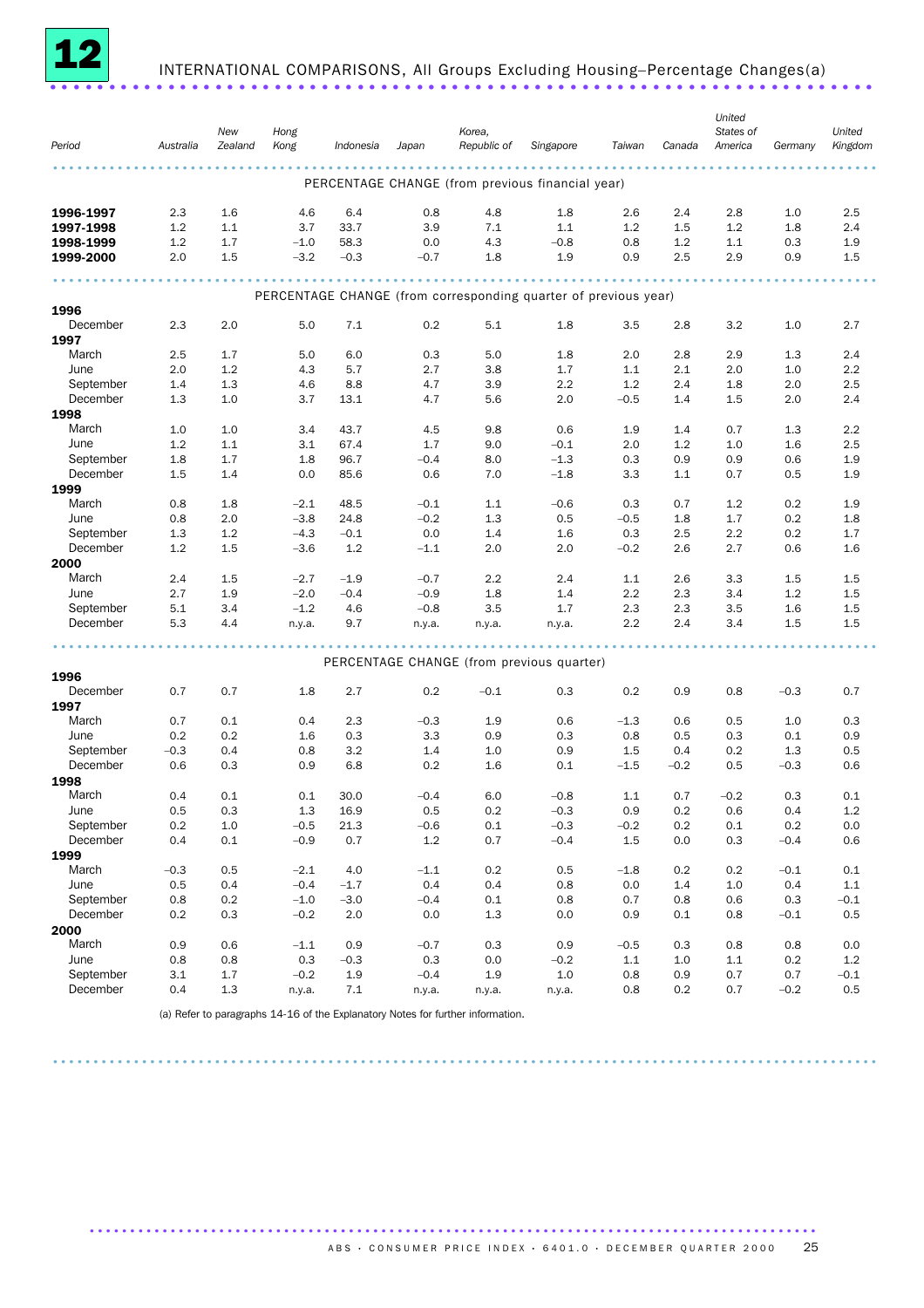### E X P L A N A T O R Y N O T E S ................................................................

| BRIEF DESCRIPTION OF THE CPI | <b>1</b> The Consumer Price Index (CPI) measures quarterly changes in the price of a 'basket'<br>of goods and services which account for a high proportion of expenditure by the CPI<br>population group (i.e. metropolitan households). This 'basket' covers a wide range of<br>goods and services, arranged in the following eleven groups:                                                                                                                                                                                                                                                                                                                                                                                                                                                                                                                                    |  |  |  |  |  |
|------------------------------|----------------------------------------------------------------------------------------------------------------------------------------------------------------------------------------------------------------------------------------------------------------------------------------------------------------------------------------------------------------------------------------------------------------------------------------------------------------------------------------------------------------------------------------------------------------------------------------------------------------------------------------------------------------------------------------------------------------------------------------------------------------------------------------------------------------------------------------------------------------------------------|--|--|--|--|--|
|                              | food<br>alcohol and tobacco<br>clothing and footwear<br>housing<br>household furnishings, supplies and services<br>health<br>transportation<br>communication<br>recreation<br>education<br>miscellaneous.                                                                                                                                                                                                                                                                                                                                                                                                                                                                                                                                                                                                                                                                        |  |  |  |  |  |
|                              | 2 The capital city indexes measure price movements over time in each city individually.<br>They do not measure differences in retail price levels between cities.                                                                                                                                                                                                                                                                                                                                                                                                                                                                                                                                                                                                                                                                                                                |  |  |  |  |  |
|                              | <b>3</b> Further information about the CPI is contained in the booklet A Guide to the<br>Consumer Price Index, 14th Series (Cat. no. 6440.0) which is available on the ABS Website<br>at www.abs.gov.au, or from the ABS on request.                                                                                                                                                                                                                                                                                                                                                                                                                                                                                                                                                                                                                                             |  |  |  |  |  |
| PRICES                       | 4 The frequency of price collection by item varies as necessary to obtain reliable price<br>measures. Prices of some items are volatile (i.e. their prices may vary many times each<br>quarter) and for these items frequent price observations are necessary to obtain a reliable<br>measure of the average price for the quarter. Each month prices are collected at regular<br>intervals for goods such as milk, bread, fresh meat and seafood, fresh fruit and<br>vegetables, petrol, alcohol and tobacco and holiday travel and accommodation. For most<br>other items, price volatility is not a problem and prices are collected once a quarter.<br>There are a few items where prices are changed at infrequent intervals, for example<br>education fees where prices are set once a year. In these cases, the frequency of price<br>collection is modified accordingly. |  |  |  |  |  |
|                              | 5 In order to facilitate a more even spread of field collection workload the bulk of the<br>items for which prices are collected quarterly are priced in the first two months of each<br>quarter (i.e. July/August, October/November, January/February, April/May). With a few<br>exceptions items priced in the third month are those subject to price changes at discrete<br>points of time (e.g. electricity and postal charges); in these cases information about any<br>changes in price during the quarter is obtained so that an average price for the whole<br>quarter can be calculated.                                                                                                                                                                                                                                                                                |  |  |  |  |  |
| WEIGHTING PATTERN            | 6 There are 89 expenditure classes (that is, groupings of like items) in the fourteenth<br>series CPI and each expenditure class has its own weight, or measure of relative<br>importance. In calculating the index, price changes for the various expenditure classes are<br>combined using these weights.                                                                                                                                                                                                                                                                                                                                                                                                                                                                                                                                                                      |  |  |  |  |  |
|                              | 7 Changes in the weighting pattern have been made at approximately five-yearly intervals<br>to take account of changes in household spending patterns. The CPI now comprises<br>fourteen series of price indexes which have been linked to form a continuous series. The<br>current weighting pattern for the CPI is given in A Guide to the Consumer Price Index,<br>14th Series (Cat. no. 6440.0).                                                                                                                                                                                                                                                                                                                                                                                                                                                                             |  |  |  |  |  |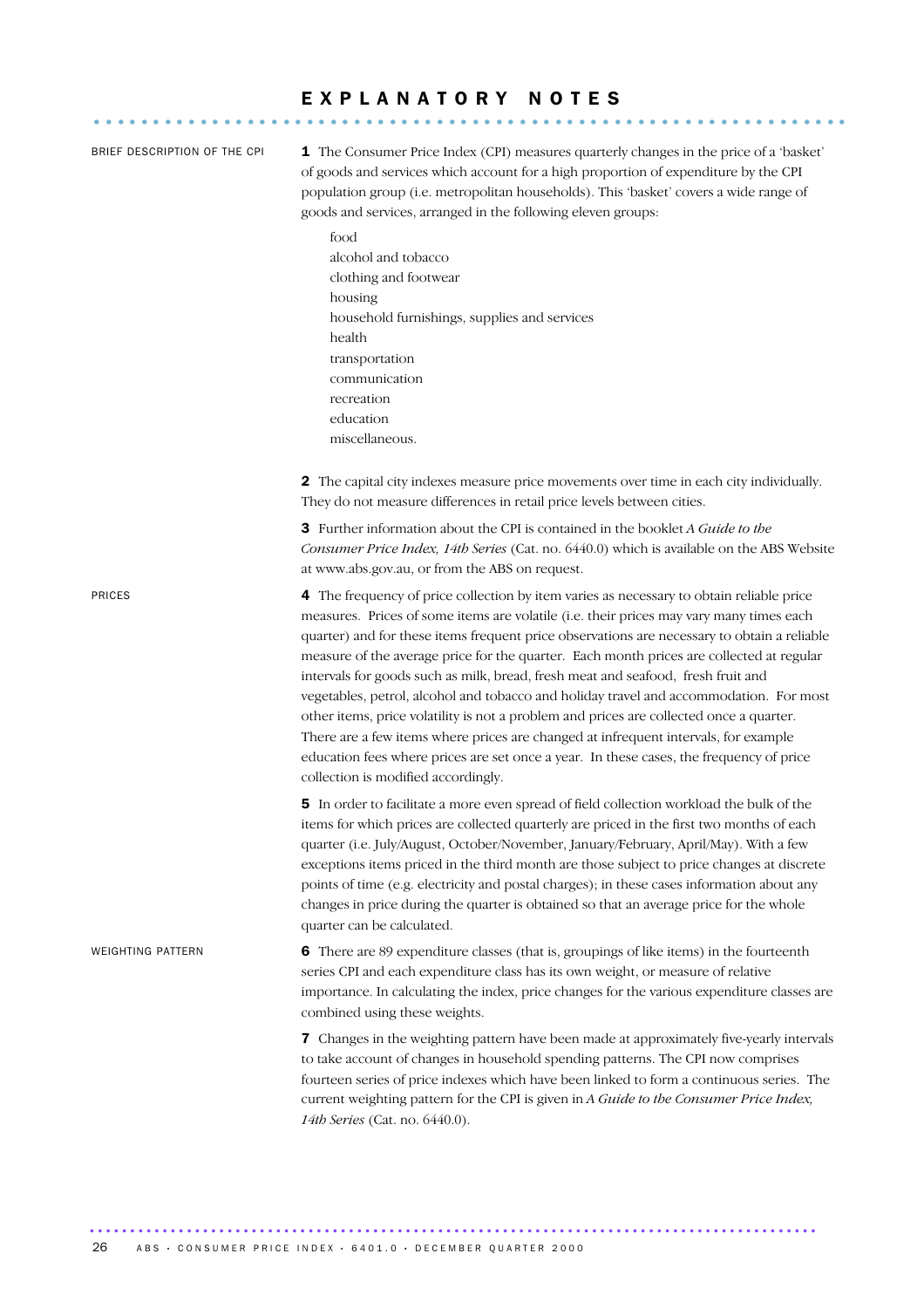## E X P L A N A T O R Y N O T E S ................................................................

ANALYSIS OF CPI CHANGES 8 Movements in indexes from one period to another can be expressed either as changes in index points or as percentage changes. The following example illustrates the method of calculating changes in index points and percentage changes between any two periods:

Index numbers:

All groups CPI: Weighted average of eight capital cities.

|                                                 |     | піцел пипіцету.     |
|-------------------------------------------------|-----|---------------------|
| December Ouarter 2000                           |     | 131.3 (see Table 1) |
| less September Quarter 2000 130.9 (see Table 1) |     |                     |
| Change in index points                          | 0.4 |                     |
|                                                 |     |                     |

Percentage change = 
$$
\frac{0.4}{130.9}
$$
 x 100 = 0.3%

9 Percentage changes are calculated to illustrate three different kinds of movements in index numbers:

- movements between consecutive financial years (where the index numbers for financial years are simple averages of the quarterly index numbers),
- movements between corresponding quarters of consecutive years, and
- movements between consecutive quarters.

10 Table 7 provides a detailed analysis, for the weighted average of eight capital cities, of movements in the CPI since the previous quarter, including information on movements for groups, sub-groups and expenditure classes. It also shows the contribution which each makes to the total CPI. For instance, the dairy and related products sub-group contributed 1.86 index points to the total All groups index number of 131.3 for December Quarter 2000. The final column shows contributions to the change in All Groups index points by each group, sub-group and expenditure class.

SPECIAL SERIES 11 Various series are presented in Tables 8, 9 and 10 in this publication which are helpful for analytical purposes. These series are compiled by taking subsets of the CPI basket. (A complete list of CPI groups, subgroups and expenditure classes is contained in Tables 6 and 7.)

> 12 Some of the compiled series are self explanatory, such as 'All groups excluding Food'. Other series and their composition are described below:

> *All groups, goods component*: comprises the Food group (except Restaurant meals), Alcohol and tobacco group, Clothing and footwear group (except Clothing services and shoe repair) and Household furnishings, supplies and services group (except Household services); the Utilities, Audio, visual and computing and Books, newspapers and magazines sub-groups; and the House purchase, Pharmaceuticals, Motor vehicles, Automotive fuel, Motor vehicle parts and accessories, Sports and recreational equipment, Toys, games and hobbies, Pets, pet foods and supplies and Toiletries and personal care products expenditure classes.

> *All groups, services component*: comprises all items not included in the 'All groups, goods component'.

*All groups, tradables component*: comprises all items whose prices are largely determined on the world market.

*All groups, non-tradables component*: comprises all items not included in the 'All groups, tradables component'.

*All groups excluding 'volatile items'*: comprises the All groups CPI excluding Fruit and vegetables and Automotive fuel.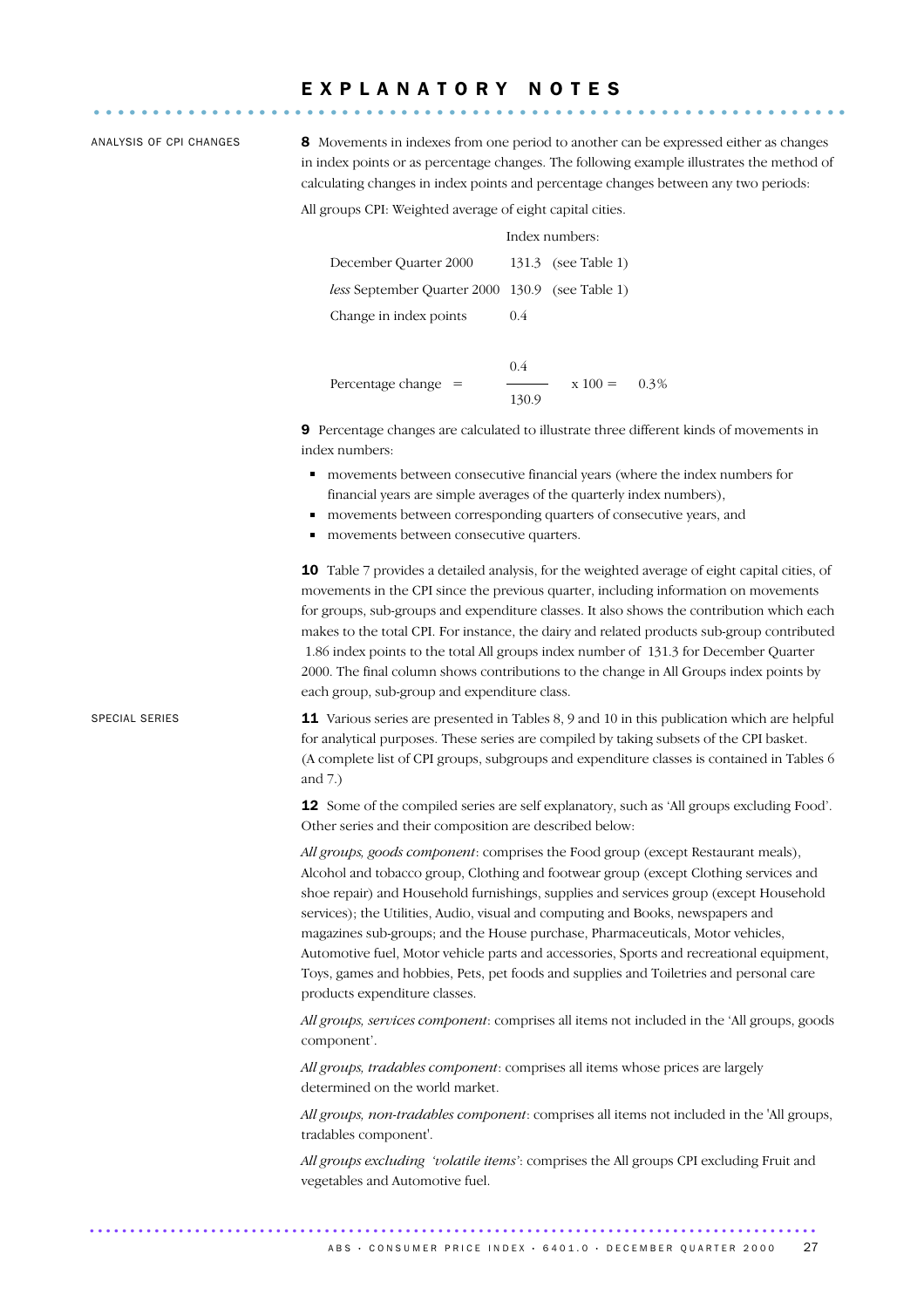# E X P L A N A T O R Y N O T E S ................................................................

| SPECIAL SERIES continued  |                                                                                                                                                                                                                                                                                                                                                                                                                                                                                                                                                                                                                                                                                                        | Market goods and services excluding 'volatile items': in addition to the items excluded<br>from the series "All groups excluding 'volatile items'", also excludes: Utilities, Property<br>rates and charges, Health, Other motoring charges, Urban transport fares, Postal,<br>Education and Child care.                                                                                                                                                                                                                 |  |  |  |  |
|---------------------------|--------------------------------------------------------------------------------------------------------------------------------------------------------------------------------------------------------------------------------------------------------------------------------------------------------------------------------------------------------------------------------------------------------------------------------------------------------------------------------------------------------------------------------------------------------------------------------------------------------------------------------------------------------------------------------------------------------|--------------------------------------------------------------------------------------------------------------------------------------------------------------------------------------------------------------------------------------------------------------------------------------------------------------------------------------------------------------------------------------------------------------------------------------------------------------------------------------------------------------------------|--|--|--|--|
|                           |                                                                                                                                                                                                                                                                                                                                                                                                                                                                                                                                                                                                                                                                                                        | <b>13</b> A detailed description of the special and analytical series was published in Appendix 1<br>to the September quarter 2000 issue of Consumer Price Index, Australia<br>(Cat. no. 6401.0). The ABS is grateful for the assistance of the Reserve Bank of Australia for<br>specifying the items included in the "All groups excluding 'volatile items'" and "Market<br>goods and services excluding 'volatile items'". The Reserve Bank of Australia does not<br>accord any special policy status to these series. |  |  |  |  |
| INTERNATIONAL COMPARISONS | 14 In analysing price movements in Australia, an important consideration is Australia's<br>performance relative to other countries. However, due to the many differences in the<br>structure of the housing sector in different countries and in the way that housing is<br>treated in their CPIs, a simple comparison of All groups (or headline) CPIs is often<br>inappropriate. To provide a better basis for international comparisons, the Fourteenth<br>International Conference of Labour Statisticians adopted a resolution which called for<br>countries to 'provide for dissemination at the international level of an index which<br>excludes shelter, in addition to the all-items index'. |                                                                                                                                                                                                                                                                                                                                                                                                                                                                                                                          |  |  |  |  |
|                           |                                                                                                                                                                                                                                                                                                                                                                                                                                                                                                                                                                                                                                                                                                        | 15 Table 11 presents indexes for selected countries on a basis consistent with the above<br>resolution and comparable to the Australian series 'All groups excluding Housing'. To<br>facilitate comparisons all indexes in this table have, where necessary, been converted to a<br>quarterly basis and re-referenced to a base of $1989-90 = 100.0$ .                                                                                                                                                                   |  |  |  |  |
|                           |                                                                                                                                                                                                                                                                                                                                                                                                                                                                                                                                                                                                                                                                                                        | <b>16</b> In producing Table 11, the ABS is grateful for the assistance of the relevant national<br>statistical agencies which have either directly supplied indexes for all items excluding<br>shelter or data to enable their derivation.                                                                                                                                                                                                                                                                              |  |  |  |  |
| RELATED PUBLICATIONS      | <b>17</b> Current publications produced by the ABS are listed in the Catalogue of Publications<br>and Products, Australia (Cat. no. 1101.0). The ABS also issues, on Tuesdays and Fridays, a<br>Release Advice (Cat. no. 1105.0) which lists publications to be released in the next few<br>days. The Catalogue and Release Advice are available from any ABS office.                                                                                                                                                                                                                                                                                                                                  |                                                                                                                                                                                                                                                                                                                                                                                                                                                                                                                          |  |  |  |  |
|                           |                                                                                                                                                                                                                                                                                                                                                                                                                                                                                                                                                                                                                                                                                                        | <b>18</b> Users may also wish to refer to the following publications:                                                                                                                                                                                                                                                                                                                                                                                                                                                    |  |  |  |  |
|                           |                                                                                                                                                                                                                                                                                                                                                                                                                                                                                                                                                                                                                                                                                                        | A Guide to the Consumer Price Index, 14th series (Cat. no. 6440.0)<br>Average Retail Prices of Selected Items, Eight Capital Cities (Cat. no. 6403.0)<br>House Price Indexes: Eight Capital Cities (Cat. no. 6416.0)<br>Information Paper: Price Indexes and the New Tax System (Cat. no. 6425.0)<br>Information Paper : Introduction of the 14th Series Australian Consumer Price<br><i>Index</i> (Cat. no. 6456.0)                                                                                                     |  |  |  |  |
| UNPUBLISHED STATISTICS    |                                                                                                                                                                                                                                                                                                                                                                                                                                                                                                                                                                                                                                                                                                        | 19 As well as the statistics included in this and related publications, the ABS may have<br>other relevant unpublished data available. Inquiries should be made to Steve Whennan on<br>02 6252 6251 or to the National Information Service on 1300 135 070.                                                                                                                                                                                                                                                              |  |  |  |  |
| SYMBOLS AND OTHER USAGES  |                                                                                                                                                                                                                                                                                                                                                                                                                                                                                                                                                                                                                                                                                                        | nil or rounded to zero                                                                                                                                                                                                                                                                                                                                                                                                                                                                                                   |  |  |  |  |
|                           | . .                                                                                                                                                                                                                                                                                                                                                                                                                                                                                                                                                                                                                                                                                                    | not applicable                                                                                                                                                                                                                                                                                                                                                                                                                                                                                                           |  |  |  |  |
|                           | n.a.                                                                                                                                                                                                                                                                                                                                                                                                                                                                                                                                                                                                                                                                                                   | not available                                                                                                                                                                                                                                                                                                                                                                                                                                                                                                            |  |  |  |  |
|                           | n.y.a.                                                                                                                                                                                                                                                                                                                                                                                                                                                                                                                                                                                                                                                                                                 | not yet available                                                                                                                                                                                                                                                                                                                                                                                                                                                                                                        |  |  |  |  |
|                           | r                                                                                                                                                                                                                                                                                                                                                                                                                                                                                                                                                                                                                                                                                                      | revised                                                                                                                                                                                                                                                                                                                                                                                                                                                                                                                  |  |  |  |  |
|                           | n.e.c.                                                                                                                                                                                                                                                                                                                                                                                                                                                                                                                                                                                                                                                                                                 | not elsewhere classified                                                                                                                                                                                                                                                                                                                                                                                                                                                                                                 |  |  |  |  |